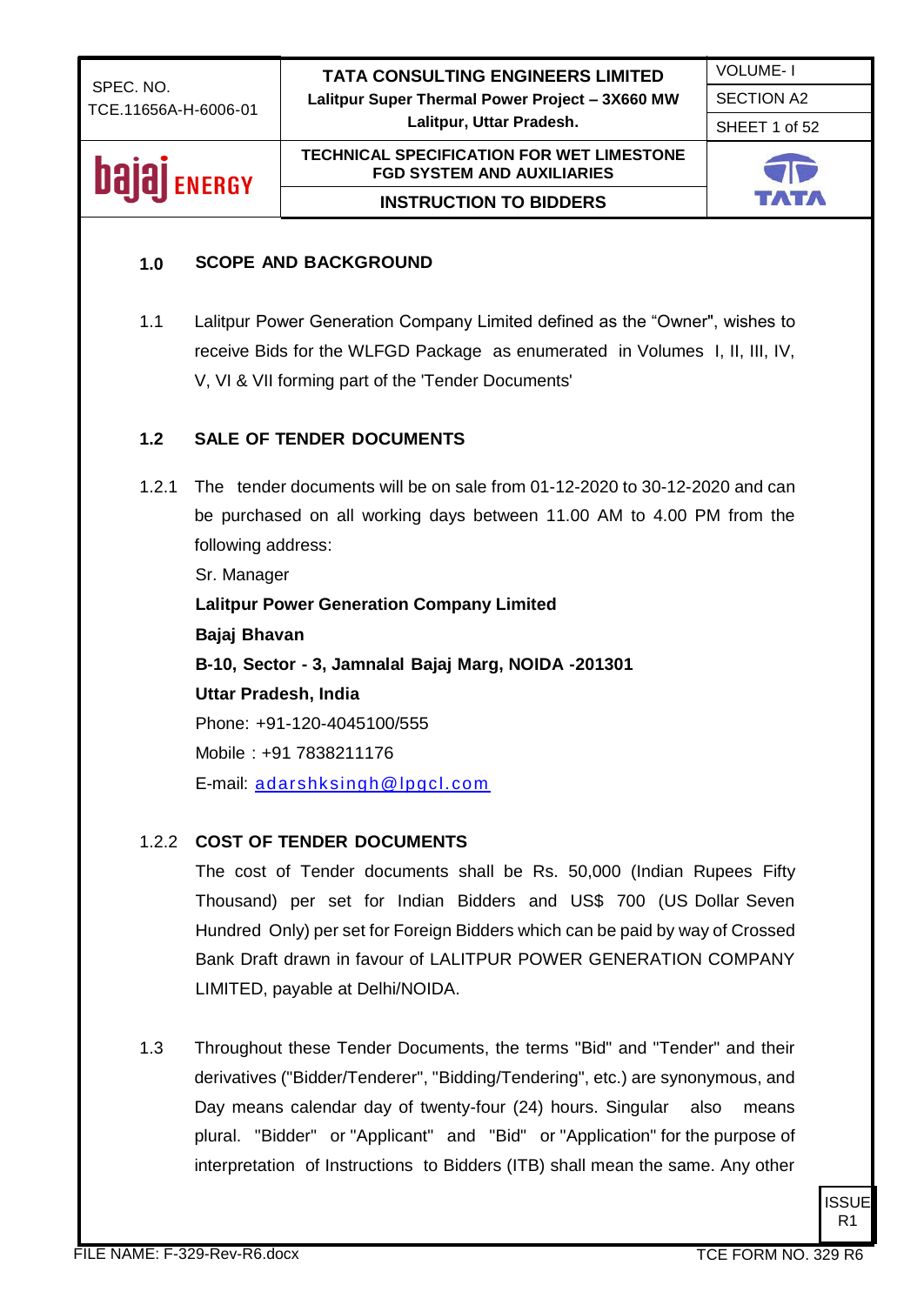**bajaj** ENERGY

**TATA CONSULTING ENGINEERS LIMITED Lalitpur Super Thermal Power Project – 3X660 MW Lalitpur, Uttar Pradesh.**

### **TECHNICAL SPECIFICATION FOR WET LIMESTONE FGD SYSTEM AND AUXILIARIES INSTRUCTION TO BIDDERS**



VOLUME- I SECTION A2 SHEET 2 of 52

term not defined in Instructions to Bidders should be interpreted in a manner as defined in General Conditions of Contract, Section A4, Volume I

- 1.4 The Bidder shall be responsible for the basic and detailed, Design, engineering, manufacturing, procurement shop fabrication, assembly, testing and inspection at supplier's works, packing, dispatch, shipping, delivery at Indian port/unloading at Indian port/delivery from Indian port to site in case of imported equipment and delivery/unloading at site for indigenous equipment, unloading and storing at site, insurance up to time of handing over, handling at site, complete erection/erection supervision, start-up, commissioning/commissioning supervision including trial operation, successful performance testing and handing over of the WLFGD Package, and warranty during defect liability period on EPC basis for the 3 x 660 MW Super Critical TPP
- 1.5 The successful Bidder is expected to offer a **Lump sum Fixed Price** and shall complete the WLFGD package on EPC basis including for the civil works as defined elsewhere within the following time schedule:

|     | Unit No.                                                                                                     | <b>Proceed</b> | <b>Contractual Time for completion in</b><br>months from the date of Notice to |  |
|-----|--------------------------------------------------------------------------------------------------------------|----------------|--------------------------------------------------------------------------------|--|
|     | Unit $-$ III                                                                                                 |                | 22                                                                             |  |
|     | Unit $-$ II                                                                                                  |                | 25                                                                             |  |
|     | Unit $-1$                                                                                                    |                | 28                                                                             |  |
| 1.6 | General Information on Site Location and Ambient Conditions have been<br>provided in Section B of Volume II. |                |                                                                                |  |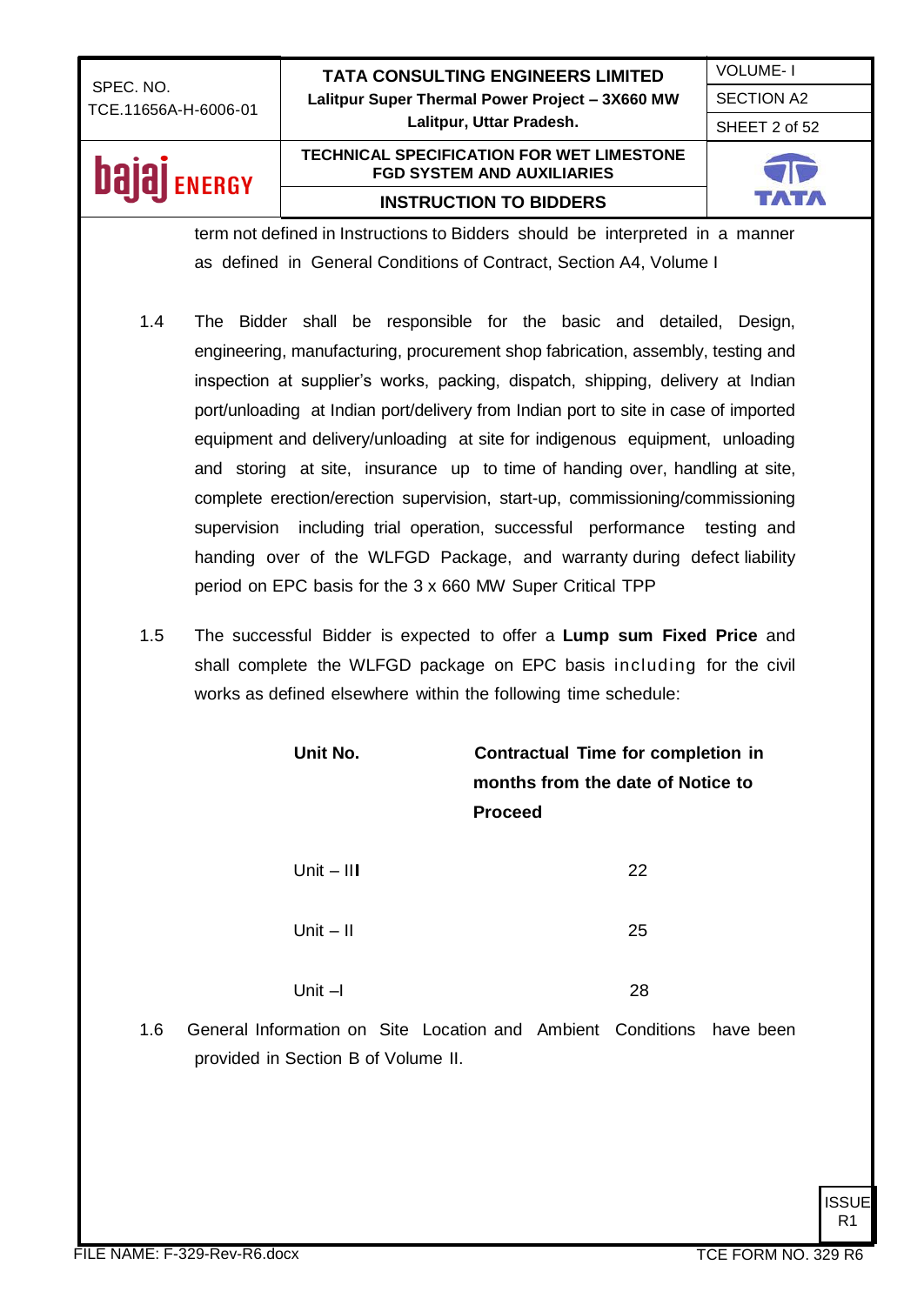VOLUME- I

SECTION A2

SHEET 3 of 52

### bala **ENERGY**

#### **TECHNICAL SPECIFICATION FOR WET LIMESTONE FGD SYSTEM AND AUXILIARIES INSTRUCTION TO BIDDERS**



#### **2.0 Eligible Countries, Bidders and Supplies**

This Invitation for Bidding is open to any Bidder, except as stated in the Tender **Documents**, meeting all of the following requirements:

- a) "The Bidder shall not be from an ineligible Source Country i.e. the one with which (i) as a matter of law or official regulation, India prohibits or restricts commercial relations, or (ii) by an act of compliance with a decision of the United Nations Security Council taken under Chapter VII of the Charter of the United Nations, India prohibits any import of goods or any payments to persons or entities in that country.
- b) A Bidder who has been engaged by the Owner to provide consulting services for the FGD package or is proposed to be appointed, as Consultant to the Project shall be disqualified from Bidding.
- c) The Bidders shall provide such evidence of their continued eligibility satisfactory to the Owner as the Owner shall reasonably request from time to time.

#### **3.0 Eligible Materials, Plant, Supplies, Equipment and Services**

- a) Materials, Plant or Contractor's Equipment, other Supplies, and Services to be supplied under the Contract, shall have their Origin in eligible Source Countries, and all expenditure made under the Contract will be limited to such Materials, Plant or Contractor's Equipment, other Supplies and Services.
- b) For purposes of clause 3.0 (a) above, "Origin" means the place where the Materials, Plant, Equipment, and other Supplies are mined, grown, produced, or manufactured, and from where the Services are supplied.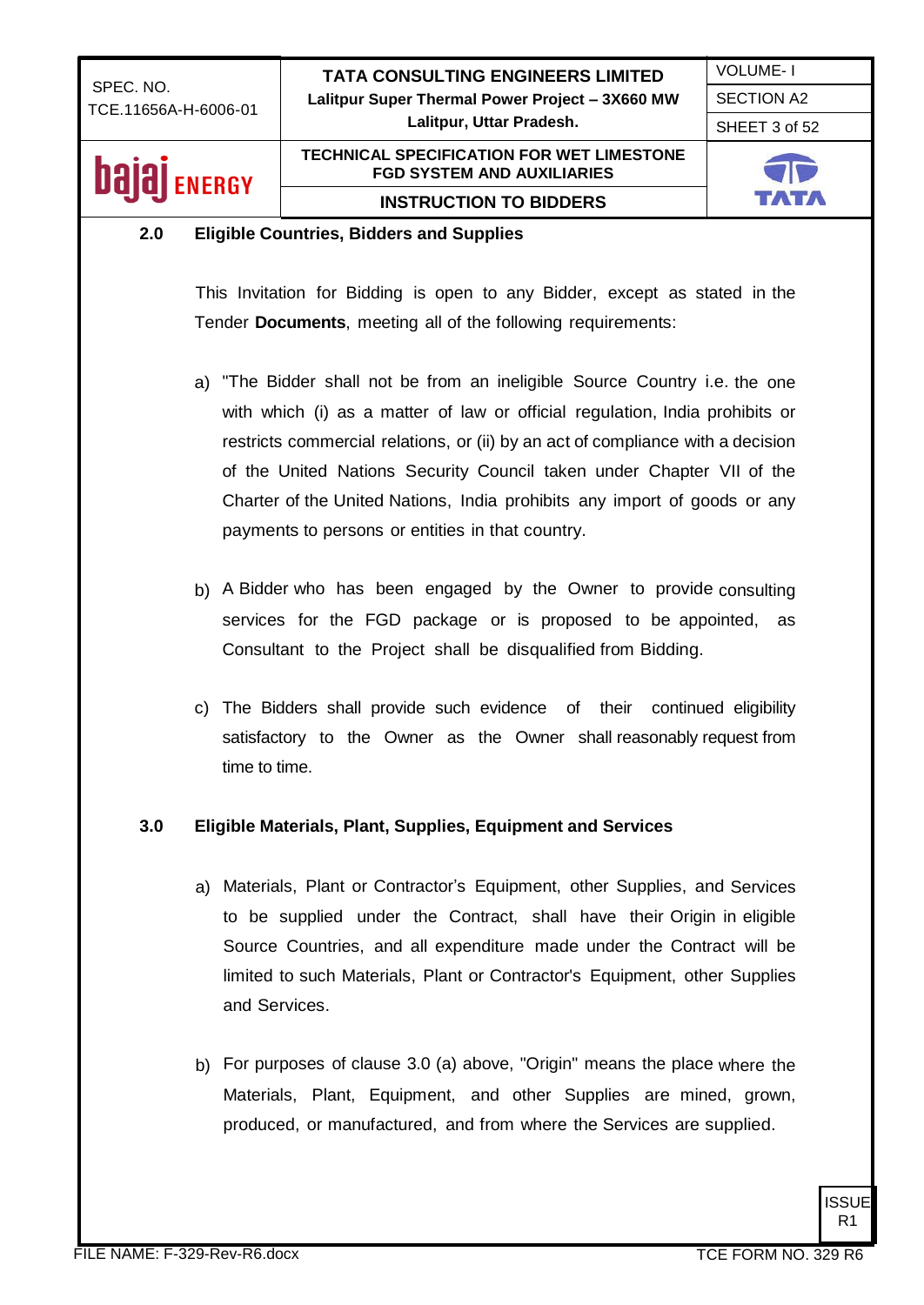SHEET 4 of 52

VOLUME- I SECTION A2

### **Dalal** ENERGY

#### **TECHNICAL SPECIFICATION FOR WET LIMESTONE FGD SYSTEM AND AUXILIARIES INSTRUCTION TO BIDDERS**

#### **4.0 BID QUALIFICATION REQUIREMENTS**

**Please refer Section – A3**

#### **5.0 ONE BID PER BIDDER**

A firm shall submit only one Bid in the same Bidding process. However the firm will be permitted to participate in the bidding process in the capacity of Subcontractor in other Bids.

#### **6.0 COST OF BIDDING**

The Bidder shall bear all costs associated with the preparation and submission of his Bid and the Owner will in no case be responsible or liable for these costs, regardless of the conduct or outcome of the bidding process.

#### **7.0 SITE VISIT**

7.1 The Bidder is advised to acquaint himself with the Retrofit job involved, visit the Site and examine the soil conditions, labor, power, water, material availability, transport and communication facilities, environmental regulations, laws and byelaws of statutory bodies, and collect all information that will be necessary for preparing the bid and entering into a contract. The costs of visiting the Site shall be at the Bidder's own expense.

The Bidder shall satisfy himself before submitting his bid as to the form and nature of the site, the quantities and the nature of the works and materials necessary for the completion of the works and the means of access to the Site, the accommodation he may require and shall himself obtain all necessary information as to risks, contingencies and other circumstances which may influence or affect his bid.

7.2 The Bidder and any of his personnel or agents will be granted permission by the Owner to enter upon his premises and lands for the purpose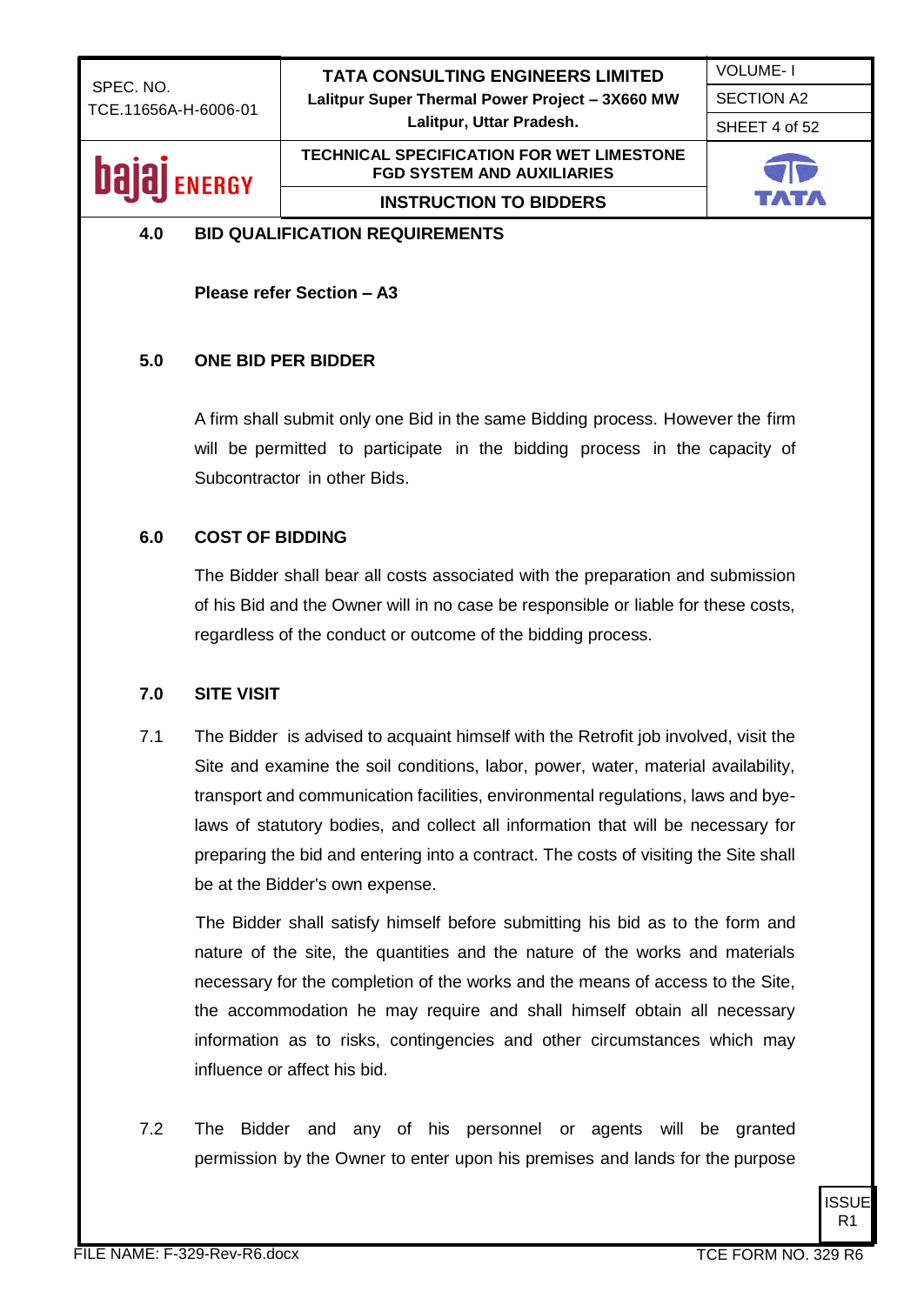VOLUME- I SECTION A2

SHEET 5 of 52

## **bajaj** ENERGY

#### **TECHNICAL SPECIFICATION FOR WET LIMESTONE FGD SYSTEM AND AUXILIARIES INSTRUCTION TO BIDDERS**



of such visit, but only upon the express condition that the Bidder, his personnel, and agents will release and indemnify the Owner and his personnel and agents from and against all liability in respect thereof, and the Bidder himself will be responsible for death or personal injury, loss of or damage to property, and any other loss, damage, costs, and expenses incurred as a result of the inspection.

7.3 The submission of a Bid by the Bidder will be construed as evidence that the bidder has examined the site conditions in detail, and the Bidder shall not raise later any claims/disputes for any additional cost or extension of contractual time for completion against the Owner. The Owner shall not be liable for the same in any manner whatsoever. Bidder shall submit the declaration of site visit as per Schedule-6.

#### **8.0 CONTENT, TRANSFER AND COMPLIANCE**

8.1 The Tender Documents comprise those stated below and should be reading conjunction with any Addenda issued in accordance with clause 10.0 and Clarification as per clause 9.3

Volume I: Introduction, Instruction to Bidders, Bid Qualification Requirement, Information Forms, General Conditions of Contract, Erection Condition of Contract General, Special Condition of Contract

Volume II: Scope of Work, Project Information, Terminal Points, Quality Assurance Plan, Performance Guarantee and Schedule

Volume III: Mechanical Works including Design Criteria

Volume IV: Electrical Works

Volume V: Instrumentation & Control Works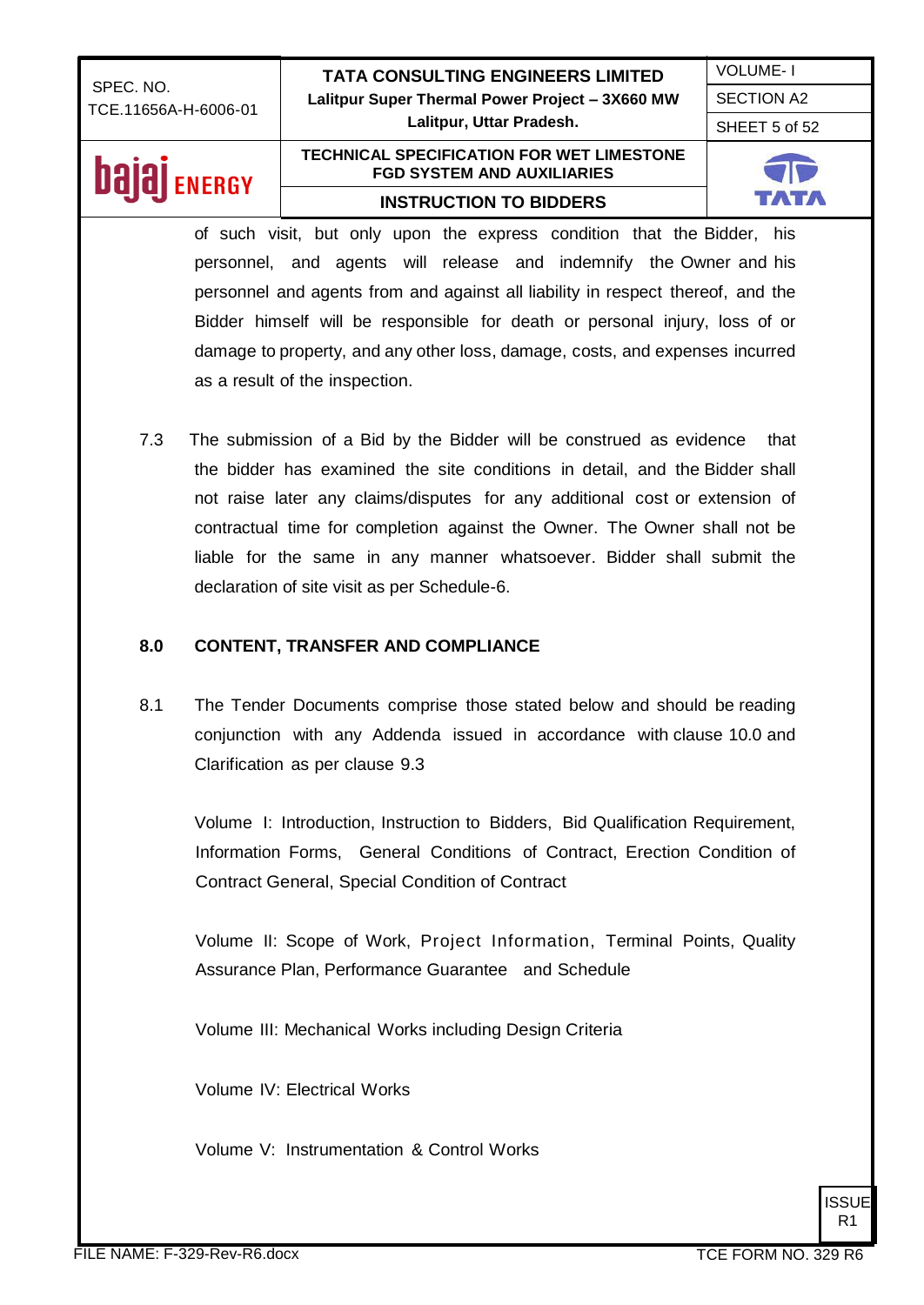VOLUME- I SECTION A2

SHEET 6 of 52

### **bajaj** ENERGY

**TECHNICAL SPECIFICATION FOR WET LIMESTONE FGD SYSTEM AND AUXILIARIES INSTRUCTION TO BIDDERS**



Volume VI : Civil Works

Volume VII : Drawings

All the volumes have to be considered together for a correct understanding and interpretation of the Tender Documents.

- 8.2 Tender Documents are not transferable. Bids received from those who have not purchased the Tender Documents by payment of cost of bid document will be rejected and will not be opened.
- 8.3 The Bidder shall submit his application strictly in accordance with the Tender Documents and its terms and conditions. The statements and explanations contained in these Tender Documents are intended to provide a proper understanding to Bidders but should not be construed as limiting Bidder's/ Contractor's responsibilities and/or Owner's rights to amend/ change the scope or terms.

#### **9.0 CLARIFICATION OF BIDDING DOCUMENTS**

9.1 Prospective Bidders requiring any further information or clarification on the Bid Documents may notify the Owner in writing or by fax or e-mail at the Owner's mailing address indicated in the Bid Documents. Copies of all such correspondence shall be sent to the Engineer at his mailing address indicated in the Bid Documents. The Owner will respond in writing to any request for information or clarification on the Bid Documents received not later than the date in indicated in the Letter Inviting Bids (LIB). The Owner's response (including an explanation of the query) will be sent without identifying the source in writing or by fax or e-mail to all prospective Bidders. All clarifications issued by the Owner shall form part of Bid. Late queries cannot be entertained.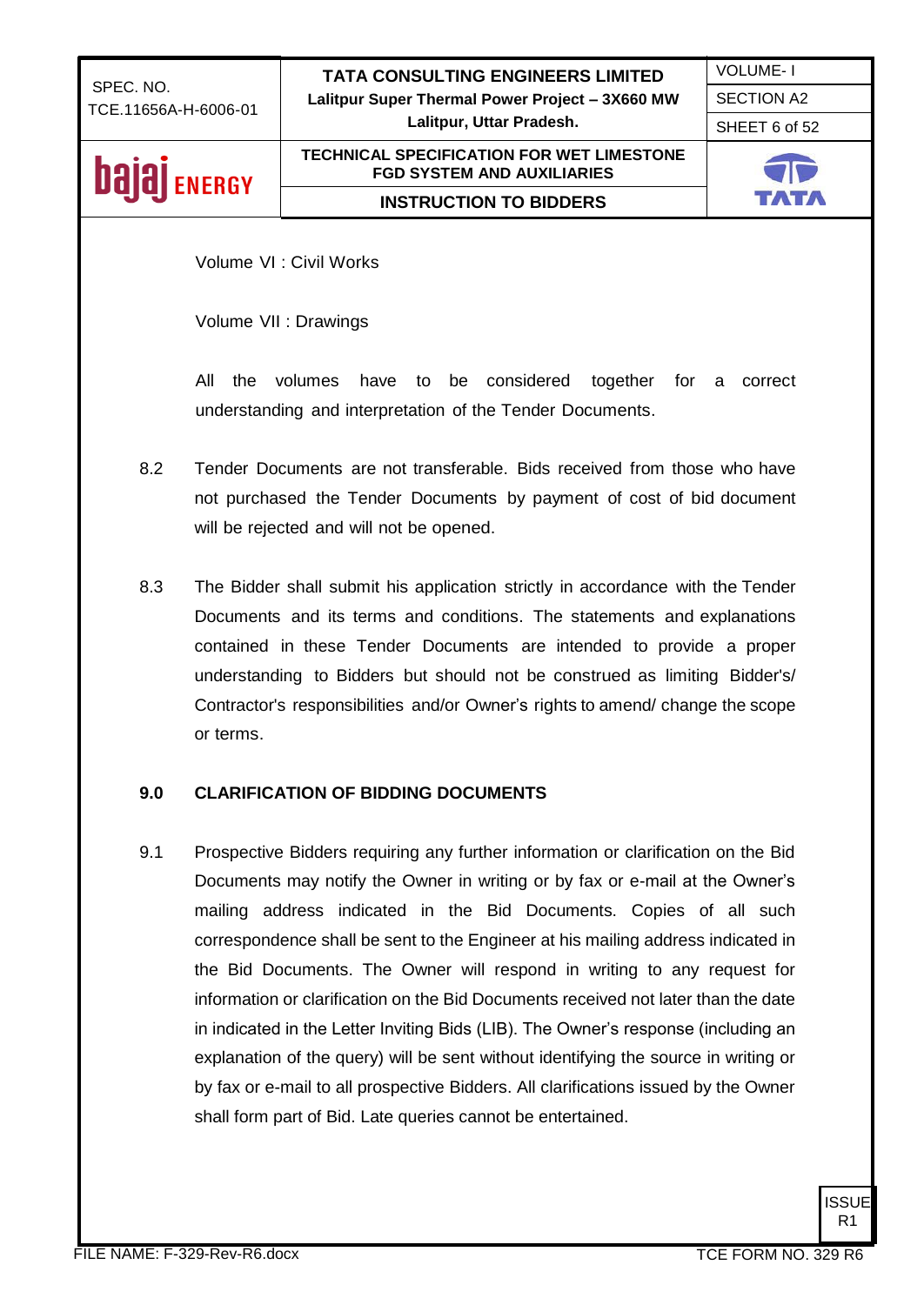VOLUME- I

SECTION A2

Page 7 of 52

### **bajaj** ENERGY

#### **TECHNICAL SPECIFICATION FOR WET LIMESTONE FGD SYSTEM AND AUXILIARIES INSTRUCTION TO BIDDERS**



The Bidder is required to carefully examine the Tender Documents and fully ascertain himself as to all the conditions and matters, which may in any way, affect the FGD package to be performed or the cost thereof.

- 9.2 If any Bidder finds discrepancies or omissions in the Tender Documents or is in doubt as to the true meaning of any part, he shall at once request in writing to the Owner, at the address as mentioned in clause 9.3 for any interpretations/ clarifications. The Owner will issue interpretations and clarifications in Writing.
- 9.3 Verbal clarifications and information given by the Owner or Owner's Consultant or his employee(s) or his representative(s) shall not in any way be binding on the Owner.

All the queries should be addressed to:

 Sr. Manager (CC&M) **Lalitpur Power Generation Company Limited Bajaj Bhavan B-10, Sector -3, Jamnalal Bajaj Marg, NOIDA -201301 Uttar Pradesh, India** Phone: +91-120-4045100/555 Mobile : +91 7838211176 E-mail: [adarshksingh@lpgcl.com](mailto:adarshksingh@lpgcl.com)

#### **10.0 AMENDMENT OF TENDER DOCUMENTS**

10.1 At any time prior to the deadline for submission of Bids, the Owner may amend the Tender Documents by issuing addenda.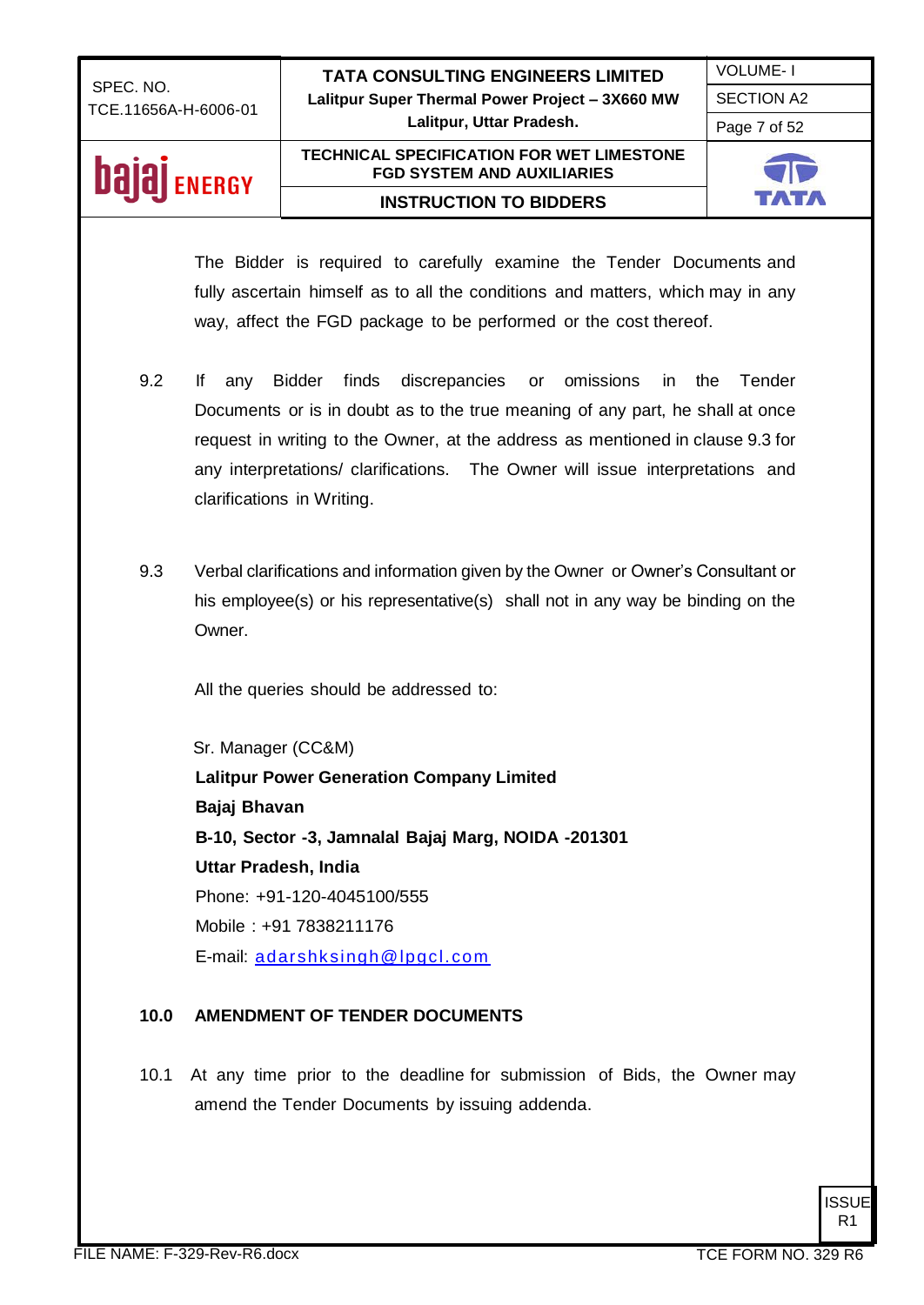VOLUME- I SECTION A2

Page 8 of 52

## **Dajaj** ENERGY

#### **TECHNICAL SPECIFICATION FOR WET LIMESTONE FGD SYSTEM AND AUXILIARIES INSTRUCTION TO BIDDERS**



- 10.2 Any addendum thus issued shall be part of the Tender Documents pursuant to clause 8.1 and shall be communicated in writing or by email to all purchasers of the Tender Documents. Prospective Bidders shall promptly acknowledge receipt of each Addendum by email to the Owner.
- 10.3 To give prospective Bidders reasonable time in which to take an addendum into account in preparing their Bids, the Owner shall extend as felt necessary the deadline for submission of Bids, in accordance with clause 21.0.

#### **11.0 LANGUAGE OF BID**

All correspondence, information, literature, data, manuals, definitive documents, notices, waivers and all other communication, written or otherwise, between the Parties in connection with this Bid/Contract shall be in English only. The official text of this Bid/Contract shall be in English only.

#### **12.0 BIDS TO BE COMPLETE**

Bids should be complete in all respects and should be in accordance with the provisions of the Tender Documents. Part Bids or incomplete Bids, or those Bids which are not in accordance with the provisions of Tender Documents are not acceptable and will be rejected.

#### **13.0 DOCUMENTS COMPRISING THE BID**

The Bidders shall complete all Information Forms (IF's) including, Undertakings, Datasheets, and Schedules which are a part of the Tender Documents as well as furnish all required and relevant enclosures and submit the same in three different envelopes, envelope A (comprising inner envelopes Aa and Ab) and envelope B (comprising inner envelopes Ba, and Bb ) & envelope- C (comprising of inner envelope Ca) as elaborated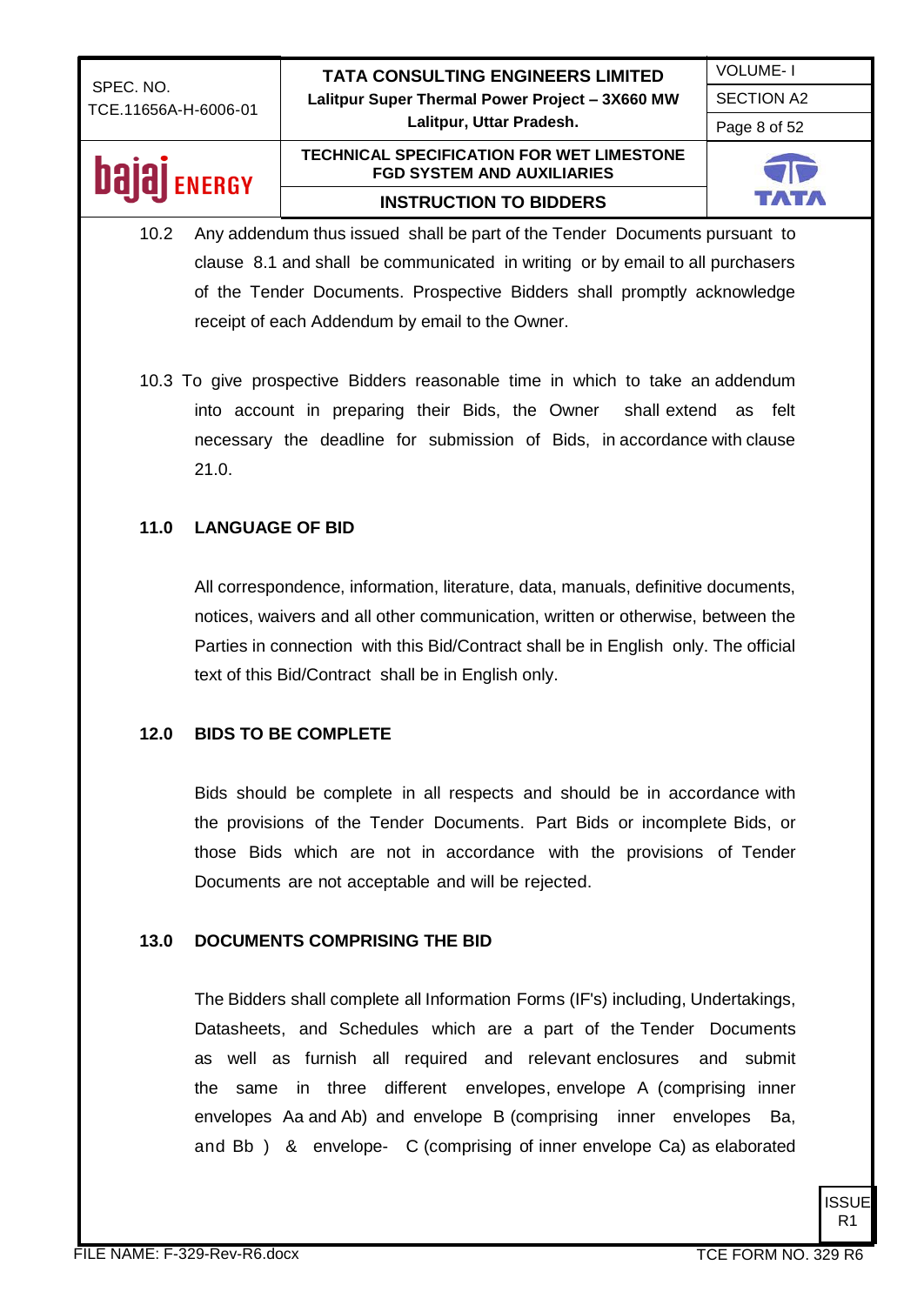**Lalitpur, Uttar Pradesh.**

Page 9 of 52

### **Dajaj** ENERGY

#### **TECHNICAL SPECIFICATION FOR WET LIMESTONE FGD SYSTEM AND AUXILIARIES INSTRUCTION TO BIDDERS**



in Annexure 1. The Qualified Bidder whose Bid is not found deficient will be required to submit a Price Implication Bid (in envelope Cb) as stated in Annexure 2.

The forms, and schedules provided in these bidding documents shall be used without exception (subject to extensions of the Schedules in the same format).

- An Undertaking to provide adequate after sales service.
- Detailed information on Auxiliary power, Lime and Water consumption, manpower requirement for operation and maintenance and projected operation and maintenance cost for one year normal operation after commissioning, wherever applicable;
- All schedules in Volume II of Bid Documents duly filled in.

#### **14.0 BID PRICE**

#### 14.1

- a) Bidders shall quote in their proposal, lump sum Price excluding taxes and duties, currently applicable taxes in India shall be at actual.
- b) The Price Bid shall remain firm throughout the Contract Period of the Contract and comply with the Specifications and other requirements covered in the Volume I to VII of Tender Documents. The Price Bid shall additionally contain Price break-up as per Schedule F1 of Volume II of Tender Documents in accordance with the Tender Documents, particularly clause 13, General Conditions of Contract, Section A4 of Volume I.
- c) Essential Spare parts for 3 years operation shall be quoted by the bidder and a detailed list of recommended spares shall be submitted as per schedule in Volume-II, supported by an undertaking that they will provide free of charge any spares that are found to be needed within two years, but which are not included in their list.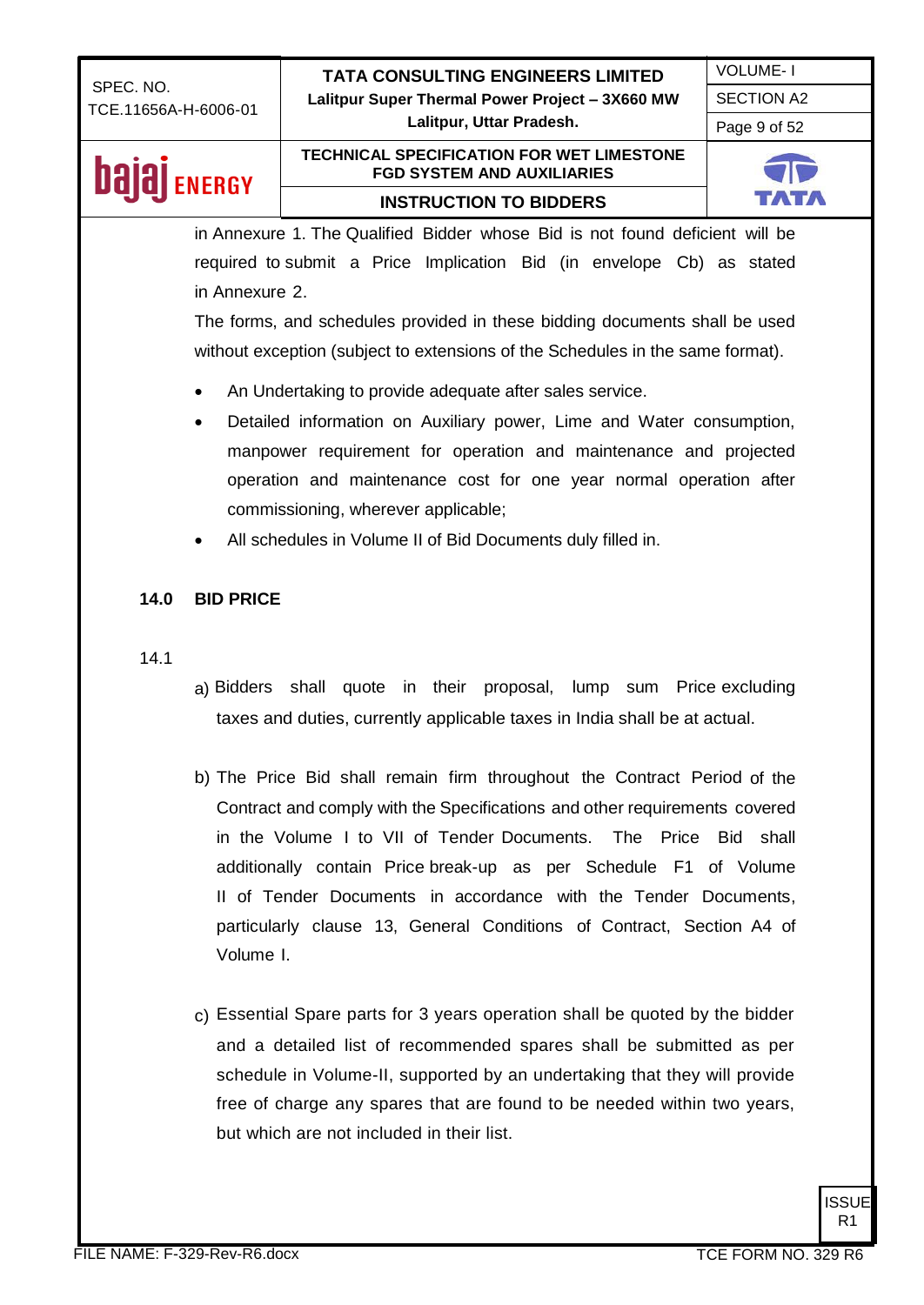VOLUME- I SECTION A2

Page 10 of 52

### **bajaj** ENERGY

#### **TECHNICAL SPECIFICATION FOR WET LIMESTONE FGD SYSTEM AND AUXILIARIES INSTRUCTION TO BIDDERS**



Bidder shall provide adequate commissioning spares for the equipment in the Bid. The Bid Price should include the cost of these commissioning spare parts. Any delay in commissioning arising out of non-arrangement or nonavailability of commissioning spare parts shall be to the Contractor's account.

14.2 The Bidders shall, interalia, indicate the following in the Bid:

All duties, GST, and other levies payable by the Contractor under the Contract or for any other cause, as of the date 30 days prior to the closing date of the submission of the bids shall be separately mentioned in the rates and prices and the total amount of the bid submitted by the Bidder and the evaluation and comparison of bidders by the Engineer shall be made accordingly.

Owner shall deduct applicable taxes at source as per statutory requirements.

Bidder shall ensure proper and regular filing of GST returns as per applicable laws of Govt. of India.

- 14.3 Items in Schedules F1 of Volume II against which no rate or Price is entered by the Bidder, will not be paid for by the Owner when executed and shall be deemed covered by the rates for other items and prices.
- 14.4 The Price Bid shall be only provided in envelope Ca and shall not be stated in any other place or enclosed in inner envelope other than Ca.

The Price Implication Bid shall be only provided in envelope Cb and shall not be stated in any other place or enclosed in any other envelope other than Cb.

The Envolope Ca shall contain only the Price bid in specified format.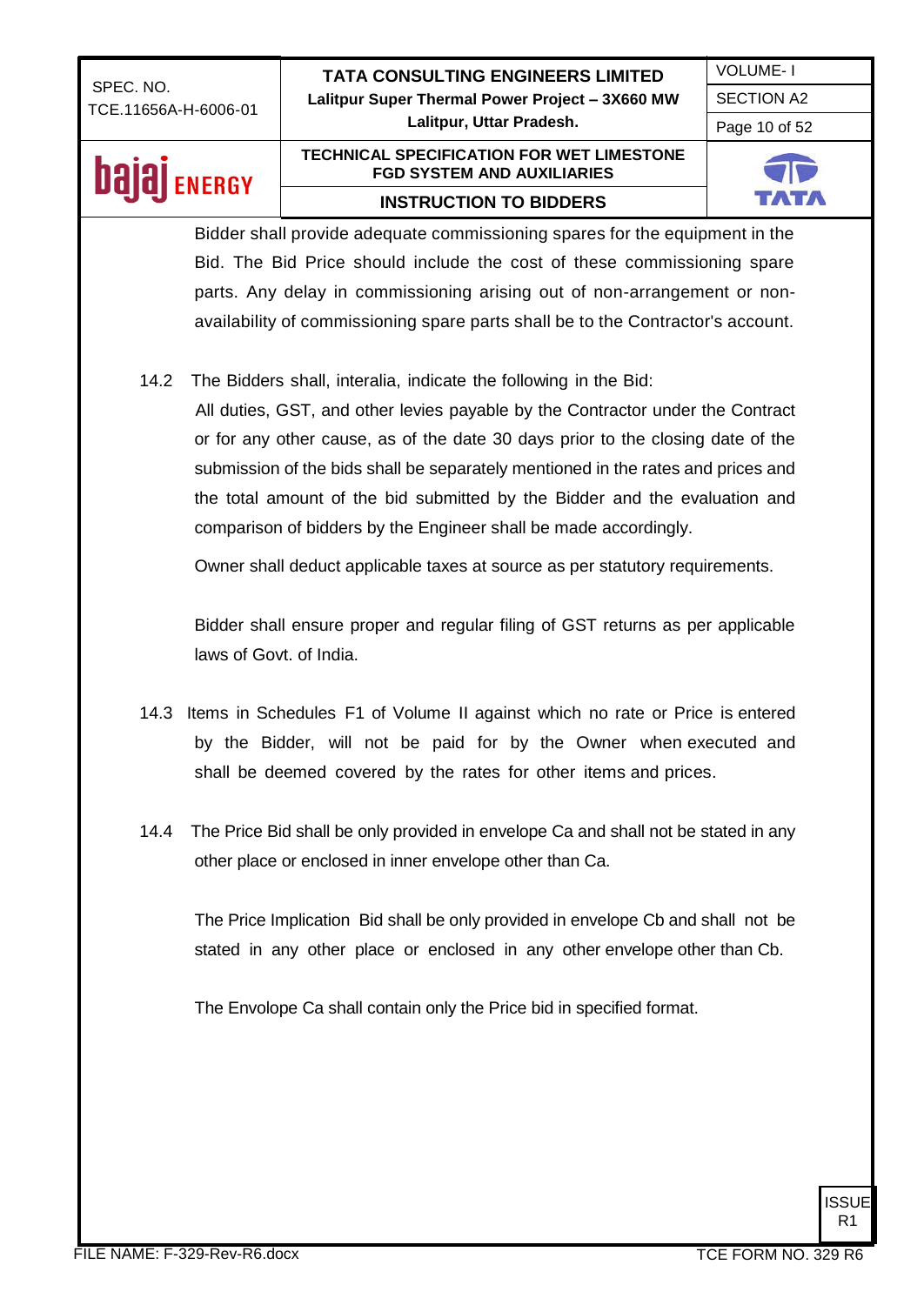**Lalitpur, Uttar Pradesh.**

VOLUME- I SECTION A2

Page 11 of 52

### **bajaj** ENERGY

#### **TECHNICAL SPECIFICATION FOR WET LIMESTONE FGD SYSTEM AND AUXILIARIES INSTRUCTION TO BIDDERS**

Bids must be submitted solely on the basis of the Bidding Documents and must be free of any qualifying statements.

Bidder shall submit offers that comply with the requirements of the Bid Document.

#### **15.0 CURRENCIES OF BID AND PAYMENTS**

The prices shall be quoted by the Bidder separately in the following currencies:

- a) Bidders can quote either or in combination of INR and USD
- b) For those inputs to the WLFGD package that the Bidder expects to supply from within India, in Indian Rupees; and
- c) For those inputs to the WLFGD package that the Bidder expects to supply from outside India in foreign currency indicated in a) above.
- d) For supply from outside India, the domestic bidders can also quote in foreign currency indicated in a) above and receive amounts in Indian Rupee equivalent to such currency. However, domestic bidders while quoting in foreign currencies indicated in a) above must comply with the requirements as laid down by the Government of India from time to time.
- e) Bidders are free to submit the most tax efficient bid, provided these does not in any way or manner dilute the scope, guarantees, warranties and other obligations of the Contractor.

#### **16.0 BID VALIDITY**

- 16.1 Bids shall remain valid up to the period of 180 days. In case a Bidder quotes a lower validity period than that called for, his offer may be rejected.
- 16.2 In exceptional circumstances, prior to expiry of the original Bid Validity period, the Owner may request that the Bidders extend the period of validity for a specified additional period. The request and the responses thereto shall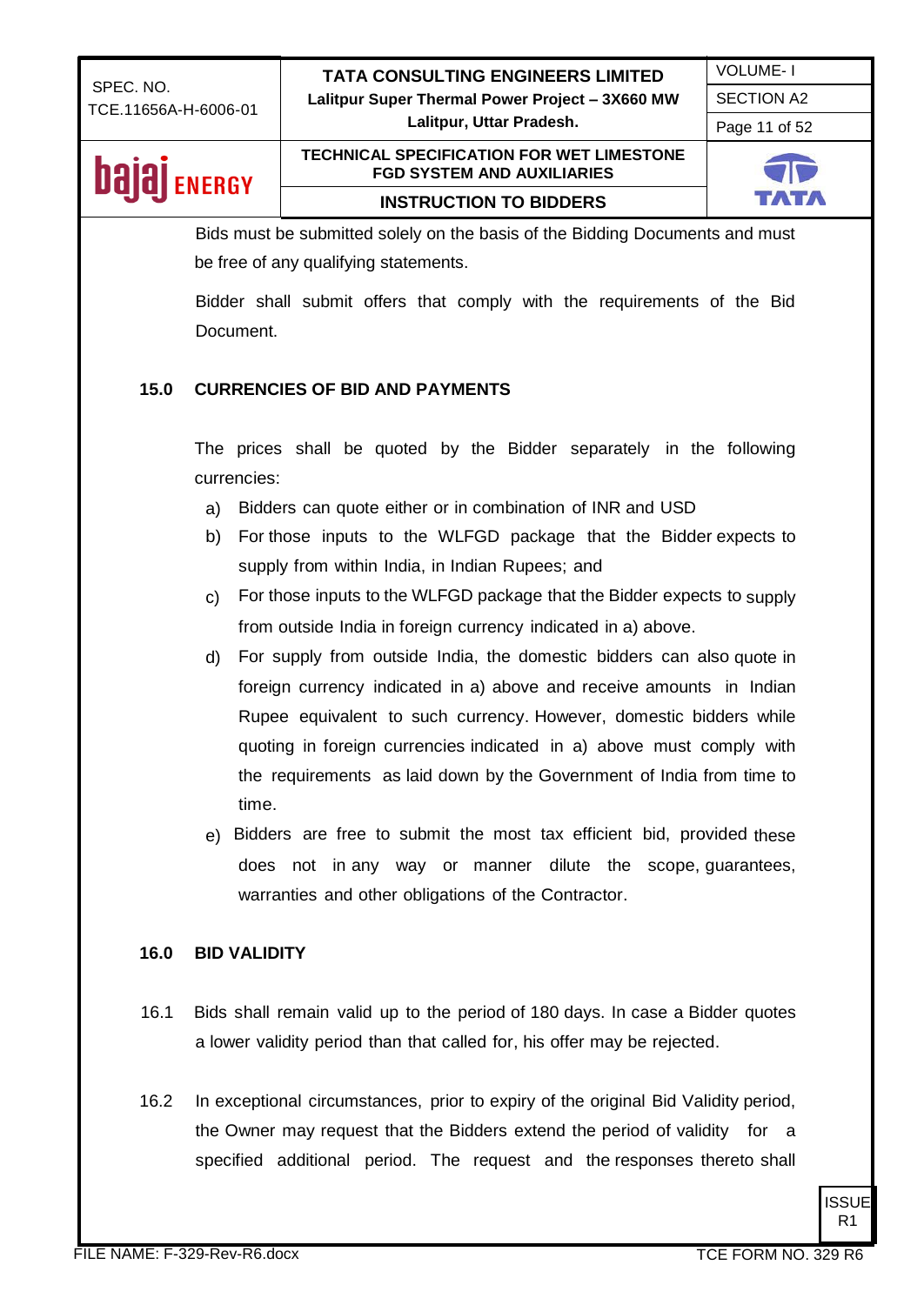SECTION A2 Page 12 of 52

VOLUME- I

## **Dajaj** ENERGY

#### **TECHNICAL SPECIFICATION FOR WET LIMESTONE FGD SYSTEM AND AUXILIARIES INSTRUCTION TO BIDDERS**



be made in writing or by email. A Bidder may refuse the request without getting his Bid Security forfeited. It is understood that the Bidder agrees to reasonably consider such a request. A Bidder agreeing to the request will not be required or permitted to modify his Bid, but will be required to extend the validity of his Bid Security for the period of the extension and in compliance with clause 17.0 in all respects.

#### **17.0 BID SECURITY**

- 17.1 The Bidder shall furnish, as part of his Bid, in envelope Aa, a Bid Security for an amount of **Indian Rupees 100 Million (Rs, One hundred Million only)**  for Indian Bidders or US Dollars 1,500,000/- [ USD One million, five h undred Thousand only] for Foreign bidders
- 17.2 The Bid Security shall
	- a) Be in the form of an irrevocable bank guarantee

i) Issued by an Indian Nationalized bank or its foreign branch or issued by a foreign bank and counter guaranteed by an Indian Nationalized bank or its foreign branch;

(ii) Be in accordance with the format mentioned in Information Form BS;

(iii) Be payable promptly upon written demand by the Owner without demur in case any of the conditions listed in clause 17.7 are invoked;

(iv) Be submitted in its original form; copies will not be accepted;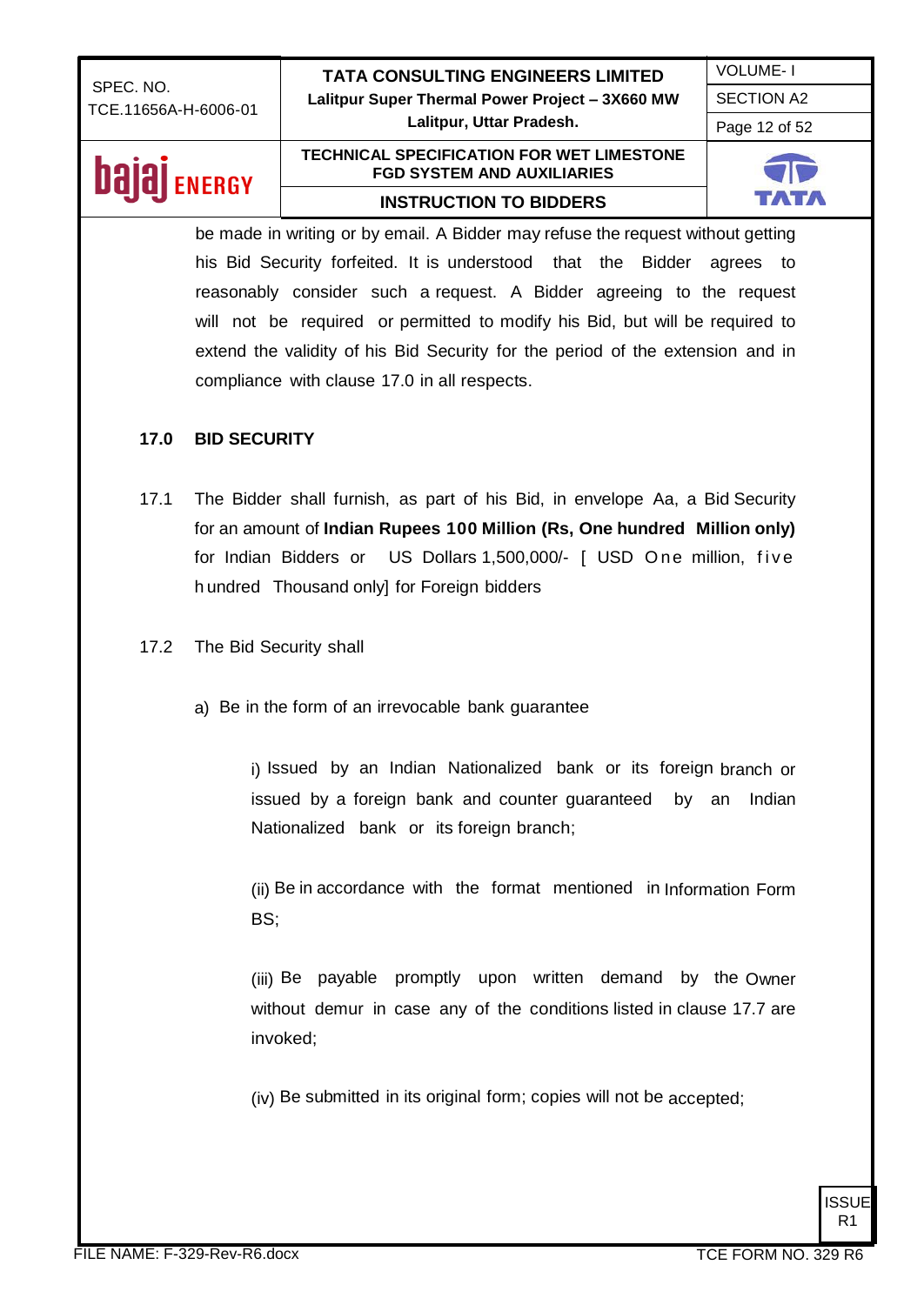**Lalitpur, Uttar Pradesh.**

SECTION A2 Page 13 of 52

VOLUME- I

### **Dajaj** ENERGY

#### **TECHNICAL SPECIFICATION FOR WET LIMESTONE FGD SYSTEM AND AUXILIARIES INSTRUCTION TO BIDDERS**



v) Remain valid up to the Date mentioned in Annexure 3 of ITB and up to the extended date in accordance with clause 16.2 , in the event of extension of Bid Validity period.

#### **OR**

b) Be in the form of a Demand Draft favoring "LALITPUR POWER GENERATION COMPANY LIMITED" and payable at New Delhi/NOIDA, India.

- 17.3 Any Bid not accompanied by an acceptable Bid Security shall be rejected by the Owner as non-responsive.
- 17.4 The Bid Security submitted by all such Bidders whose Bids are found compliant and who satisfy the eligibility conditions shall be retained with Owner. Owner shall be entitled to appropriate the Bid Security as mutually agreed genuine pre-estimated compensation / damages to Owner in events mentioned in clause 17.7 below or as indicated elsewhere.
- 17.5 The Bid Security of the unqualified Bidders will be returned by the Owner without any interest, as promptly as possible, within thirty (30) days after declaration of qualification results and that of unsuccessful Bidders will be returned by the Owner without any interest, as promptly as possible within fifteen (15) days of the execution of Contract with the selected Bidder.
- 17.6 The Bid Security of the successful Bidder will be returned without any interest when the Bidder has signed the Contract and furnished the required Contract Performance Security.
- 17.7 The Bid Security may be forfeited as mutually agreed loss and damage payable by the Bidder to Owner for, interalia, time, cost and effort of Owner in regard to this Bid.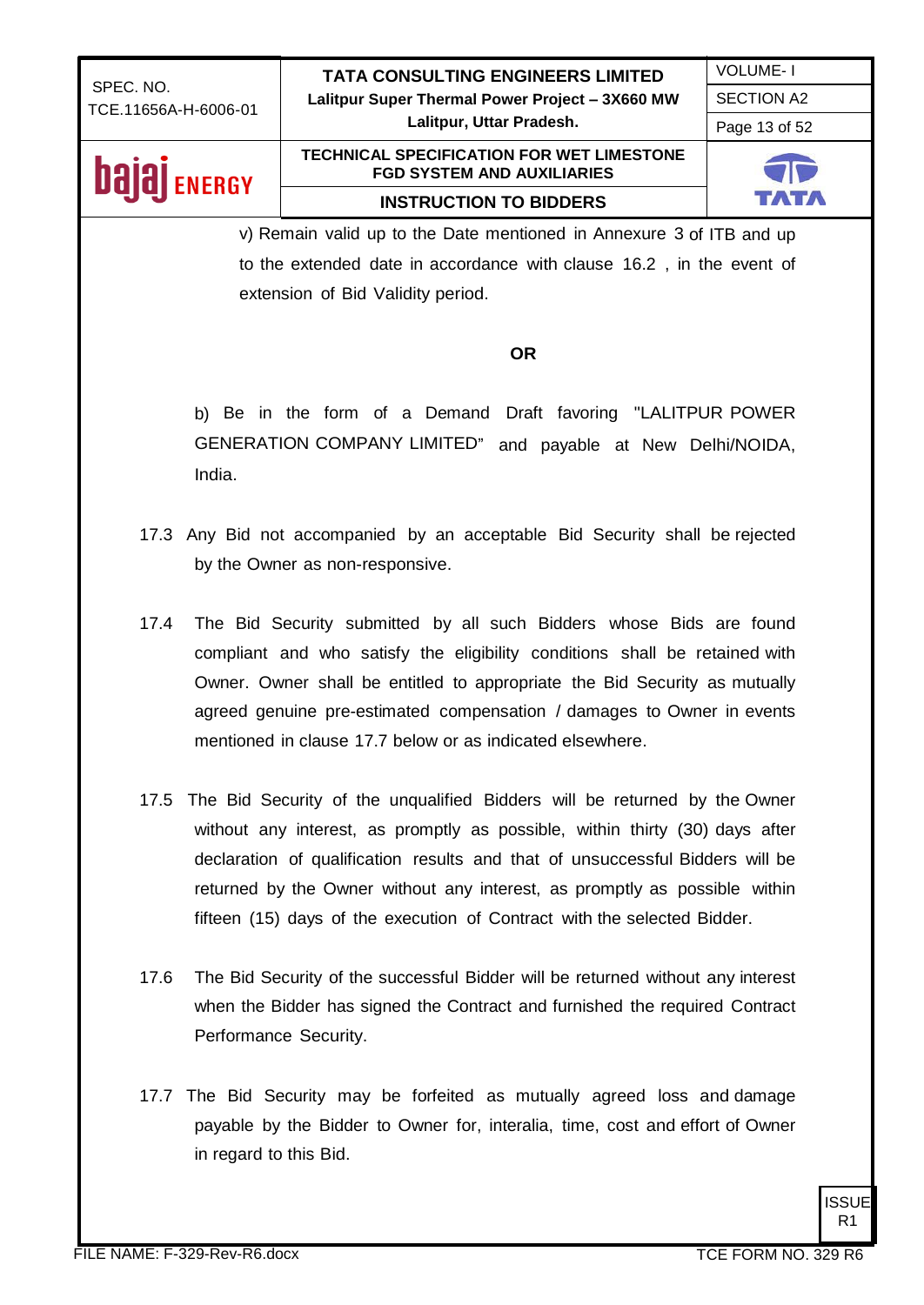VOLUME- I

SECTION A2

Page 14 of 52

## **Dajaj** ENERGY

#### **TECHNICAL SPECIFICATION FOR WET LIMESTONE FGD SYSTEM AND AUXILIARIES INSTRUCTION TO BIDDERS**



a) If the Bidder withdraws his Bid during the period of Bid Validity except as provided in clause 23.2 ;or

b) If the Bidder does not accept the correction of his Bid Price, as mentioned in clause 29.0; or

c) If the Bidder refuses to withdraw, without any cost to the Owner, any deviation not listed in section F5 of Volume II and Schedule F 6 of Volume II but found elsewhere in the Bid; or

d) In the case of a successful Bidder, if he fails within the specified time limit as per the clauses 34.0 and 35.0 to:

- i) Furnish the Letter of Acceptance, or
- ii) Furnish the required Contract Performance Security, or
- iii) Sign the Contract.

#### **18.0 PRE BID MEETING**

- 18.1 The Bidder's designated representative is invited to attend a Pre- Bid meeting, which, if convened, will take place in Noida/Delhi (NCR) . The Date, Time and Venue of Meeting will be announced later. The Owner reserves the right, not to hold the Pre-Bid Meeting or to change the location of the meeting.
- 18.2 The purpose of the meeting will be to clarify issues on the Tender Documents including Qualification Criteria, Technical Specifications, Commercial Specifications, Price Schedules, etc. Bidders are required to send in their queries through email atleast 10 days in advance of the pre bid meeting.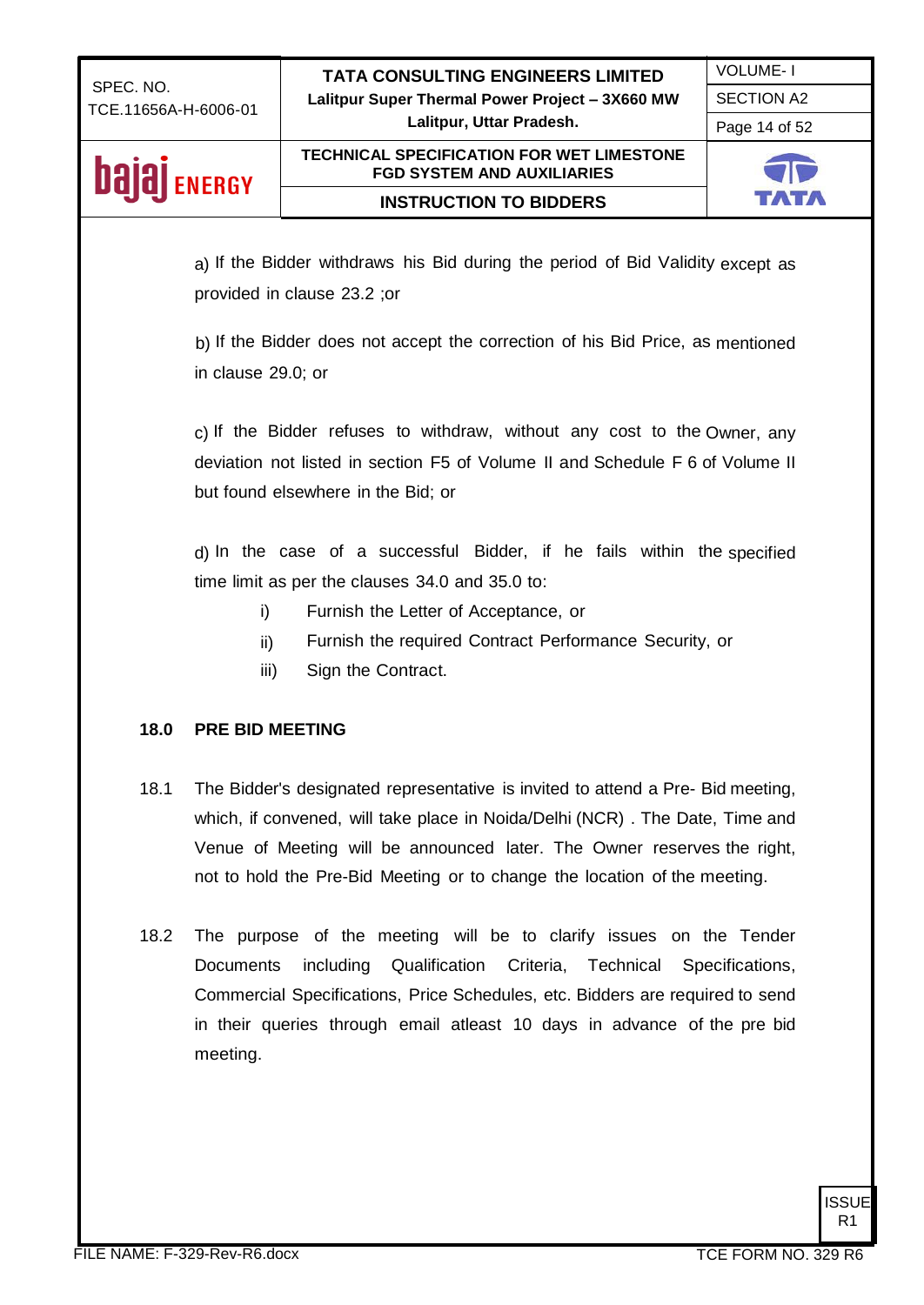### SECTION A2 Page 15 of 52

VOLUME- I

## **Dajaj** ENERGY

### **TECHNICAL SPECIFICATION FOR WET LIMESTONE FGD SYSTEM AND AUXILIARIES INSTRUCTION TO BIDDERS**



18.3 It may not be practicable at the meeting to answer questions received late and hence the Bidders shall not expect answers to questions received late.

- 18.4 Minutes of the meeting including the text of the questions raised and the responses given, together with any responses prepared or written clarifications, will be transmitted without delay to all purchasers of the Tender Documents, listed in clause 8.0. Any modifications of the Tender Documents listed in clause 8.0, that may become necessary as a result of the Pre-Bid meeting shall be made by the Owner exclusively through the issue of an Addendum, pursuant to clause 10.0 and not through the minutes of the Pre-Bid meeting.
- 18.5 Non-attendance at the Pre-Bid meeting will not be a cause for disqualification of a Bidder.

#### **19.0 FORMAT AND SIGNING OF BID**

- 19.1 The Bidder shall prepare one Original of the Documents typed in indelible ink comprising the Bid clearly marking it as "Original". In addition, the Bidder shall submit (4) four sets (photocopies are also acceptable) of the Bid, clearly marked as "Copy." The Bidder shall also submit a soft copy of the Documents comprising the Bid, preferably in MS Word and MS Excel format, in a CD, in a separate envelope. In the event of any discrepancy between the above mentioned copies, whether hard or soft, the Original hardcopy shall prevail.
- 19.2 The Original copy (including Schedules, Undertakings, Datasheets, Information Forms, Enclosures, etc. which require the signature of the Bidder) shall be signed by a person or persons, duly authorised to sign on behalf of the Bidder, with his usual signature mentioning their name and designation with a stamp(s) or seal(s) for suitable identification of the Bidder, as the case may be in accordance with this clause 19.0. The names of all person(s) signing should also be typed or printed below the signature. All pages of the Bid shall have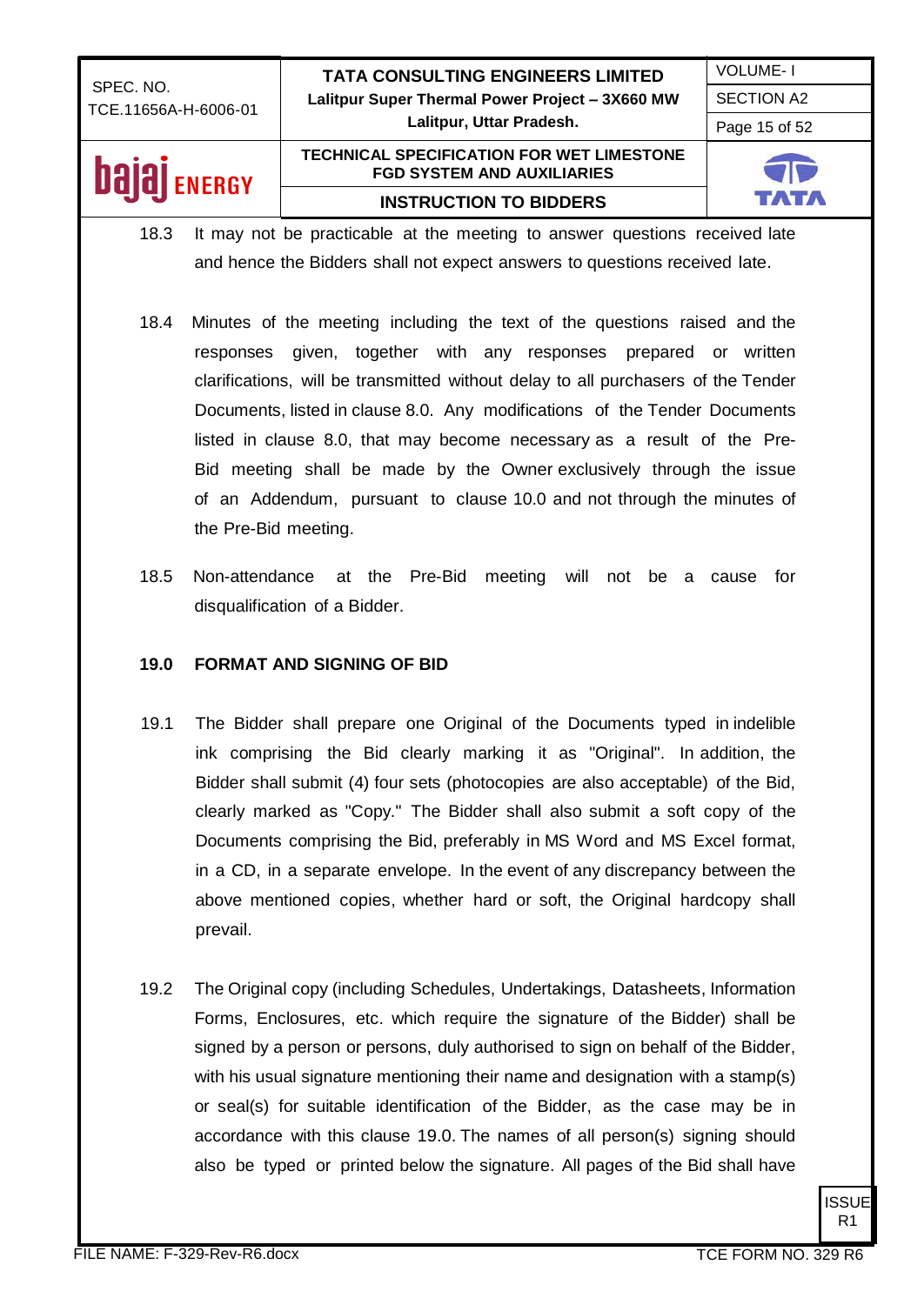## **Dajaj** ENERGY

#### **TECHNICAL SPECIFICATION FOR WET LIMESTONE FGD SYSTEM AND AUXILIARIES INSTRUCTION TO BIDDERS**



initials of the person(s) signing the Bid with stamp(s) / seal(s) as suitable identification of the Bidder. All drawings submitted by the Bidder shall also have initials of the authorized signatory of the Bidder.

- 19.3 The Bid shall be assumed to contain no alterations, omissions, erasures or additions, unless such corrections are initialed by the person or persons signing the Bid.
- 19.4 The Bid must also contain the place of business of the person or persons making the Bid.
- 19.5 Bid by a Partnership Firm must be furnished with full names of all partners and be signed with the partner's name, followed by the signature and designation of one of the authorized partners or other authorized representative(s). A certified copy of the Partnership Deed, relevant Power of Attorney and current address of all the partners of the firm shall also accompany the Bid.
- 19.6 Bid by a Corporation / Limited Company/Consortium must be signed with the legal name of the Corporation/ Limited Company/,Consortium leader Company by the President, Managing Director/Consortium Leader or by the Secretary or any other person or persons holding Power of Attorney from such Corporation/ Limited Company/,Consortium leader Company for signing the Bid. A certified copy of the Power of Attorney for signing the Bid and the Board resolution authorizing the grant of such Power of Attorney shall be furnished along with the Bid. Such Limited Company /Corporation/ shall also furnish satisfactory evidence of its existence along with its Bid. In case of a bid by the Consortium the Consortium agreement duly signed by all the members of the Consortium shall also be enclosed along with the Bid.

19.7 A Bid by a person, who affixed to his signature the word 'President',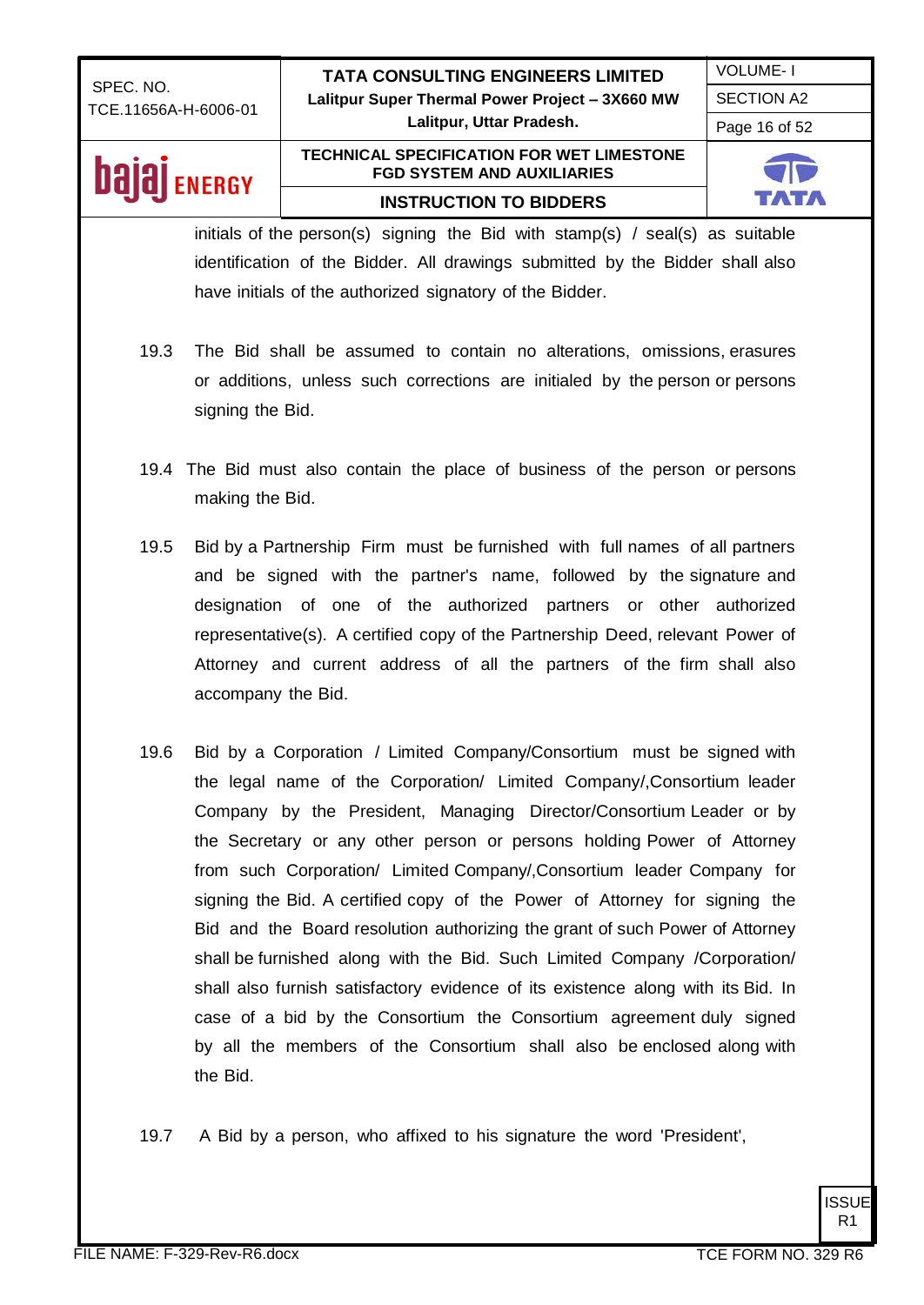VOLUME- I SECTION A2

Page 17 of 52

## **Dajaj** ENERGY

#### **TECHNICAL SPECIFICATION FOR WET LIMESTONE FGD SYSTEM AND AUXILIARIES INSTRUCTION TO BIDDERS**



'Managing Director', 'Secretary', 'Agent' or any other designation, without disclosing his principal and without enclosing certified copies of Power of Attorney and Board Resolution or equivalent Authorization may be rejected. Satisfactory evidence of authority of the person signing on behalf of the Bidder shall be furnished with the Bid.

- 19.8 No Erasures or whitening and rewriting shall be permitted. Changes, if any, shall be effected only by cancellation of the original writing by striking and re-writing it alongside. All such changes shall carry the initials of the person(s) signing the bid.
- 19.9 The tender documents shall be deemed to be part of the Bid and compliance with the conditions thereof by the bidders is mandatory.

#### **20.0 SEALING AND MARKING OF BIDS**

- 20.1 The Bidder shall seal the Original and each Copy of the Bid in separate envelopes, duly marking the envelopes as "Original" and "Copy." As explained in Annexure 1, inner envelopes Aa and Ab shall be sealed in outer envelope A, Inner envelopes Ba and Bb shall be sealed in outer envelope B & inner envelope Ca shall be sealed in outer envelope C. The Qualified Bidder whose Bids will be expected to provide Price Implication Bid (Annexure 2 of ITB bid evaluation) in envelope Cb.
- 20.2 The inner and outer envelopes shall:
	- a) Be addressed to the Owner;
	- b) Bear the Project name and reference number of the Tender; and
	- c) Provide a warning not to open before the time and date for opening the respective envelope as mentioned in clause 24.0.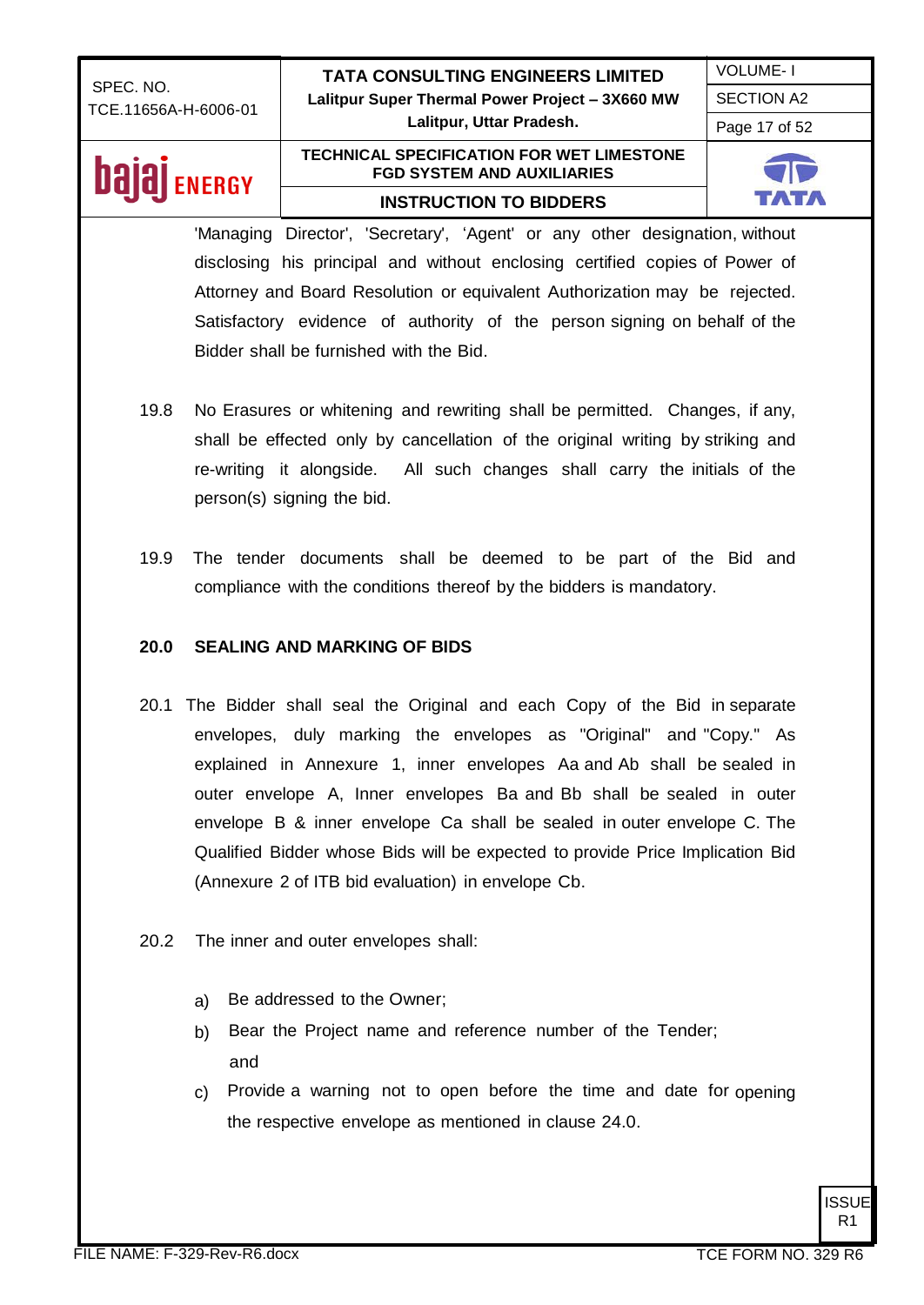VOLUME- I SECTION A2

Page 18 of 52

### bala **ENERGY**

#### **TECHNICAL SPECIFICATION FOR WET LIMESTONE FGD SYSTEM AND AUXILIARIES INSTRUCTION TO BIDDERS**



- 20.3 In addition to the identification required in clause 20.2, the inner envelopes shall indicate name and address of the Bidder to enable the Bid to be returned unopened, in case it is declared "late" pursuant to clause 22.0, and for matching purposes under clause 23.0.
- 20.4 If the outer envelopes A B & C and envelope Cb are not sealed and marked as per clause 20.2 above, the Owner will assume no responsibility for the misplacement or premature opening of the Bid.
- 20.5 Bids can be submitted by Registered Post/Courier/Speed Post/Delivered in person. Bids submitted by E Mail will not be accepted and will be summarily rejected.
- 20.6 The envelopes should be addressed to:

**Sr. Manager Lalitpur Power Generation Company Limited Bajaj Bhavan B-10, Sector -3, Jamnalal Bajaj Marg, NOIDA -201301 Uttar Pradesh, India** Phone: +91-120-4045100/555 Mobile : +91 7838211176 E-mail: [adarshksingh@lpgcl.com](mailto:adarshksingh@lpgcl.com)

### **21.0 DEADLING FOR SUBMISSION OF BIDS**

21.1 The Bid envelope **A** (comprising inner envelope **Aa and Ab**) and envelope **B**  (comprising inner envelopes **Ba and Bb)** and Envelope **C (**comprising inner cover Ca**)** must be received by the Owner at the address as specified in clause 20.6, not later than the date and time specified in Annexure 3 of ITB. In the event of specified date for submission of Bid being declared a holiday for the OWNER, the bids will be received up to the appointed time on the next working day.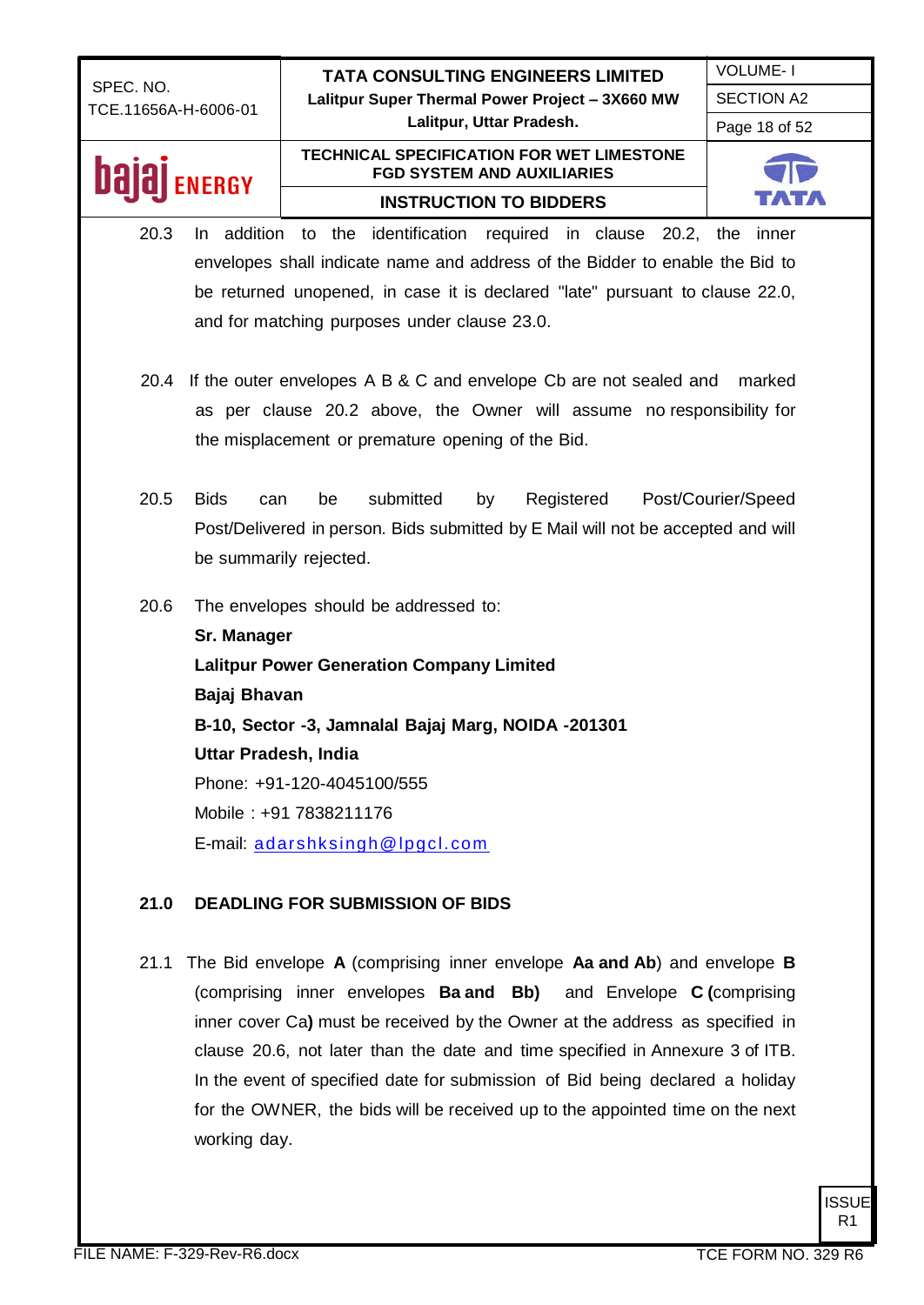VOLUME- I SECTION A2

Page 19 of 52

# **Dajaj** ENERGY

#### **TECHNICAL SPECIFICATION FOR WET LIMESTONE FGD SYSTEM AND AUXILIARIES INSTRUCTION TO BIDDERS**



21.2 The Owner may, in exceptional circumstances and at his own discretion, extend the deadline for submission of Bids by issuing an Addendum in accordance with clause 10.0, in which case all rights and obligations of the Owner and the Bidders previously subject to the original deadline will thereafter be subject to the deadline as extended.

### **22.0 LATE BIDS**

- 22.1 Any Bid received by the Owner after the deadline for submission of respective Bids as prescribed in above-mentioned clauses 21.1 and 21.2 will be returned unopened to the Bidder.
- 22.2 The Owner shall not be responsible for delays due to post or courier.

#### **23.0 MODIFICATION AND WITHDRAWAL OF BIDS**

- 23.1 The Bidder may modify or withdraw his Bid after Bid submission, provided that written notice of the modification or withdrawal is received by the Owner prior to the deadline for submission of Bids.
- 23.2 The Bidder's modification or withdrawal notice shall be prepared, sealed, marked, and delivered in accordance with the provisions of clause 20.0, with the outer and inner envelopes additionally marked "Modification" or "Withdrawal," as appropriate.
- 23.3 No Bid may be modified by the Bidder after the deadline for submission of Bids. Bidders will not be permitted to change the substance of their Bids after the Bids have been opened.
- 23.4 Withdrawal of a Bid during the interval between the deadline for submission of Bids and expiry of the period of Bid Validity specified in clause 16.0 will result in forfeiture of Bid Security as per clause 17.7.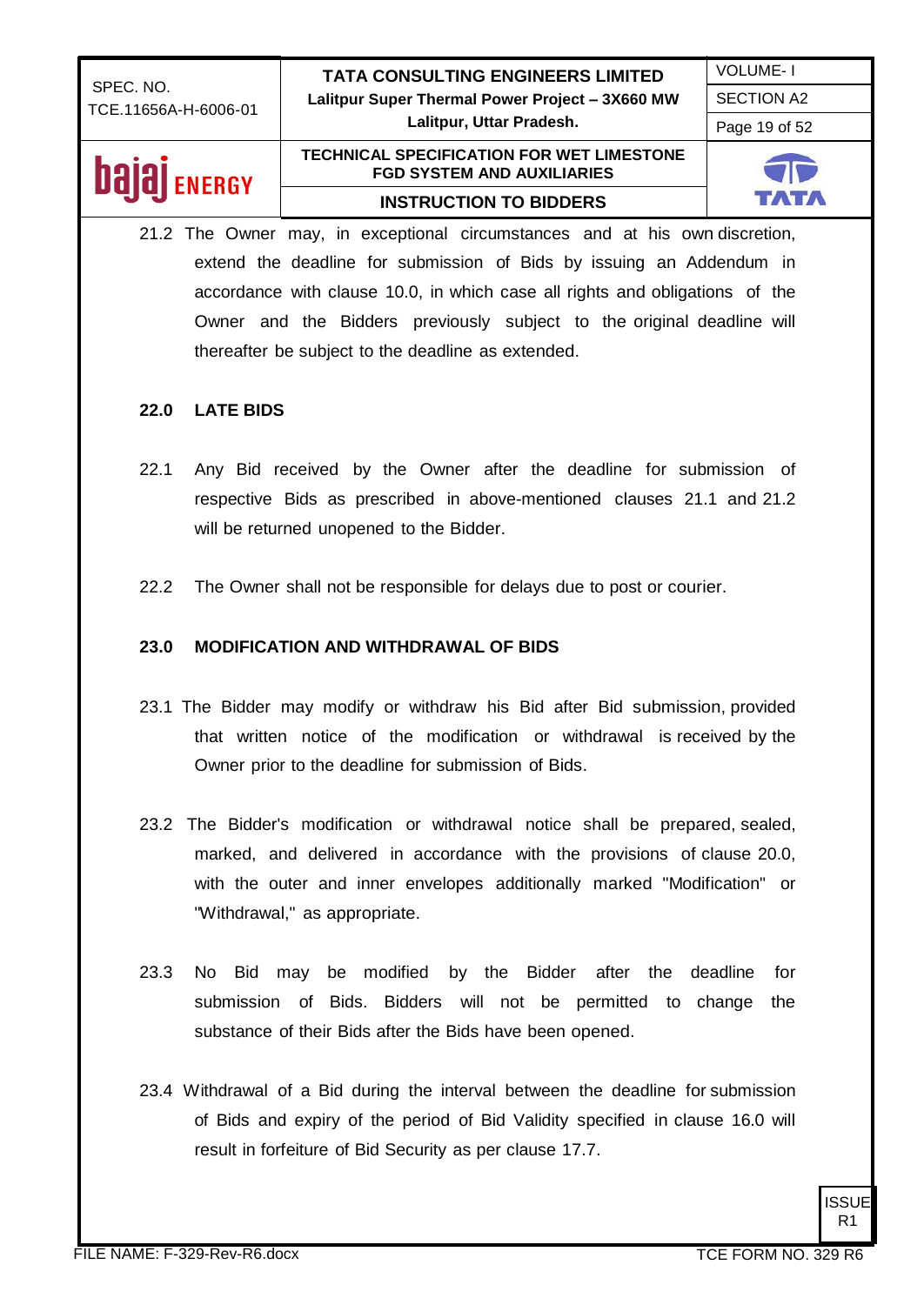VOLUME- I

SECTION A2

Page 20 of 52

## **bajaj** ENERGY

#### **TECHNICAL SPECIFICATION FOR WET LIMESTONE FGD SYSTEM AND AUXILIARIES INSTRUCTION TO BIDDERS**



#### **24.0 BID OPENING PROCESS**

Owner shall open the Bid as per the procedure given under in presence of representative from UPPCL:

- 24.1 Sealed Bids received shall be opened on the date and time specified in Annexure-3 of ITB in the presence of Bidders' designated representatives who choose to attend the Bid opening. These representatives who are present shall sign a register evidencing their attendance.
- 24.2 Envelopes marked "Withdrawal" shall be opened first, and the name of the Bidder shall be read out. Bids for which an acceptable notice of withdrawal has been submitted shall not be opened. Subsequently, all envelopes marked "Modification" shall be opened and the submissions therein shall be read out.
- 24.3 Sealed Envelope Aa- Containing Bid Security

Bid Security submitted in envelope A shall be opened first and the Bidder name and amount of Bid Security submitted shall be announced by Owner. The Owner shall examine whether the Bid security fulfils the requirement of clause 17.1 & 17.2 of ITB. If the Bidder has submitted Bid Security for the requisite amount and in the format enclosed with the tender, then the offer shall be treated as responsive and other documents submitted shall be processed, If the Bidder has not enclosed the Bid Security for the requisite amount and in the format required, the bid shall be treated as non-responsive and rejected.

24.4 Sealed Envelope Ab – Containing Qualifying Bid

#### 24.4.1 **Sealed Envelope Ab**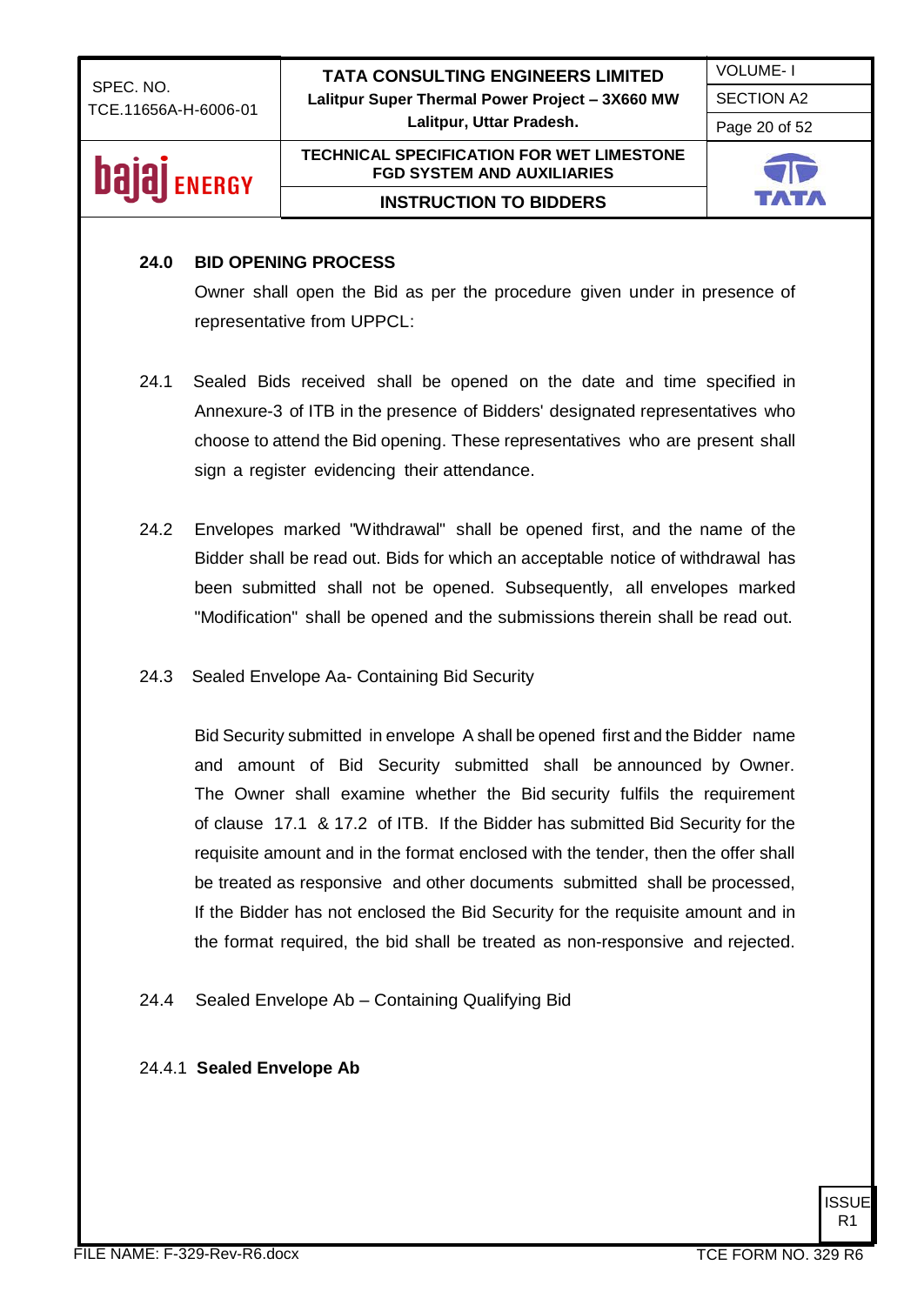**Lalitpur, Uttar Pradesh.**

VOLUME- I SECTION A2 Page 21 of 52

### **bajaj** ENERGY

#### **TECHNICAL SPECIFICATION FOR WET LIMESTONE FGD SYSTEM AND AUXILIARIES INSTRUCTION TO BIDDERS**



The Qualification Bid (Ab), of the bidder shall be evaluated by the Owner in detail with respect to qualifying criteria of the bid document as stated in section A3.

#### 24.4.2 **Sealed Envelope Ba & Bb**

Technical and un-priced commercial bid (envelope Ba & envelope Bb) of the Bidders who have complied with the Bid Security and Qualifying Requirement condition shall be opened next. The Owner will examine the qualification bid of each Bidder for determining the responsiveness as per Annexure-2 clause

24.5 Envelope C comprising of the sealed Price Bid "Ca" and price implication bid" Cb" of successful Bidders shall be opened in their presence on the place, date, and time to be specified by the Owner.

#### **25.0 PROCESS TO BE CONFIDENTIAL**

- 25.1 Information relating to the examination, clarification, evaluation, and comparison of Bids, and recommendations for the award of a Contract, shall not be disclosed to Bidders or any other persons not officially concerned with such process, until the award to the successful Bidder has been announced.
- 25.2 Canvassing in any form shall strictly be prohibited and any applicant found to have engaged in canvassing shall be liable to have his Bid rejected summarily.

#### **26.0 CLARIFICATION OF BIDS AND CONTACTING THE OWNER**

26.1 The Owner may at any stage in Bid evaluation, ask any Bidder for clarification of his Bid, including further breakdown of costs, in order to assist in the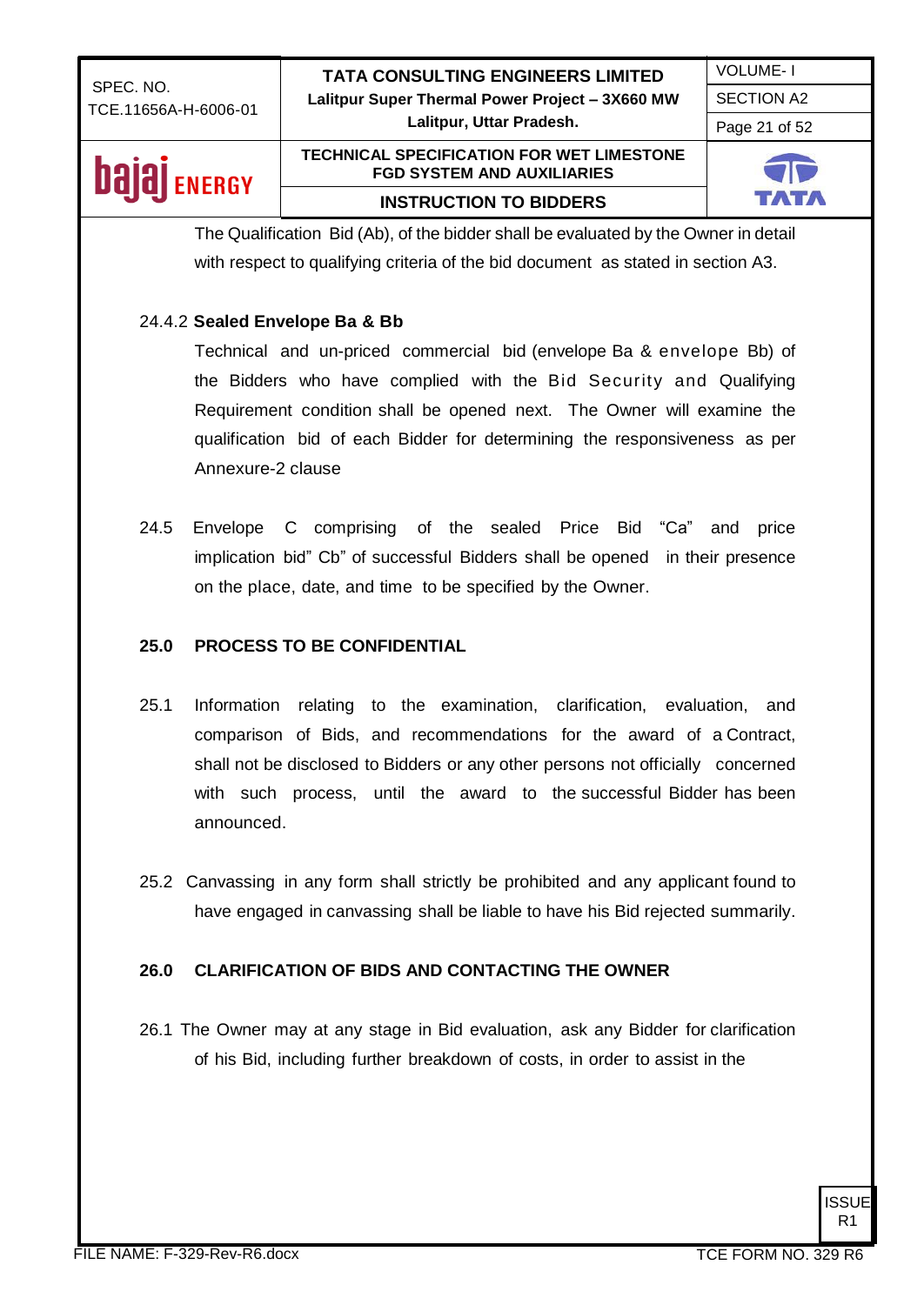VOLUME- I SECTION A2

Page 22 of 52

## **bajaj** ENERGY

#### **TECHNICAL SPECIFICATION FOR WET LIMESTONE FGD SYSTEM AND AUXILIARIES INSTRUCTION TO BIDDERS**



examination, evaluation, and Comparison of Bids. The request for clarification and the response shall be in writing.

26.2 From the time of Bid opening to the time of Contract award, if any

#### **27.0 VERIFICATION AND QUALIFICATION OF BIDDERS**

Owner reserves the right to verify all statements/ information submitted to confirm the Bidders claim on experience, performance of equipment offered and capabilities to perform the WLFGD package. Owner may inspect such works of Bidders. Bidder shall co-ordinate and arrange for visit to such works. However all expenses of Owner/ Owner's representative will be borne by the Owner.

#### **28.0 EXAMINATION OF BIDS AND DETERMINATION OF RESPONSIVENESS**

- 28.1 Prior to the detailed evaluation of Bids, the Owner will determine whether each Bid:
	- a) Meets the eligibility criteria as per Section A3 Volume-I;
	- b) Has been properly signed as per clause 19.0;
	- c) Is accompanied by the required sureties and securities;
	- d) Is sealed and marked as per clause 20.0;
	- e) Is substantially responsive\* to the requirements of the Tender Documents;
	- f) Provides any clarification and or substantiation that the Owner may require to determine responsiveness and;
	- g) Has all the required Information Forms, Undertakings, Guarantees, Enclosures, Schedules etc.

The Bidder shall confirm in writing that his Bid is 'Firm and Irrevocable' and valid until the Date of validity. Bids without this statement will be treated as "nonresponsive."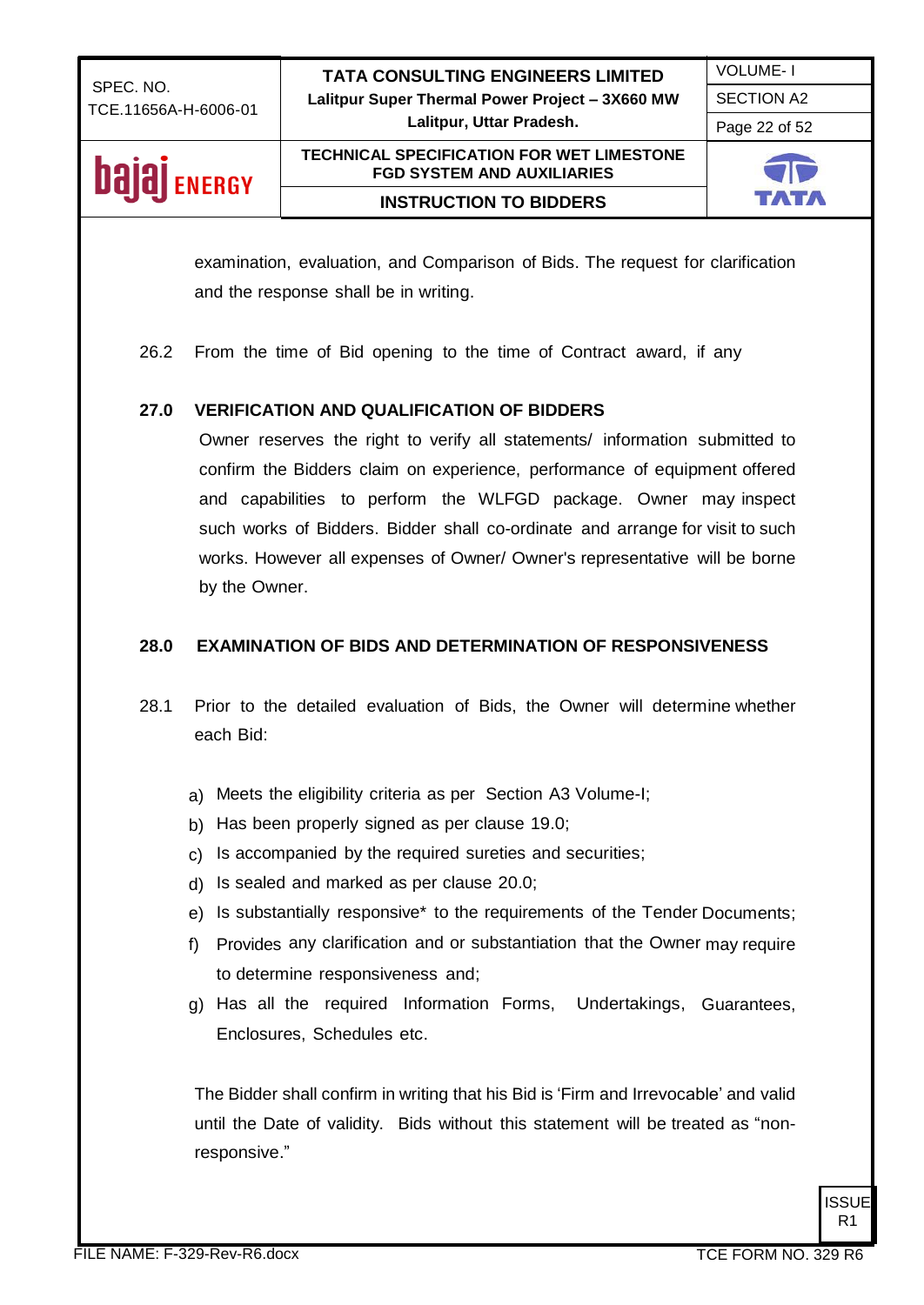VOLUME- I

SECTION A2

Page 23 of 52

## **Dajaj** ENERGY

#### **TECHNICAL SPECIFICATION FOR WET LIMESTONE FGD SYSTEM AND AUXILIARIES INSTRUCTION TO BIDDERS**



Bids not meeting the criteria for sealing and marking of Bids as specified in clauses 20.1 to 20.4 shall be rejected by the Owner

*\*For purposes of this determination, a substantially responsive Bid is one that prima-facie conforms to all the terms, conditions and Specifications of the Tender Documents without material deviations, objections, conditionalities or reservations. Further, a material deviation, objection, conditionally or reservation is the one (a) that substantially affects the scope, quality or performance of the WLFGD package; (b) that limits in any substantial way, inconsistent with the Tender Documents, the Owner's rights or the successful Bidder's obligations under the Contract.*

- 28.2 The Owner's determination of a Bid's responsiveness is to be based on the contents of the Bid itself without recourse to extrinsic evidence.
- 28.3 If a Bid does not meet the criteria stated in clause 28.1 above, it will be rejected by the Owner.

#### **29.0 CORRECTION OF ERRORS**

Bids determined to be substantially responsive will be checked by the Owner for any arithmetic errors. Errors will be corrected by the Owner. Where there is a discrepancy between the amounts in figures and in words, the amount in words will govern. The amount stated in the Bid will be adjusted by the Owner in accordance with this procedure for the correction of errors and, with the concurrence of the Bidder, shall be considered as binding upon the Bidder. If there is discrepancy between the unit price and the total price, which is obtained by multiplying the unit price and quantity, or between subtotals and the total price, the unit or subtotal price will prevail. If the Bidder does not accept the corrections of the errors, his Bid will be rejected, and the Bid Security will be forfeited in accordance with clause 17.7.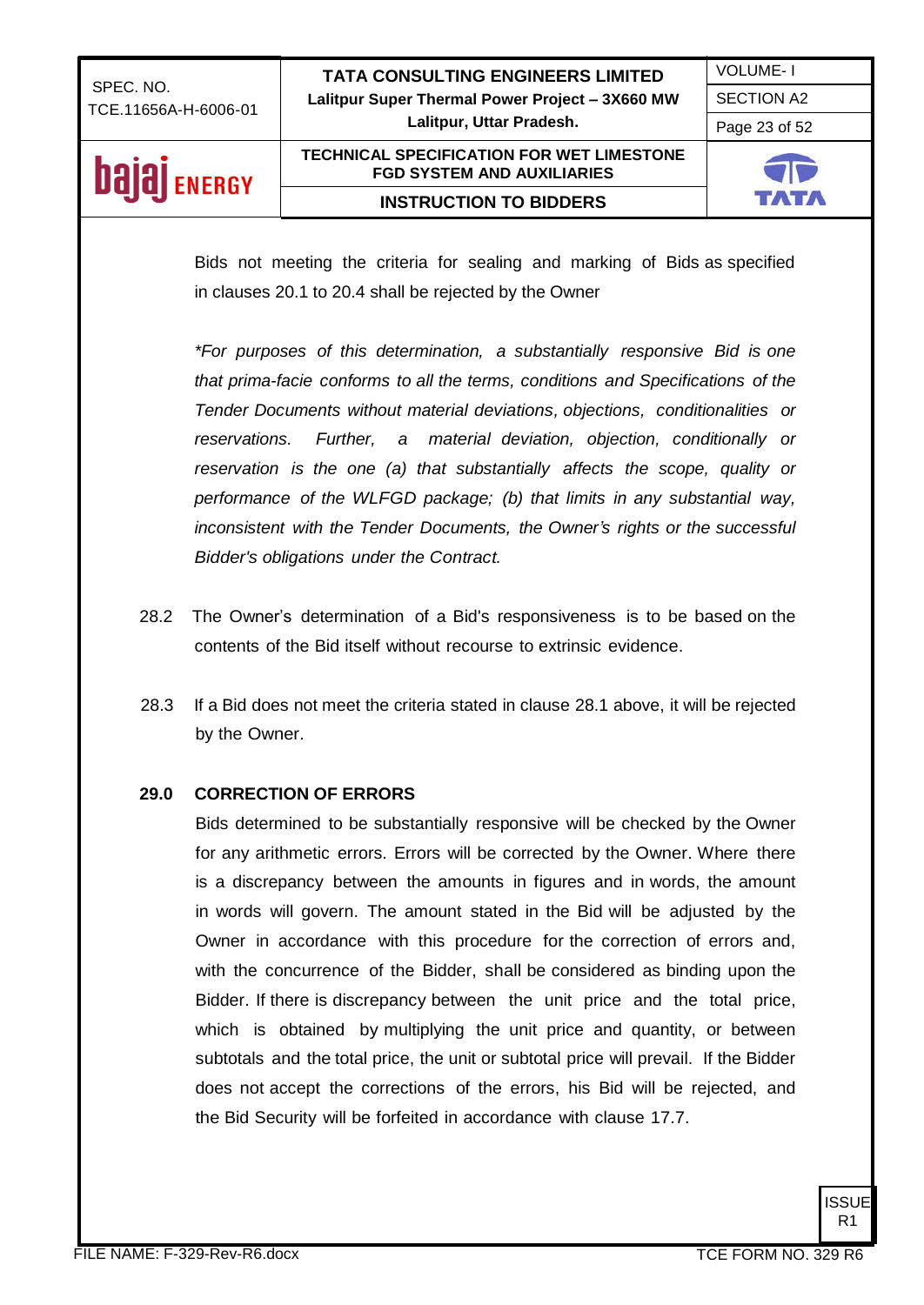VOLUME- I SECTION A2

Page 24 of 52

## **Dalal** ENERGY

#### **TECHNICAL SPECIFICATION FOR WET LIMESTONE FGD SYSTEM AND AUXILIARIES INSTRUCTION TO BIDDERS**



#### **30.0 CONVERSION TO SINGLE CURRENCY FOR COMPARISON OF BIDS**

- 30.1 The Owner will convert the component of US dollars in the Bid Price, corrected pursuant to clause 29.0, into Indian Rupees. To facilitate evaluation and comparison, the Owner will convert all bid prices into Indian Rupee at State Bank of India selling exchange rates prevailing one week before opening of the price bid.
- 30.2 The Price in Indian Rupees arrived at as per clause 30.1 and further negotiated with the successful Bidder shall remain fixed over the entire Contract Period i.e. the Owner shall not bear any liability for foreign exchange variation after the conversion to Indian Rupees as per clause 30.1 above and further negotiations.

 Contract shall be in INR currency, bidder will raise all the Invoices in INR currency and payment will be done in INR currency only for full contract value and for entire contract duration. There will be no price escalation in the contract price through out the tenure of the contract.

#### **31.0 EVALUATION OF BIDS**

- 31.1 The Owner reserves the right to accept or reject any variation or deviation. Alternate Offers of only such Bidders whose Primary Bids meet the criteria stated in Clause 28.1 and not found to be deficient and are also substantially responsive. The Primary bids only will be evaluated and the alternate offers may be considered at the discretion of the Owner.
- 31.2 The Owner will evaluate and compare only the Bids meeting the criteria stated in clause 28.1 and those not found deficient on detailed scrutiny as detailed in Annexure 2.

#### **32.0 AWARD**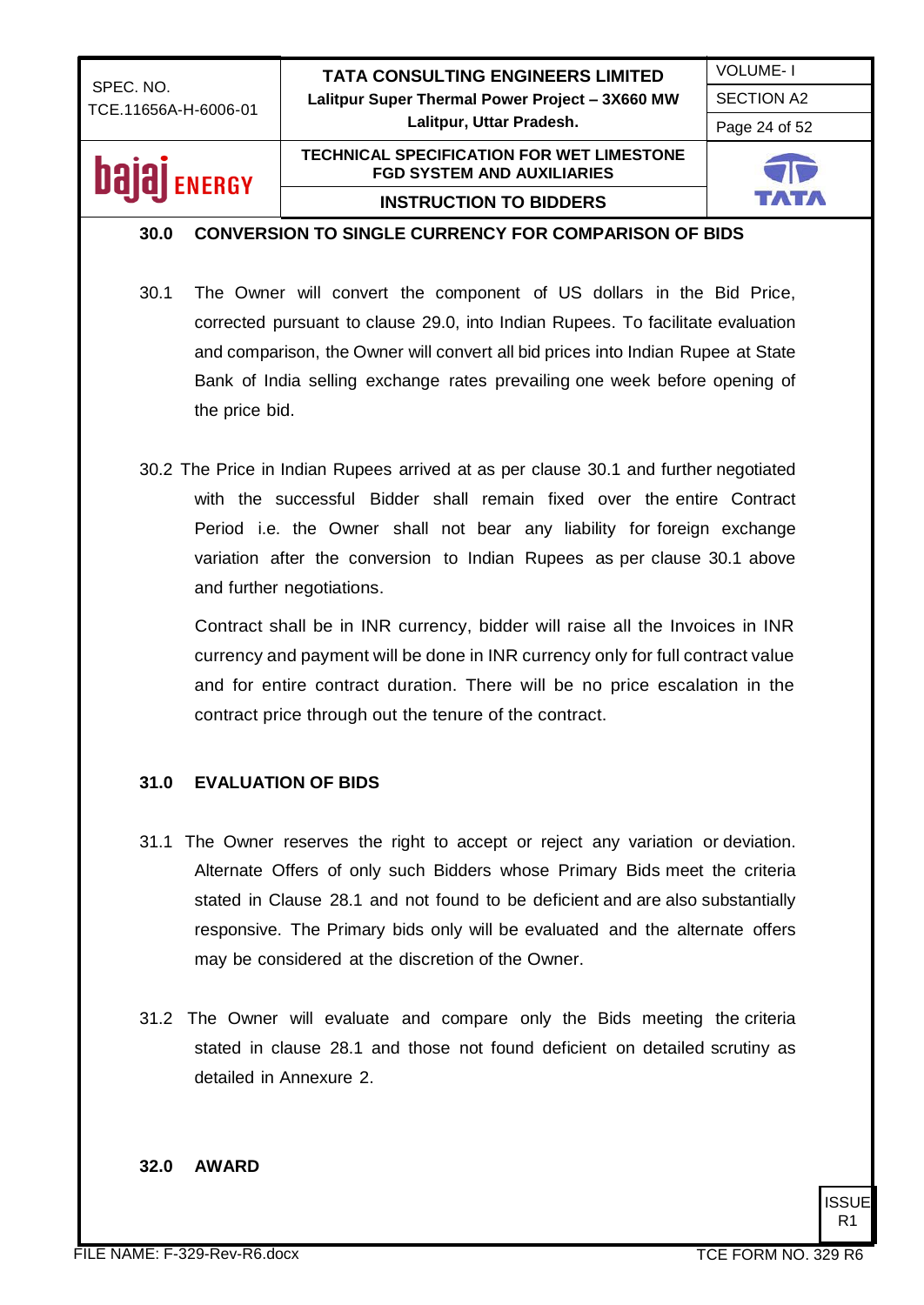VOLUME- I

SECTION A2

Page 25 of 52

### **Dajaj** ENERGY

#### **TECHNICAL SPECIFICATION FOR WET LIMESTONE FGD SYSTEM AND AUXILIARIES INSTRUCTION TO BIDDERS**



A Bidder whose bid is found to be substantially responsive and whose evaluated cost is least will be identified and will be selected for Award of Contract.

#### **33.0 OWNER'S RIGHT TO ACCEPT ANY BID AND LIMITATION OF LIABILITY**

- 33.1 At any time prior to award of Contract, the Owner reserves the right to accept or reject any Bid, or to annul the Bidding process and reject all Bids at his sole discretion without assigning any reason thereof, and without thereby incurring any liability to the affected Bidder or Bidders or any obligation to inform the affected Bidder or Bidders of the grounds for the Owner's action.
- 33.2 The Owner reserves the right to take the following actions, and shall not be liable for any such actions: Amend the scope (minor in nature) during finalisation of detail engineering / execution of Contract, if required. Such scope change will not entail any extra cost to be paid to the successful Bidder;
- 33.3 Owner shall not in any circumstance, way or manner whatsoever be liable to the successful Bidder for any consequential loss or damage including loss of profits.
- 33.4 Owner shall be the sole judge in the selection of the qualified Bidders as well as the successful Bidder.
- 33.5 During the bid evaluation process if some of the bids are substantially lower than most of the bids, the Owner will have to be satisfied that in spite of making such substantially low bid, the bidder will be able to perform the Contract satisfactorily.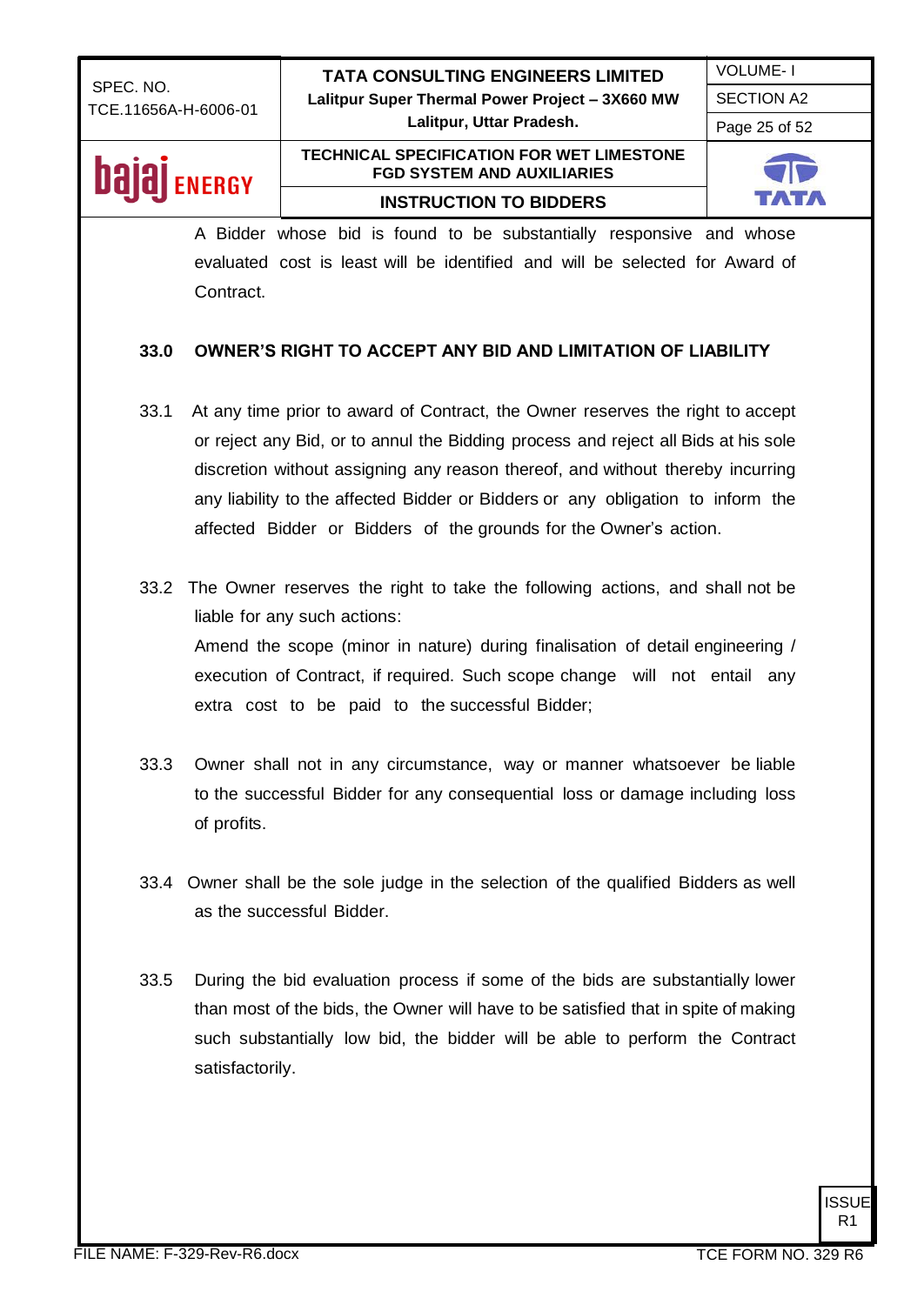VOLUME- I SECTION A2

Page 26 of 52

### bajaj **ENERGY**

#### **TECHNICAL SPECIFICATION FOR WET LIMESTONE FGD SYSTEM AND AUXILIARIES INSTRUCTION TO BIDDERS**



- 33.6 The Owner need not specify the reason for such disqualification. The Owner while determining its satisfaction will take into account the Bidder's financial, technical and production capabilities, in particular its contracts, work in hand, future commitments and current, threatened litigation. It will be based upon an examination of the documentary evidence of the Bidder's qualifications submitted by the Bidder along with its bid, as well as such other information as the Owner deems necessary and appropriate
- 33.7 The capabilities of the vendors and sub contractors proposed to be used by the lowest evaluated Bidder will also be evaluated for acceptability. Their participation should be, confirmed with a letter of intent between the parties, as needed

#### **34.0 LETTER OF INTENT AND LETTER OF ACCEPTANCE**

- 34.1 After selection of the successful Bidder, a Letter of Intent ("LOI") shall be released by the Owner in favor of such a Bidder. This Bidder shall have to give a Letter of Acceptance ("LOA") within a period of one week from the date of issue of LOI. If the Owner does not receive LOA within this period, the Bid Security of such a Bidder shall be appropriated by the Owner as mutually agreed genuine pre-estimated compensation/ loss damage suffered by the Owner on account thereof, and the next eligible Bidder may be considered.
- 34.2 After receipt of the LOA by the Owner, the Bidder shall enter into the Contract with the Owner.
- 34.3 The Successful Bidder shall be required to execute the Contract Agreement in the form provided in information form CA in Section A5 of Volume I, within ninety (90) days of the date of LOI, failing which Bid Security shall be forfeited. The Contract to be executed in this regard shall at the option of the Owner be based on either: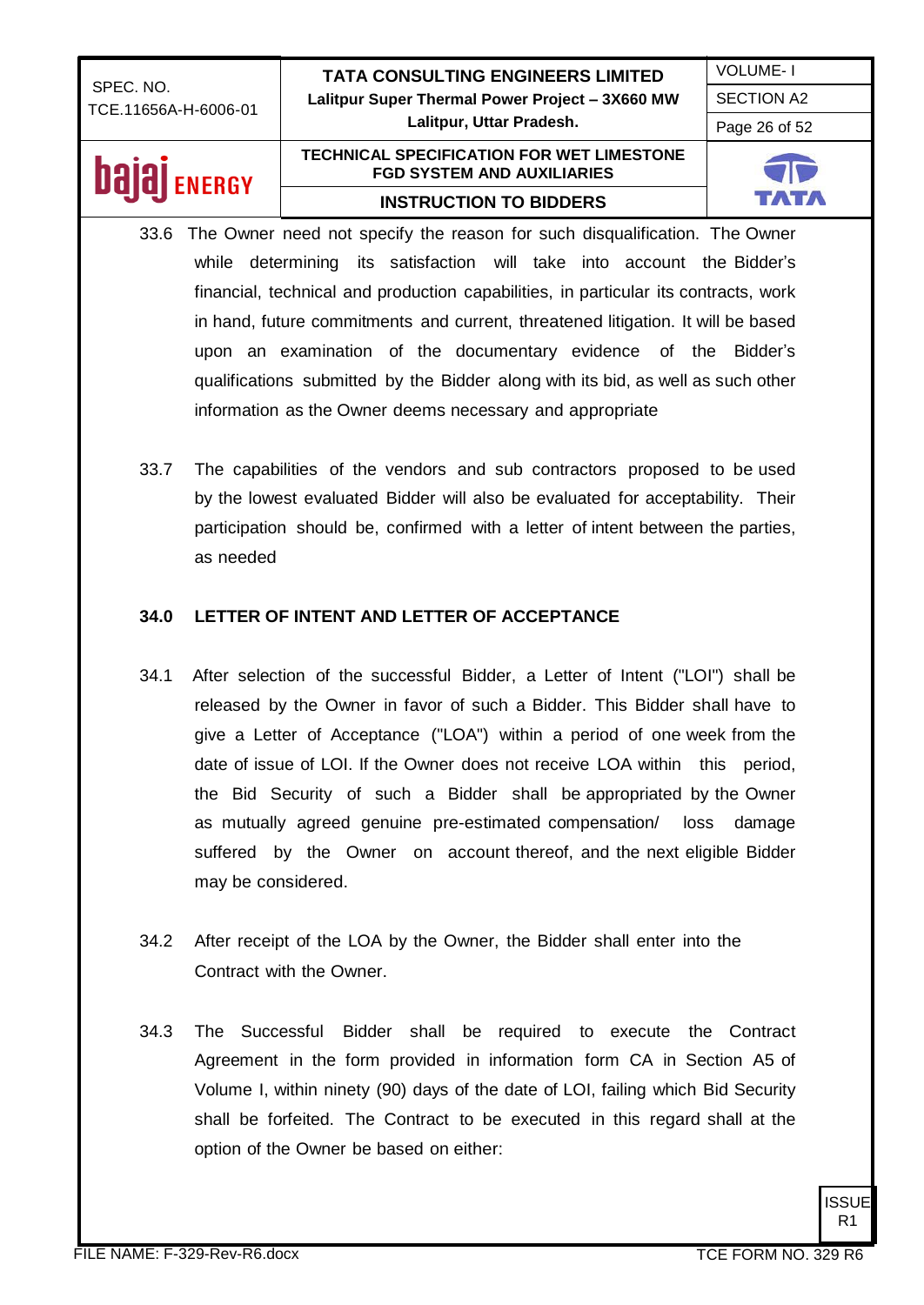VOLUME- I

SECTION A2

Page 27 of 52

### **Dajaj** ENERGY

#### **TECHNICAL SPECIFICATION FOR WET LIMESTONE FGD SYSTEM AND AUXILIARIES INSTRUCTION TO BIDDERS**



a) The Bid (including deviations accepted by the Bidder and the Price implication Bid) or

- b) The final agreed form of negotiated contract.
- 34.4 Upon fulfillment of clause 34.3, the Owner will promptly notify the other Bidders that their Bids have been unsuccessful and their Bid Security will be returned as early as possible, in accordance with clause 17.0.

#### **35.0 CONTRACT PERFORMANCE SECURITY**

- 35.1 Within fourteen (14) days of date of the Letter of Intent, the successful Bidder shall also furnish to the Owner a Contract Performance Security, as per clause 13.2 of General Conditions of Contract, Section A4, of Volume I, in the form provided in Information Form CP's in Section A5, Volume I.
- 35.2 The Contract Performance Security is to be provided by the successful Bidder in the form of a Contract Performance Bank Guarantee, issued by an Indian Nationalized bank (or its foreign branch) or issued by a foreign bank and counter guaranteed by an Indian Nationalized bank ( or its foreign branch).
- 35.3 Failure of the successful Bidder to comply with the requirements of clauses 34.0, 35.0 and if applicable clause 36.0 shall constitute a breach of Contract, cause for annulment of the award, forfeiture of the Bid Security and any such other remedy the Owner may take under the Contract, and the Owner may resort to awarding the Contract to the next competitive Bidder.

#### **36.0 CORRUPT/FRAUDULENT PRACTICES**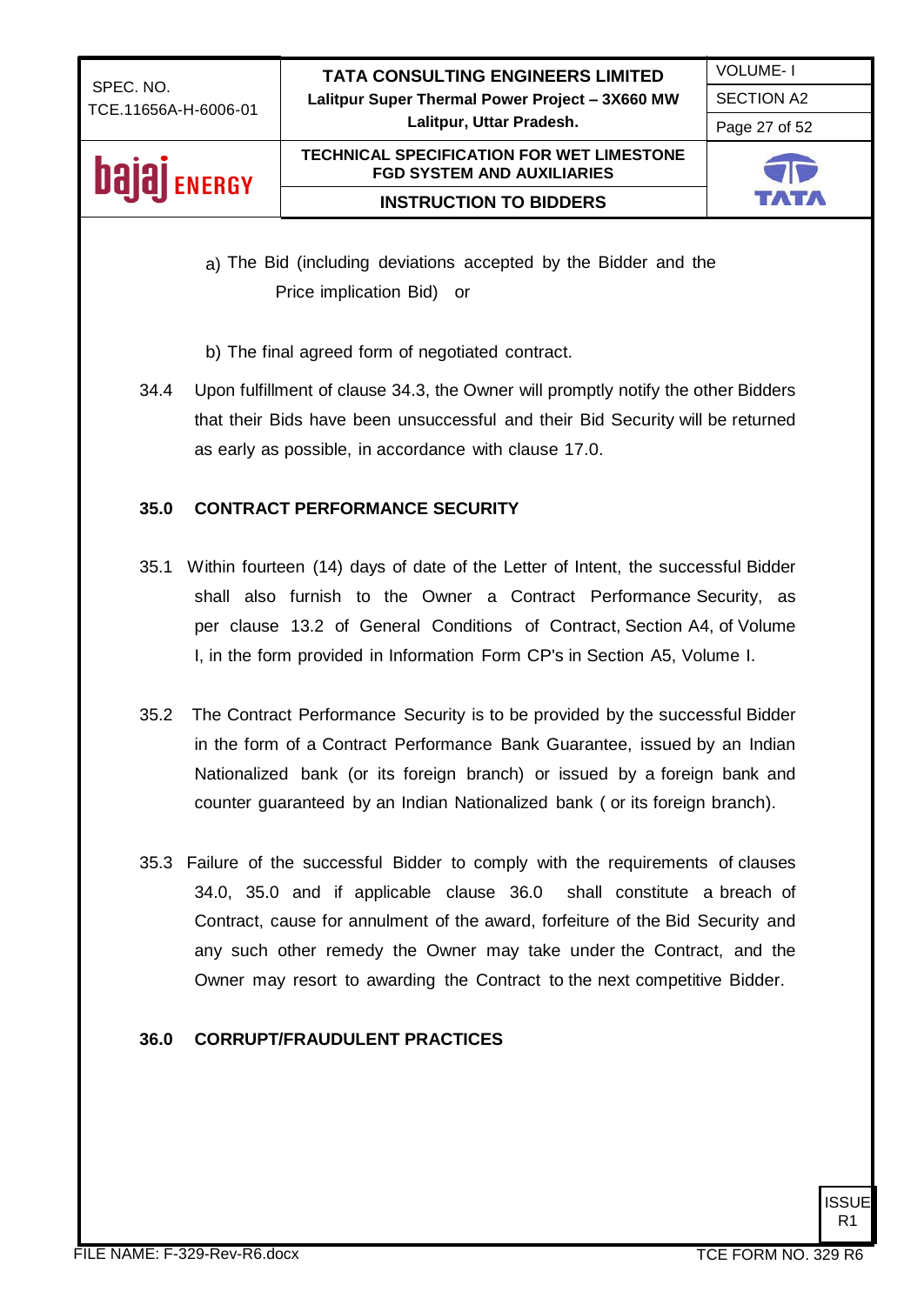VOLUME- I SECTION A2

Page 28 of 52

### **Dalal** ENERGY

### **TECHNICAL SPECIFICATION FOR WET LIMESTONE FGD SYSTEM AND AUXILIARIES INSTRUCTION TO BIDDERS**



- 36.1 Owner requires that Bidders/ Suppliers/ Contractors observe the highest standard of ethics during the entire process of Bidding from the purchase of Tender Documents up to the award of Contract for WLFGD package and there after in execution. In pursuance of this policy,
	- a) Owner defines, for the purposes of this provision, the terms set forth below as follows:
		- (i) "corrupt practice" means the offering, giving, receiving, or soliciting of anything of value to influence the action of an official in the procurement process or in Contract execution; and
		- (ii) "fraudulent practice" means a misrepresentation of facts in order to influence a procurement process or the execution of a Contract to the detriment of the Owner, and includes collusive practice among Bidders (prior to or after Bid submission) designed to establish Bid prices at artificial non competitive levels and to deprive the Owner of the benefits of free and open competition.
	- b) Owner will reject a proposal for award if he determines that the Bidder recommended for award has engaged in corrupt or fraudulent practices in competing for the Contract in question.
- 36.2 If at any later date, it is found that Documents, information, averments and data submitted by the Bidder in the Bid, and based on which the Bidder has been considered eligible or successful or has been awarded the Contract, is incorrect or false to the extent that had the correct or true information been made available to the Owner at the time of Tender evaluation, the Bid would have been declared ineligible or unsuccessful, the Bidder shall be forthwith disqualified or, as the case may be, the Contract awarded based on such incorrect or false information, at the option of the Owner, shall be cancelled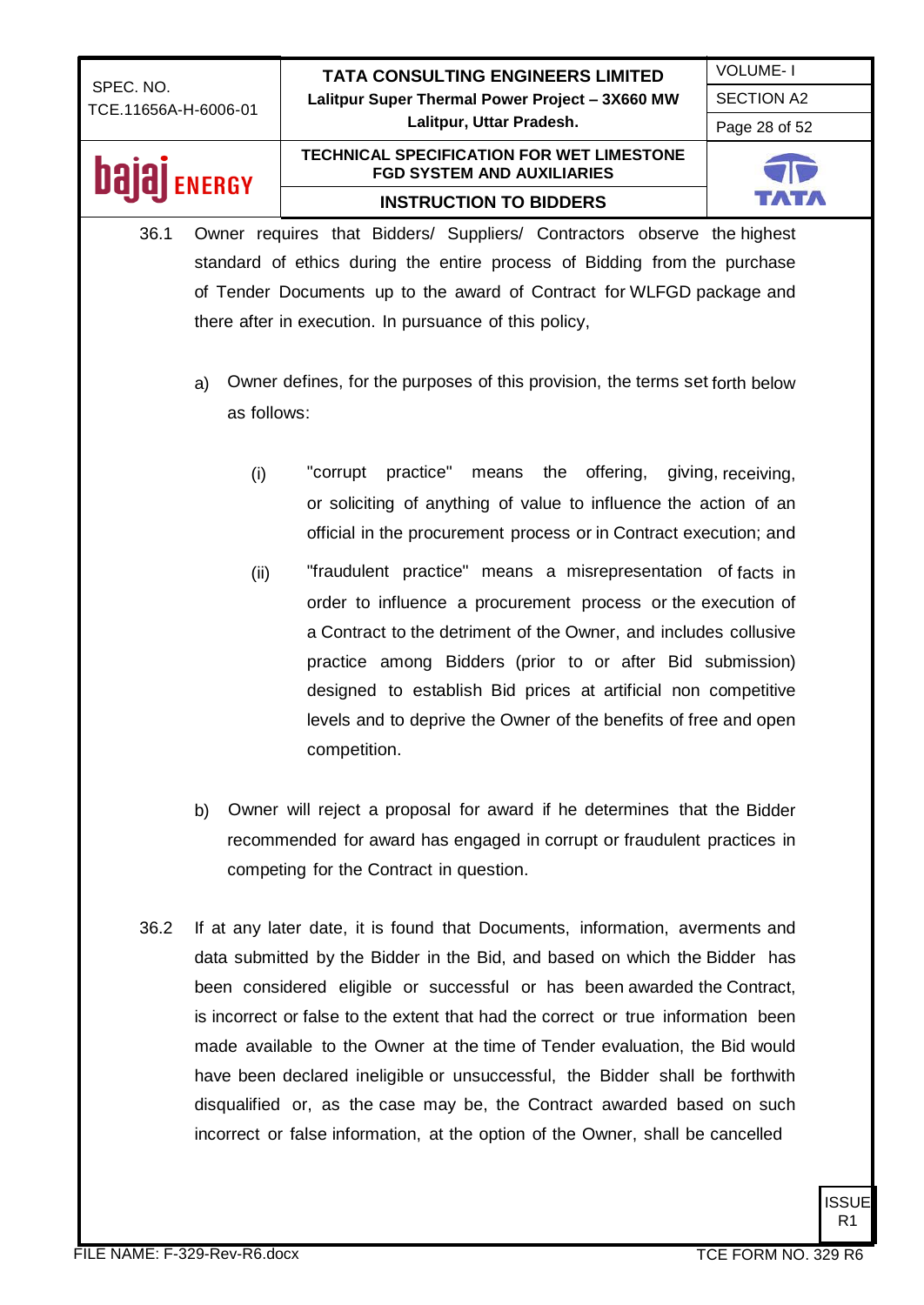SECTION A2

VOLUME- I

Page 29 of 52

## **bajaj** ENERGY

#### **TECHNICAL SPECIFICATION FOR WET LIMESTONE FGD SYSTEM AND AUXILIARIES INSTRUCTION TO BIDDERS**



and the Bid security and Contract Performance Bank Guarantee deposited shall be appropriated by the Owner as the mutually agreed reimbursement of Owner's cost and loss and damage to Owner or treated as a default of Contractor, attracting the application of terms and condition stated in clause 15, Section A4 of general conditions of Contract , Volume I.

### **37.0 SUMMARY OF TENDER ISSUE AND SUBMISSION**

| Bidding Document No.                    | TCE.11656A-H-6006-01               |
|-----------------------------------------|------------------------------------|
| Bidding Document Sale Date and          | From 01.12.2020 to 30.12.2020      |
| Time                                    | From 11:00 Hrs to 16:00 Hrs (IST)  |
| <b>Bid Submission- Receipt Date and</b> | Upto 15.03.2021 by 11:00 Hrs (IST) |
| Time                                    |                                    |
| <b>Bid Opening Date and Time</b>        | On 15.03.2021 at 11:00 Hrs (IST)   |
| Cost of bidding Documents               | Rs. 50,000 (Indian Rupees Fifty)   |
|                                         | Thousand Only) per set for Indian  |
|                                         | Bidders and US\$ 700 (US Dollar    |
|                                         | Seven Hundred Only) per set for    |
|                                         | Foreign Bidders                    |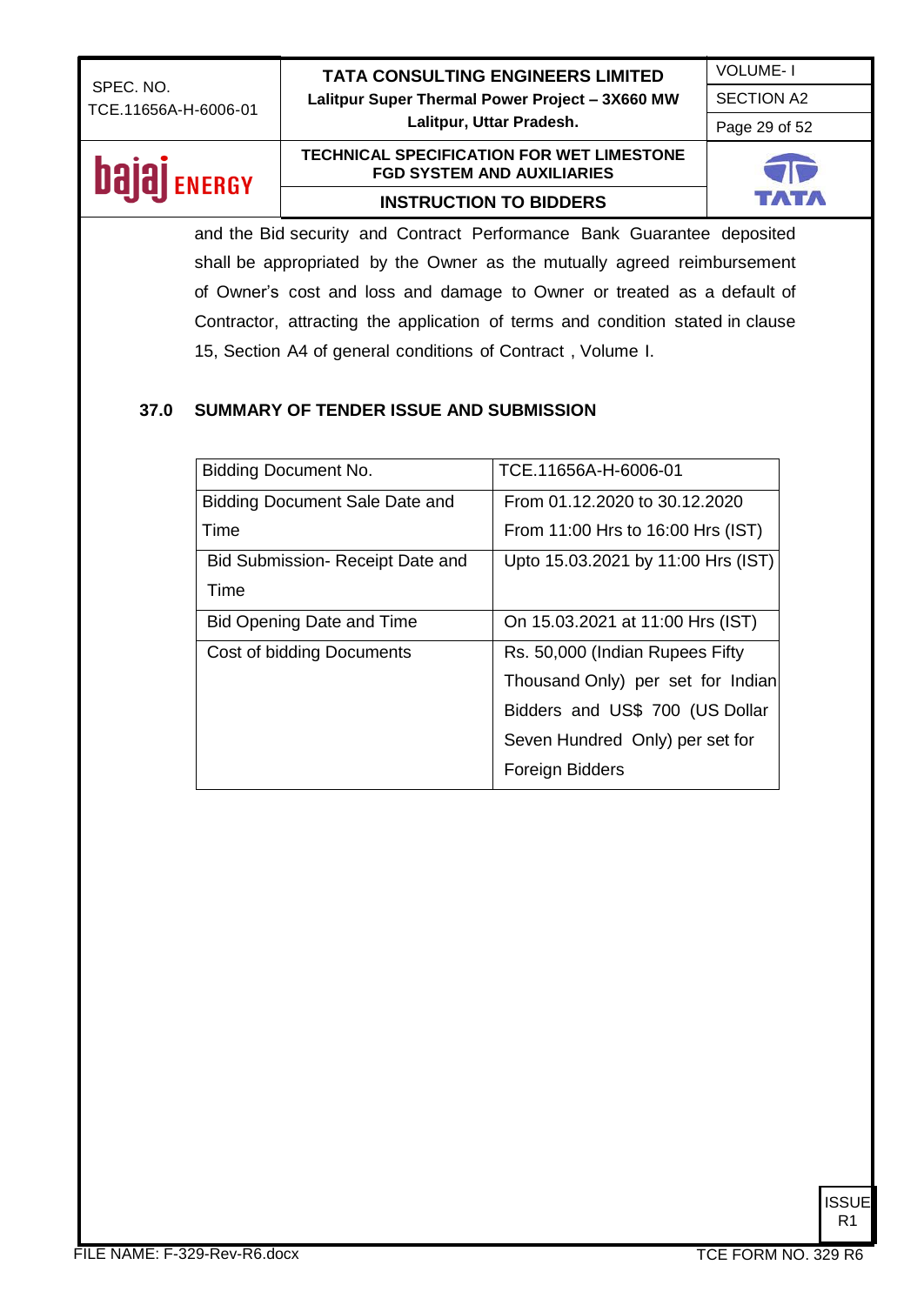VOLUME- I

SECTION A2

#### Page 30 of 52

### **bajaj** ENERGY

#### **FGD SYSTEM AND AUXILIARIES INSTRUCTION TO BIDDERS**

**TECHNICAL SPECIFICATION FOR WET LIMESTONE** 



#### **ANNEXURE 1 OF ITB**

As explained in clause 20.0 of ITB, the Bidder shall submit three envelopes A, B & C as a part of his Bid with inner envelopes Aa and Ab in envelope A, inner envelope Ba and Bb in envelope B and inner envelope Ca in envelope C.

The contents of each of the envelopes are as follows :

**Sealed Envelope – A Comprising of:**

#### **a) Sealed Inner Envelope - Aa Bid Security**

This envelope should contain Bank Guarantee for Bid security as per the format BS or a Demand Draft for an equivalent amount.

#### **b) S e a l e d Inner Envelope- Ab Qualification Bid**

This envelope should contain 'Application for Bidding' in the format contained in 'Information Form A in Section A5 , Volume I, and 'Statement of Bidders' for general information of the Bidder in the format contained in 'Information Form B', in Section A5, Volume I.

In order to support the above-mentioned general information of the Bidder, duly notarized copies of original documents defining the constitution or legal status, management structure and organization, place of registration, principal place of business and local office (if any) of the Bidder, should be attached.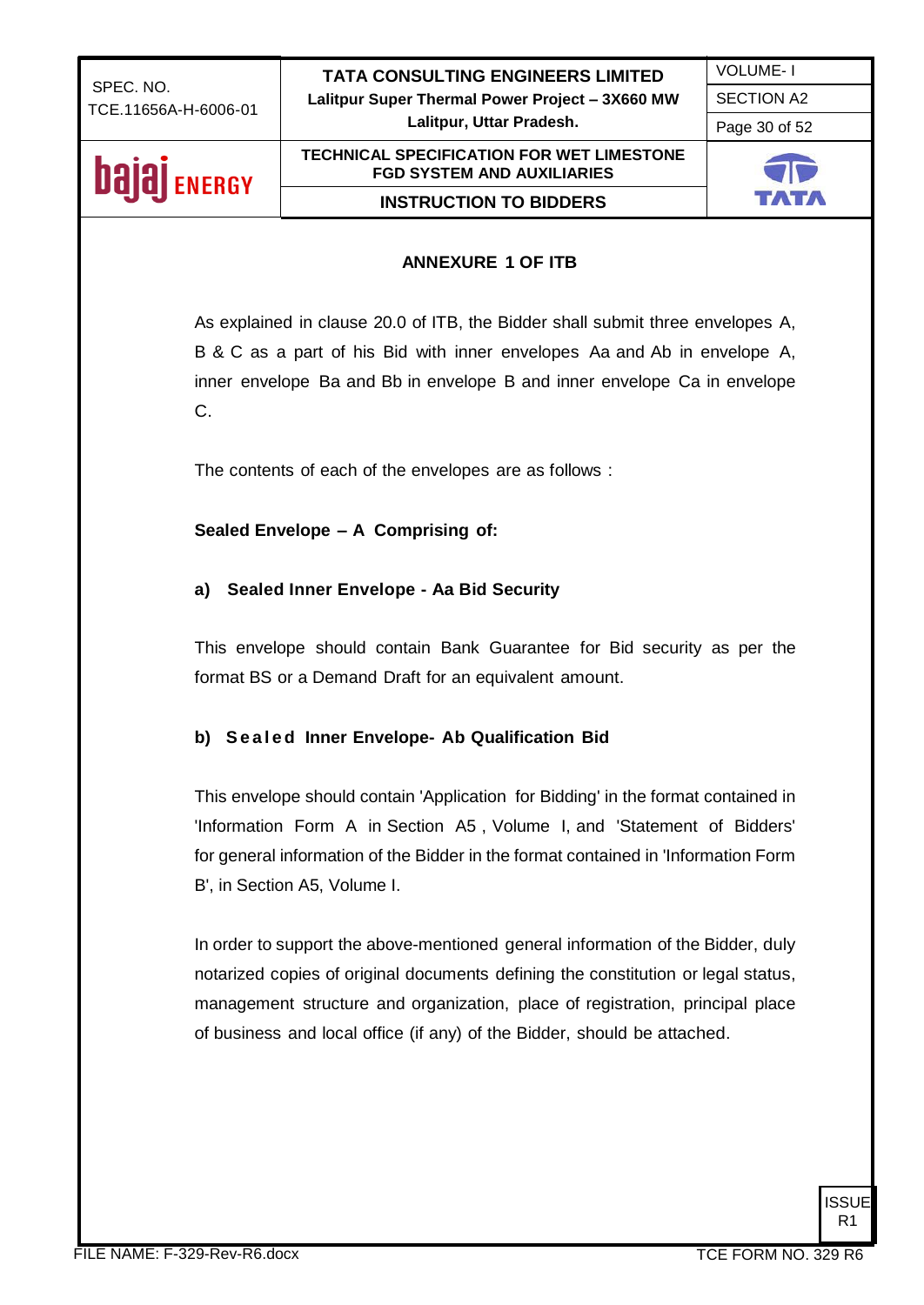VOLUME- I

SECTION A2

Page 31 of 52

## **bajaj** ENERGY

#### **TECHNICAL SPECIFICATION FOR WET LIMESTONE FGD SYSTEM AND AUXILIARIES INSTRUCTION TO BIDDERS**



The following Information Forms and Enclosures as in Section A 5, Volume I. shall be inserted in this envelope as required under the respective Clauses of Instructions to Bidders :

| Information Form 1A   Experience record of Bidder    |
|------------------------------------------------------|
| Information Form 1B   Detail of Project executed and |
| Implemented                                          |

#### Enclosure:

Relevant end user's certificate as references for performance signed by the officer not below the rank of Chief Engineer/ Plant Manager/ station Superintendent of respective Power Station. These documents shall elaborate problems faced during commissioning and commercial operation and enumerate failure of components/ equipment/ systems. The details of contacts representing owners of these projects and their names, addresses, phone, fax numbers, email ids, etc. who could be contacted for corroboration details furnished and clarifications should also be mentioned. No claim without supporting document shall be accepted in this regard.

|                     | Information Form 4A(i)   Financial Data - Balance Sheet |  |
|---------------------|---------------------------------------------------------|--|
| Information Form 4B | Financial Data - Status of Contracts in                 |  |
|                     | Progress                                                |  |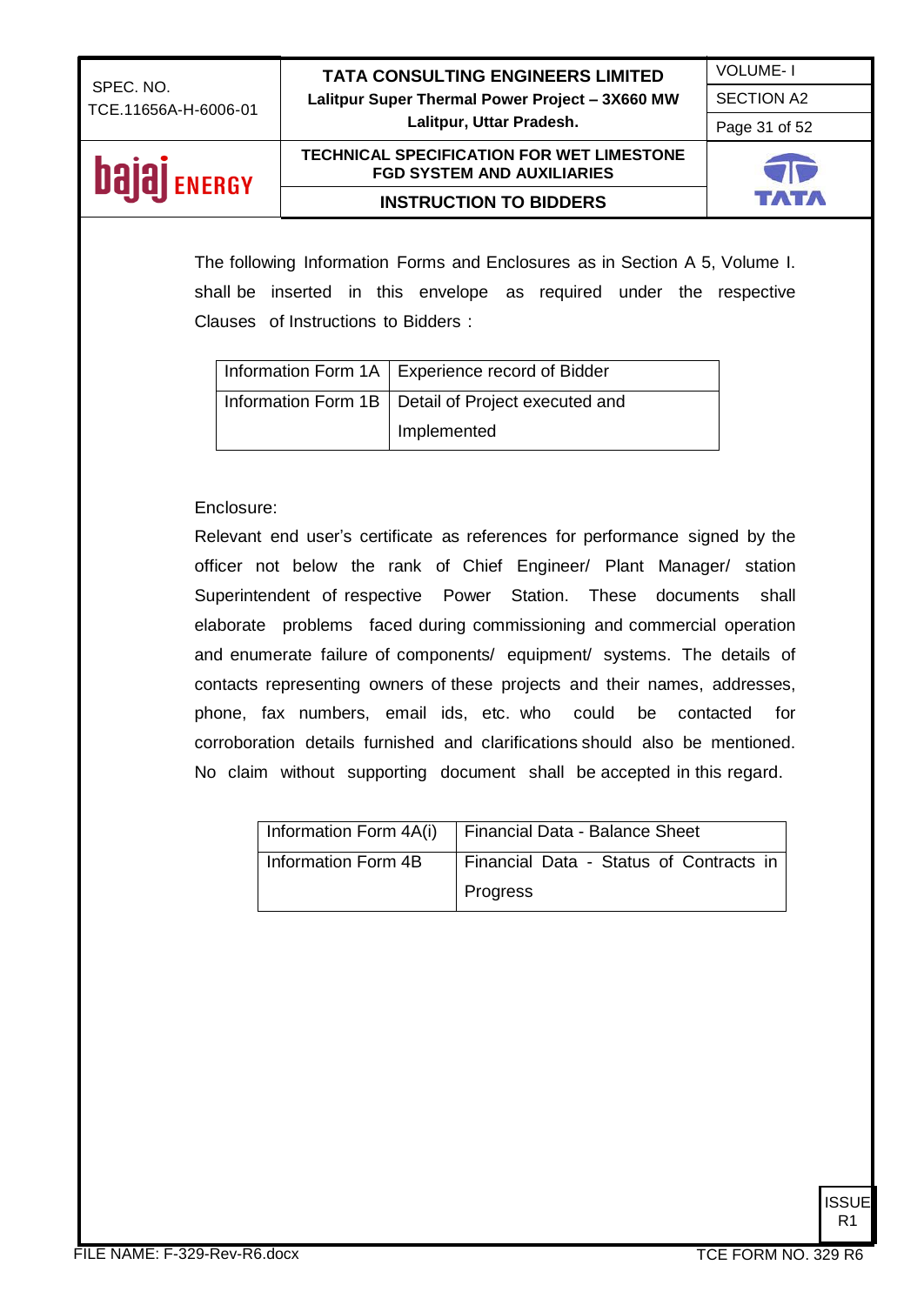**Lalitpur, Uttar Pradesh.**

VOLUME- I SECTION A2

Page 32 of 52

### **bajaj** ENERGY

#### **TECHNICAL SPECIFICATION FOR WET LIMESTONE FGD SYSTEM AND AUXILIARIES INSTRUCTION TO BIDDERS**



#### Enclosure:

Annual reports of the Bidder including audited Profit and Loss Statements, Balance Sheets, for the immediately five preceding fiscal years shall be submitted.

| Information Form 5A | Personnel Capabilities     |
|---------------------|----------------------------|
| Information Form 5B | Candidate Summary          |
| Information Form 6  | <b>Arbitration History</b> |

#### Enclosure:

Particulars regarding attachments, executions, show cause notices, arbitration or restraint in respect of any assets or receivables of Bidder. Details of all statutory liabilities having a significant bearing on the Bidder.

| Information Form 7 | List of Major Elements of Contract to be |
|--------------------|------------------------------------------|
|                    | sub-contracted                           |

The following information forms shall also be attached to facilitate general scrutiny by the Owner:

| Information Form 8 | List of Supporting/attached documents     |
|--------------------|-------------------------------------------|
| Information Form 9 | List of Information forms forming part of |
|                    | envelope Ab                               |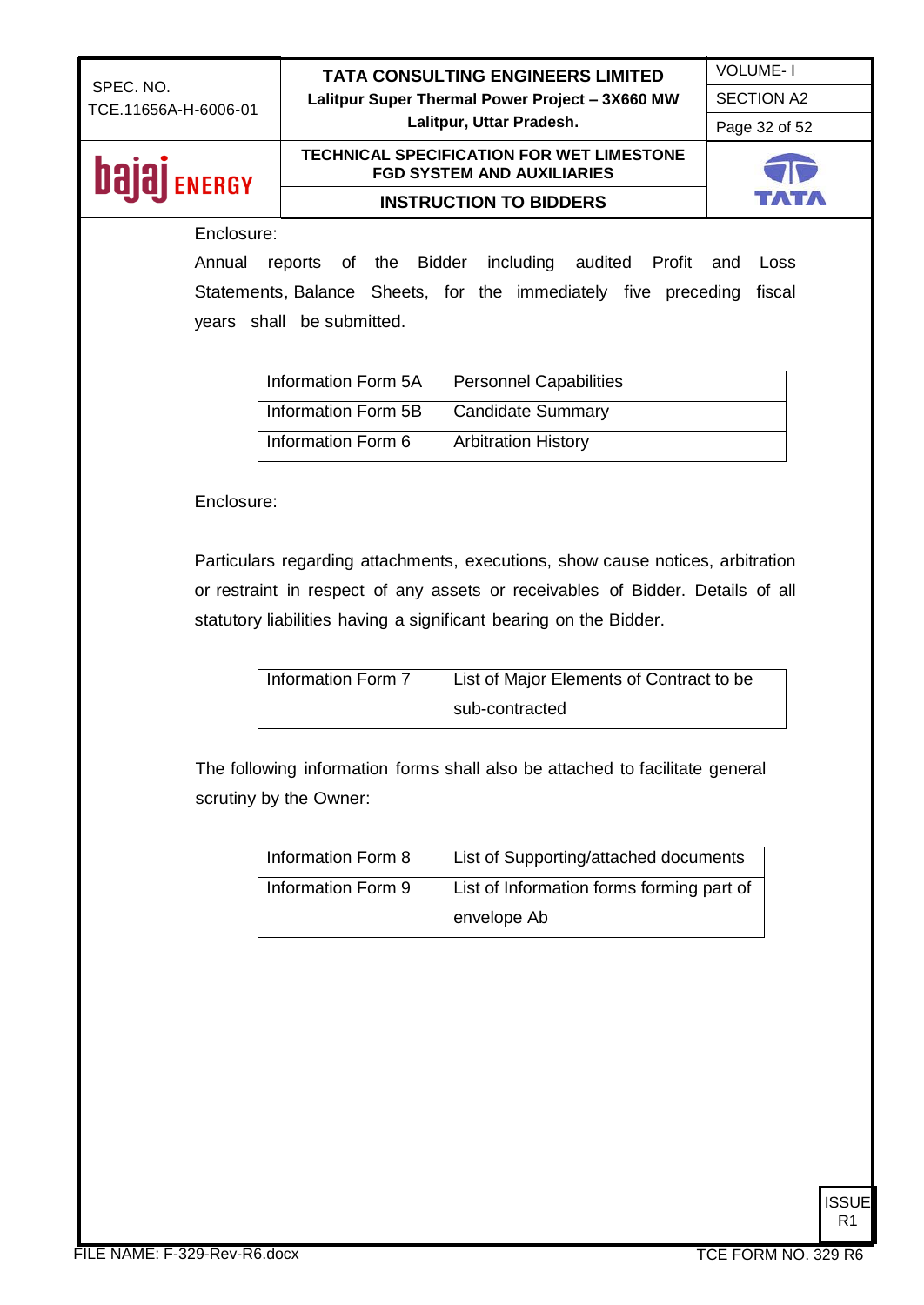|                                                                      | <b>TATA CONSULTING ENGINEERS LIMITED</b>                                              | <b>VOLUME-1</b>   |
|----------------------------------------------------------------------|---------------------------------------------------------------------------------------|-------------------|
| SPEC. NO.<br>TCE.11656A-H-6006-01                                    | Lalitpur Super Thermal Power Project - 3X660 MW                                       | <b>SECTION A2</b> |
|                                                                      | Lalitpur, Uttar Pradesh.                                                              | Page 33 of 52     |
| <b>ENERGY</b>                                                        | <b>TECHNICAL SPECIFICATION FOR WET LIMESTONE</b><br><b>FGD SYSTEM AND AUXILIARIES</b> |                   |
|                                                                      | <b>INSTRUCTION TO BIDDERS</b>                                                         |                   |
| B                                                                    | Sealed Envelope - B Comprising of:                                                    |                   |
|                                                                      |                                                                                       |                   |
|                                                                      | a) Sealed Inner Envelope - Ba Technical Bid                                           |                   |
|                                                                      |                                                                                       |                   |
|                                                                      | The Sealed envelope Ba should contain the following, which form                       |                   |
|                                                                      | part of the Technical Bid:                                                            |                   |
|                                                                      |                                                                                       |                   |
|                                                                      | 1) Duly filled in technical Schedules of Section F's from Volume                      |                   |
|                                                                      | Il blanking out the prices.                                                           |                   |
| (2)                                                                  | Datasheets, write-ups, letters and lists as listed in Technical                       |                   |
|                                                                      | Specification Volumes.                                                                |                   |
| 3)                                                                   | All Datasheets in Volume III, IV, V and VI                                            |                   |
| 4)                                                                   | Details of training Programme like number and category of                             |                   |
|                                                                      | Owner's personnel who shall be imparted training and the duration                     |                   |
|                                                                      | thereof in the various areas and disciplines as required under the                    |                   |
| 'General Conditions of Contract' Section A4 of Volume I set forth in |                                                                                       |                   |
| <b>Tender Document.</b>                                              |                                                                                       |                   |
|                                                                      | 5) Any other information, which is required under Tender Documents.                   |                   |
| 6)                                                                   | The Technical Bid, with the detailed documents, must also                             |                   |
|                                                                      | clearly indicate the name of the manufacturer, the type or model                      |                   |
|                                                                      | of each principal item of equipment proposed to be furnished and                      |                   |
|                                                                      | erected. Bid must also indicate where each principal item of                          |                   |
|                                                                      | equipment has been supplied and is in satisfactory commercial                         |                   |
|                                                                      | operation. The Bid should also contain drawings and descriptive                       |                   |
|                                                                      | materials indicating general dimensions, material from which the                      |                   |
|                                                                      | parts are manufactured (to the extent that it does not violate the                    |                   |
|                                                                      | proprietary rights of the manufacturer), principles of operation and                  |                   |
| the extent of pre-assembly involved. The various drawings, data,     |                                                                                       |                   |
| catalogues, brochures as well as the technical<br>documents,         |                                                                                       |                   |
|                                                                      | Schedule and other Schedules that need to be included in the Bid                      |                   |
| as per Tender Documents shall be submitted with the Bid*.            |                                                                                       |                   |
|                                                                      |                                                                                       |                   |
|                                                                      |                                                                                       |                   |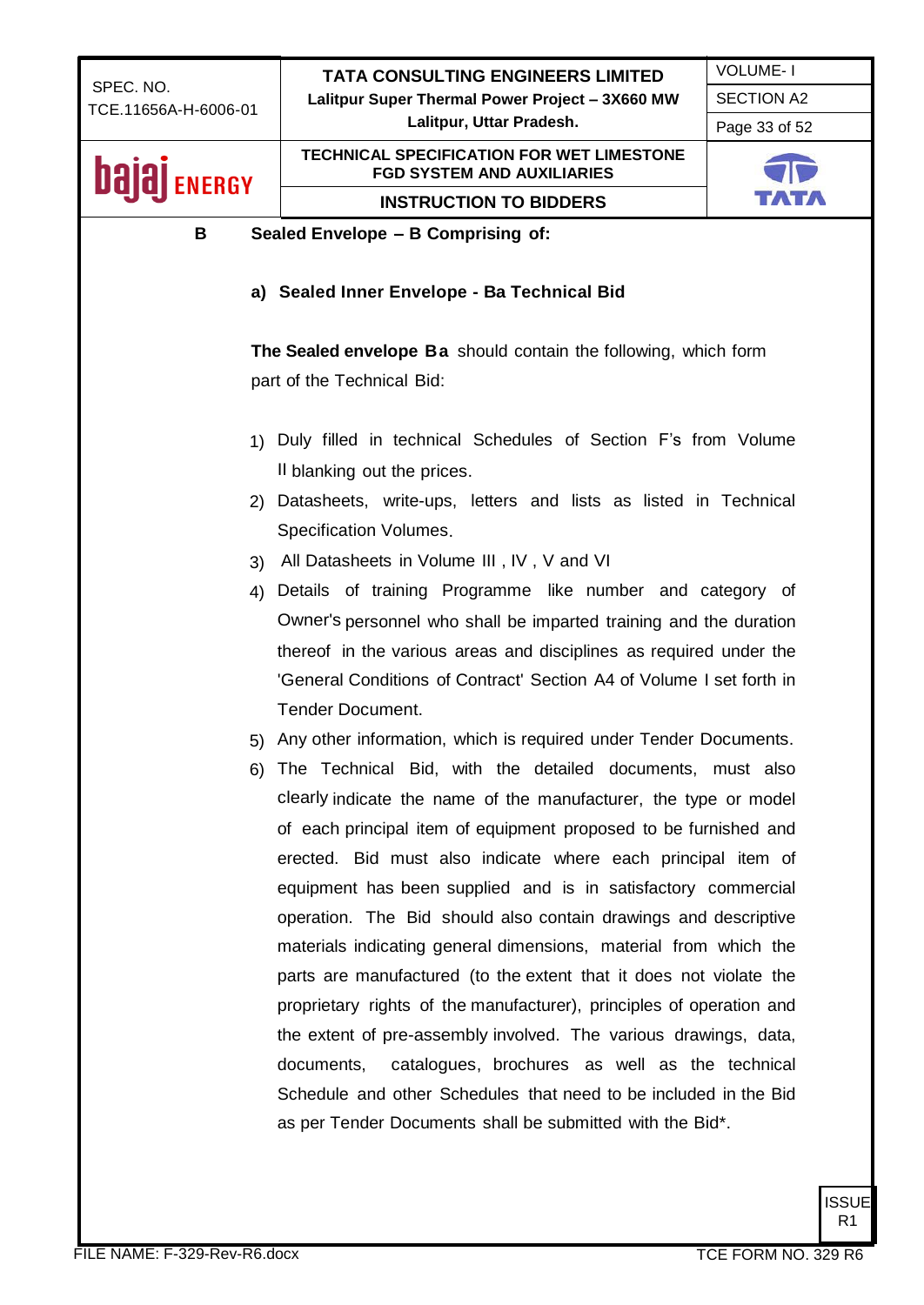VOLUME- I SECTION A2

Page 34 of 52

# **Dajaj** ENERGY

#### **TECHNICAL SPECIFICATION FOR WET LIMESTONE FGD SYSTEM AND AUXILIARIES INSTRUCTION TO BIDDERS**



*\*Conditions for item 6 above:*

i) *Any Bid not containing descriptive material to describe accurately the equipment proposed may be treated as incomplete*

ii) *The* Owner *will retain such descriptive materials and drawings submitted by the Bidder. Any major departure from these drawings and descriptive material submitted will not be permitted.*

iii) Oral statements made by the Bidder at any time regarding *quality, quantity or arrangement of the equipment or any other matter will not be considered.*

iv) *Standard catalogue pages and other documents of the Bidder may be used in the Bid to provide additional information and data as deemed necessary by the Bidder.*

#### **b) S e a l e d Inner Envelope- Bb Un-priced Commercial Bid**

The Un-priced Commercial Bid shall be enclosed in this envelope. The following enclosures should, form a part of this envelope:

1. Commercial deviations and compliance in format as per Schedule F5 of Volume II. Any deviation taken elsewhere other than the aforesaid schedule shall not be considered.

2. Information on commissions or gratuities, if any, paid or to be paid to agents relating to this Bid and to Contract execution if the Bidder is awarded the Contract to be provided detailing the amount, purpose and name of recipient / intended name of recipient. However, Owner will have no liability in this respect.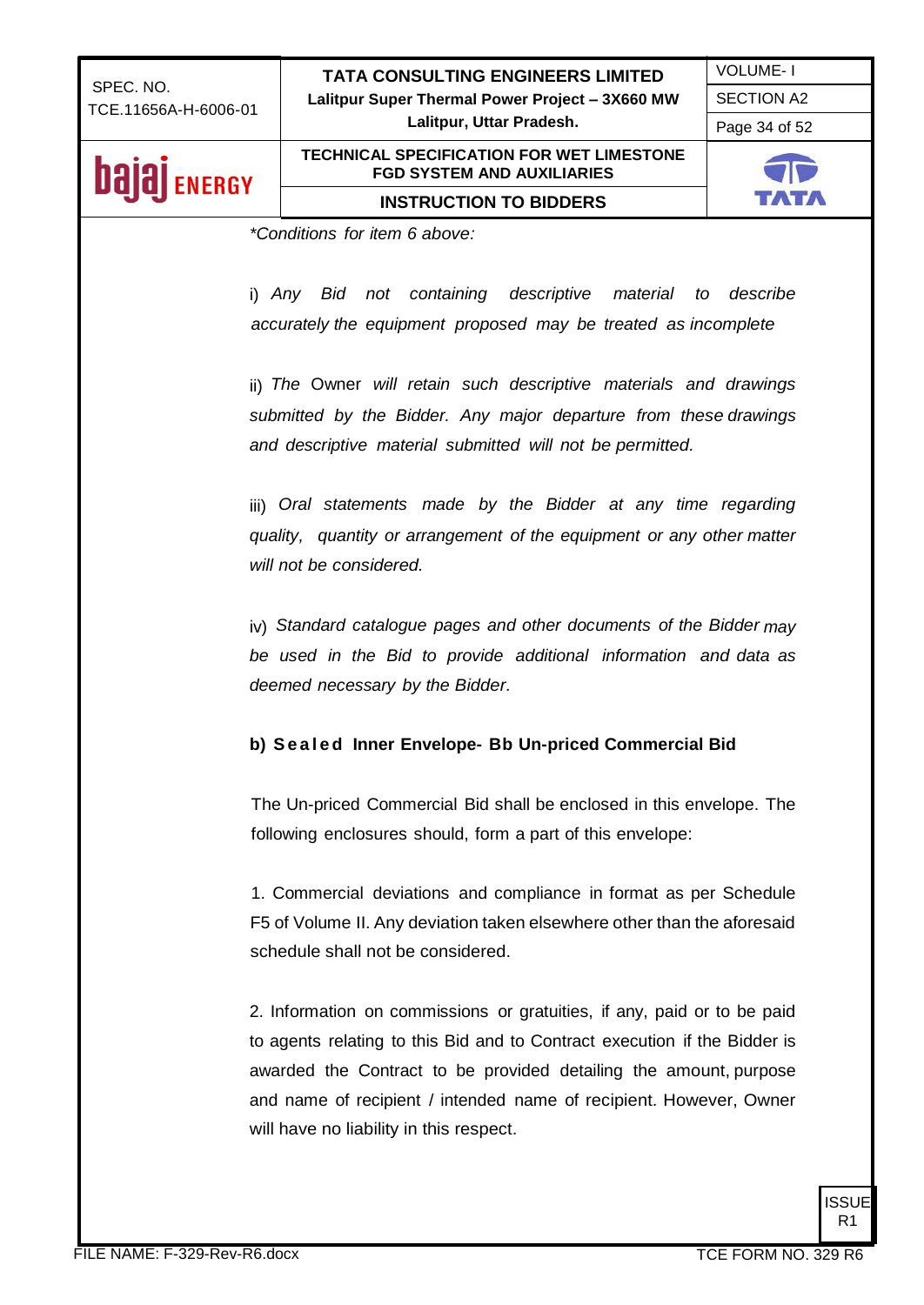VOLUME- I SECTION A2

Page 35 of 52

### **bajaj** ENERGY

#### **TECHNICAL SPECIFICATION FOR WET LIMESTONE FGD SYSTEM AND AUXILIARIES INSTRUCTION TO BIDDERS**



#### **C Sealed Envelope - C:**

#### **a) Sealed inner envelope – Ca Price Bid**

The Price Bid, comprising Schedules F1, F8, F9, F14 of Volume II and any other information sought for in the Tender Documents concerning Price Bid (particularly clause 14.2 of the instructions to Bidders) shall be included in this envelope.

#### **b) Envelope Cb- Price Implication Bid (Not a part of the Main Bid)**

Bidders shall be required to submit Price Implication Bid in envelope Cb, as advised by the Owner during Bid Evaluation Stage strictly in accordance with clause 2.2.1.4 and 2.2.2.4 of Annexure 2.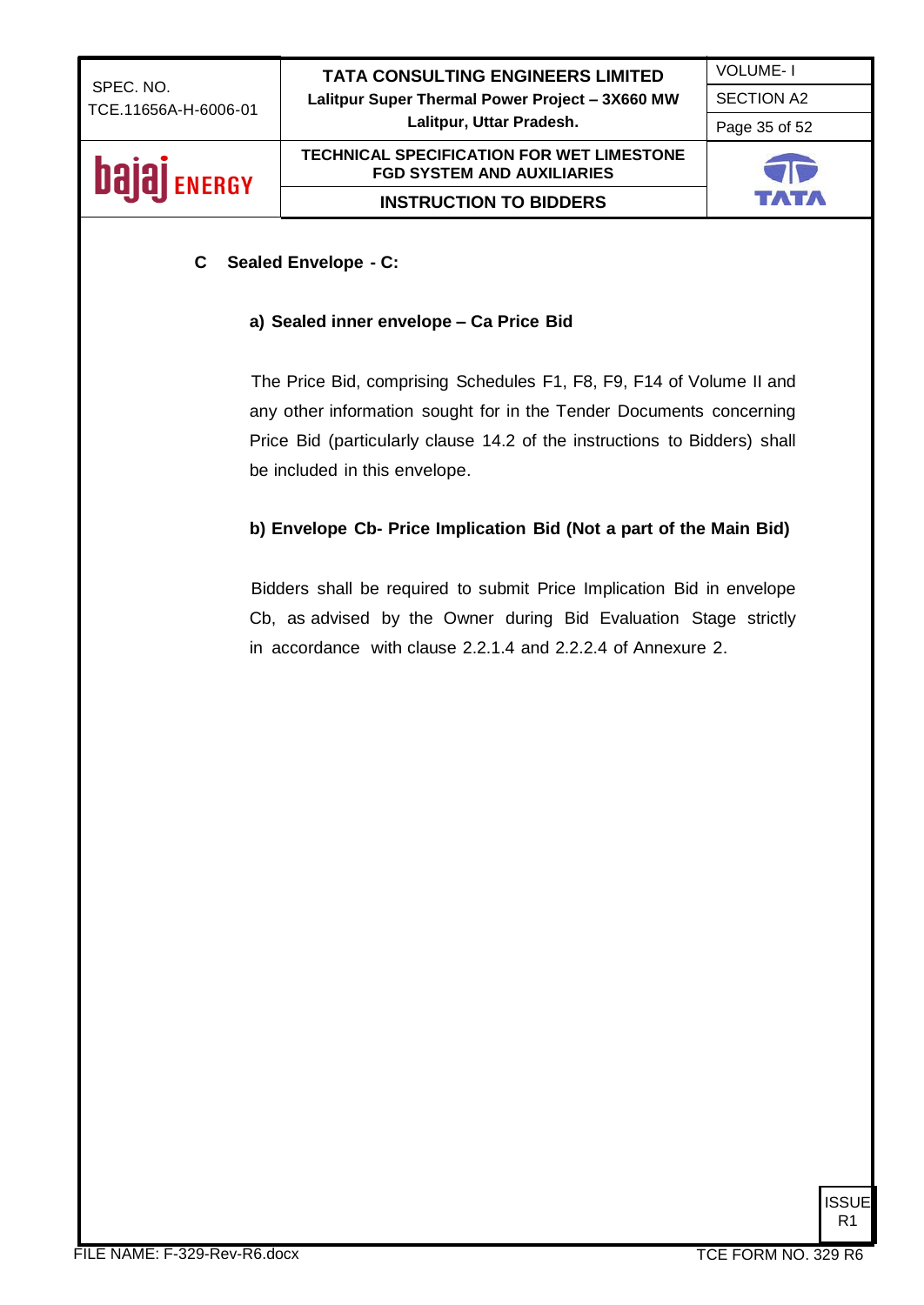| SPEC. NO.              | <b>TATA CONSULTING ENGINEERS LIMITED</b>                                                                                                   | <b>VOLUME-1</b>   |  |
|------------------------|--------------------------------------------------------------------------------------------------------------------------------------------|-------------------|--|
| TCE.11656A-H-6006-01   | Lalitpur Super Thermal Power Project - 3X660 MW<br>Lalitpur, Uttar Pradesh.                                                                | <b>SECTION A2</b> |  |
|                        |                                                                                                                                            | Page 36 of 52     |  |
| balai<br><b>ENERGY</b> | <b>TECHNICAL SPECIFICATION FOR WET LIMESTONE</b><br><b>FGD SYSTEM AND AUXILIARIES</b>                                                      |                   |  |
|                        | <b>INSTRUCTION TO BIDDERS</b>                                                                                                              |                   |  |
|                        | <b>ANNEXURE 2 OF ITB: BID EVALUATION</b>                                                                                                   |                   |  |
|                        |                                                                                                                                            |                   |  |
|                        | The Bid shall be evaluated in three stages:                                                                                                |                   |  |
| 1.0                    | Stage-I Evaluation of Bid Security and Qualification of Bidders                                                                            |                   |  |
| 1.1                    | On the date of Bid opening, the envelopes containing Bid Security,                                                                         |                   |  |
|                        | qualification Bid of Bidders, Technical and Un-priced Commercial Bid                                                                       |                   |  |
|                        | shall be opened in the sequence indicated in clause 24 above.                                                                              |                   |  |
| 1.2                    | The Owner will examine the qualification Bid of each Bidder for                                                                            |                   |  |
|                        |                                                                                                                                            |                   |  |
|                        | determining the responsiveness as per provisions of clause 28.1 of<br>ITB. If the Bid is considered responsive, the Owner will proceed for |                   |  |
|                        | detailed scrutiny of the responsive Bid                                                                                                    |                   |  |
|                        |                                                                                                                                            |                   |  |
| 1.3                    | During detailed scrutiny, the Owner will first examine and evaluate the                                                                    |                   |  |
|                        | qualification Bid comprising of all applicable Information Forms,                                                                          |                   |  |
|                        | Annexure, Enclosures, Undertakings, and Certificates etc detailed in                                                                       |                   |  |
|                        | Annexure 1 of ITB, in terms of criteria detailed in clause 4 of ITB and                                                                    |                   |  |
|                        | for their fulfillment of all the terms and conditions of ITB.                                                                              |                   |  |
| 1.4                    | The Bidders who satisfy the eligibility conditions and whose Bids are                                                                      |                   |  |
|                        | compliant with the Tender Documents based on the aforesaid detailed                                                                        |                   |  |
|                        | scrutiny shall be considered as Qualified Bidders. The Owner will                                                                          |                   |  |
|                        | intimate the Qualified Bidders about their successful qualification for                                                                    |                   |  |
|                        | further Bid Evaluation and thereafter proceed to the Stage II of the                                                                       |                   |  |
|                        | evaluation process.                                                                                                                        |                   |  |
| 2.0                    | Stage-II Evaluation of Technical and Un-priced Commercial Bid                                                                              |                   |  |
| 2.1                    | <b>General Scrutiny</b>                                                                                                                    |                   |  |
|                        |                                                                                                                                            |                   |  |
|                        |                                                                                                                                            |                   |  |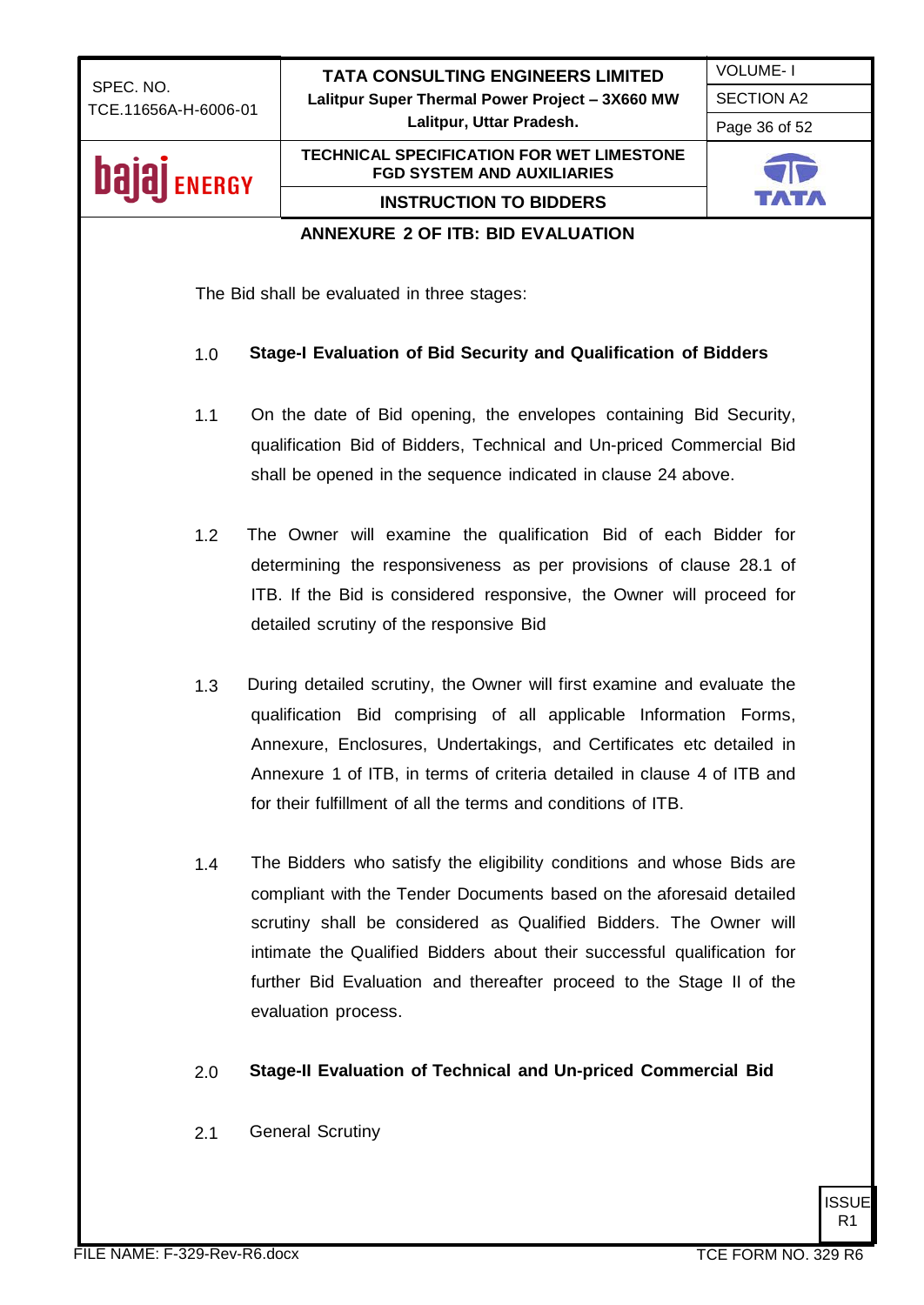| SPEC. NO.            | <b>TATA CONSULTING ENGINEERS LIMITED</b>                                                                                                                                                                                                                                                                                                                                                                                                                                    | <b>VOLUME-1</b>   |
|----------------------|-----------------------------------------------------------------------------------------------------------------------------------------------------------------------------------------------------------------------------------------------------------------------------------------------------------------------------------------------------------------------------------------------------------------------------------------------------------------------------|-------------------|
| TCE.11656A-H-6006-01 | Lalitpur Super Thermal Power Project - 3X660 MW                                                                                                                                                                                                                                                                                                                                                                                                                             | <b>SECTION A2</b> |
|                      | Lalitpur, Uttar Pradesh.                                                                                                                                                                                                                                                                                                                                                                                                                                                    | Page 37 of 52     |
| Dal<br><b>ENERGY</b> | <b>TECHNICAL SPECIFICATION FOR WET LIMESTONE</b><br><b>FGD SYSTEM AND AUXILIARIES</b>                                                                                                                                                                                                                                                                                                                                                                                       |                   |
|                      | <b>INSTRUCTION TO BIDDERS</b>                                                                                                                                                                                                                                                                                                                                                                                                                                               |                   |
|                      | The Owner will examine the Technical and Un-priced Commercial                                                                                                                                                                                                                                                                                                                                                                                                               |                   |
|                      | Bids of each Qualified Bidder for determining the responsiveness as                                                                                                                                                                                                                                                                                                                                                                                                         |                   |
|                      | per provisions of clause 28.1 of ITB. If these Bids are considered                                                                                                                                                                                                                                                                                                                                                                                                          |                   |
|                      | responsive, the Owner will proceed for a detailed scrutiny of such                                                                                                                                                                                                                                                                                                                                                                                                          |                   |
|                      | responsive Bids.                                                                                                                                                                                                                                                                                                                                                                                                                                                            |                   |
| 2.2                  | <b>Detailed Scrutiny</b>                                                                                                                                                                                                                                                                                                                                                                                                                                                    |                   |
|                      | The detailed scrutiny in Stage II shall comprise of Technical<br>Scrutiny and Commercial Scrutiny.                                                                                                                                                                                                                                                                                                                                                                          |                   |
| 2.2.1                | <b>Technical Scrutiny</b>                                                                                                                                                                                                                                                                                                                                                                                                                                                   |                   |
|                      | 2.2.1.1 The Owner will carry out a detailed technical scrutiny of each<br>responsive Bid in order to determine whether the technical aspects<br>contained in the Bid are in accordance with the requirements set forth<br>in the Tender Documents. In order to reach such a determination, the<br>Owner will examine and compare the technical aspects of the Bid on<br>the basis of the information supplied by the Bidders, taking into<br>account the following factors; |                   |
|                      | a) Overall<br>completeness<br>and compliance<br>with<br>the<br>technical aspects and requirements of the Tender Documents;<br>variations including deviations from the Technical Specifications as<br>identified in Section - F5 of Volume II; suitability of the facilities<br>offered in relation to the environmental and climatic conditions<br>prevailing at the site; and quality, function and operation of any                                                      | relevant          |

b) Other relevant factors, if any, listed in the Data Sheets of Technical Specifications Volume III and other Sections of Bid or those Owners deems necessary or prudent to take into consideration.

process control concept included in the Bid.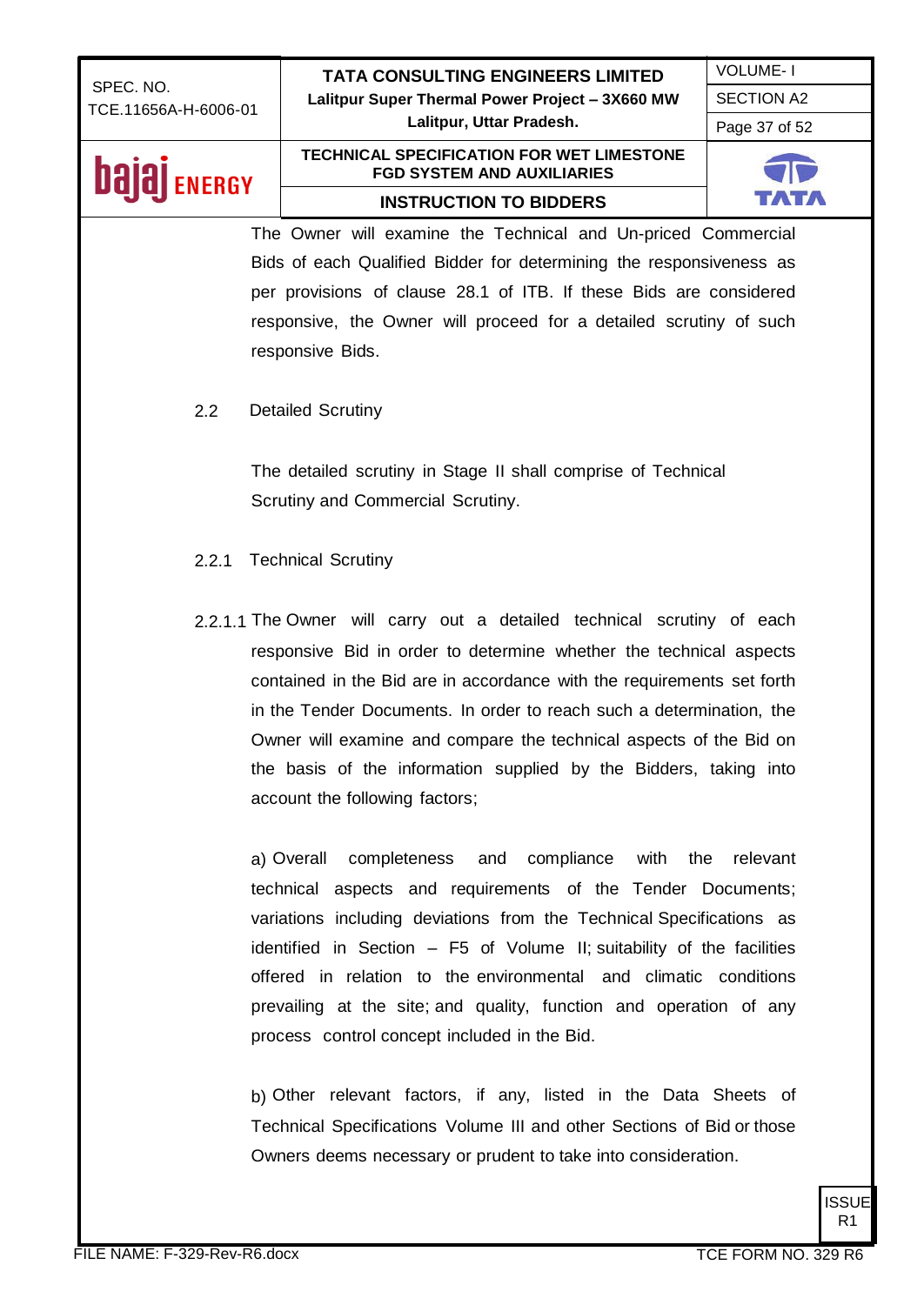VOLUME- I

SECTION A2

Page 38 of 52

### **Dajaj** ENERGY

#### **TECHNICAL SPECIFICATION FOR WET LIMESTONE FGD SYSTEM AND AUXILIARIES INSTRUCTION TO BIDDERS**



- 2.2.1.2 The Technical Scrutiny would also involve the Owner obtaining clarifications from the Qualified Bidders and the discussions with them in order to analyse the variations in specified scope and / or technical variation from Tender Documents.
- 2.2.1.3Bids which are found deficient on detailed scrutiny will be rejected.

Such deficiencies include:

- a) The Fill-in Schedules 'F's"of Volume II required to be furnished by the Qualified Bidder along with Bid, are incomplete and not in the prescribed form.
- b) The Bid does not include all information as required under Sections of Volume II 'Data to be furnished with Bid' and Datasheets indicated in Volume III, IV, V and VI.
- c) The Bid is conditional.
- d) Other documents contained or referred to in Bid are found to be incomplete or incorrect.
- e) The Owner is subject to any restraint in respect of use and operation of any of its WLFGD package.
- f) The Bidder does not furnish all clarifications regarding the Bidrequested by Owner either in writing or through formal meeting as may be necessary.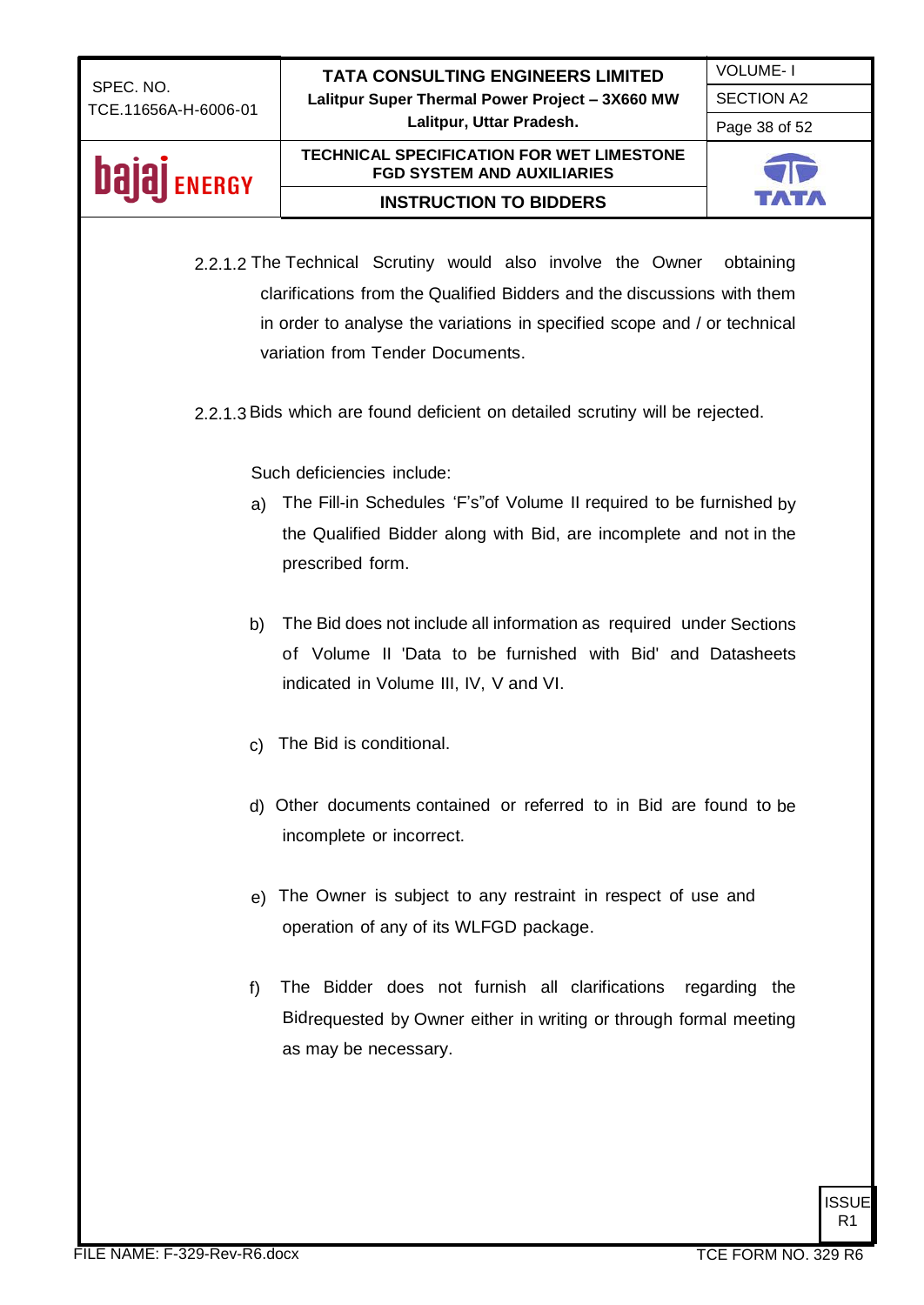|                                   | <b>TATA CONSULTING ENGINEERS LIMITED</b>                                                                                                                                                                                                                                                                                                                                                                                                                                                                                                                                                                                                                                                                                                                   | <b>VOLUME-1</b>   |
|-----------------------------------|------------------------------------------------------------------------------------------------------------------------------------------------------------------------------------------------------------------------------------------------------------------------------------------------------------------------------------------------------------------------------------------------------------------------------------------------------------------------------------------------------------------------------------------------------------------------------------------------------------------------------------------------------------------------------------------------------------------------------------------------------------|-------------------|
| SPEC. NO.<br>TCE.11656A-H-6006-01 | Lalitpur Super Thermal Power Project - 3X660 MW                                                                                                                                                                                                                                                                                                                                                                                                                                                                                                                                                                                                                                                                                                            | <b>SECTION A2</b> |
|                                   | Lalitpur, Uttar Pradesh.                                                                                                                                                                                                                                                                                                                                                                                                                                                                                                                                                                                                                                                                                                                                   | Page 39 of 52     |
| <b>NERGY</b>                      | <b>TECHNICAL SPECIFICATION FOR WET LIMESTONE</b><br><b>FGD SYSTEM AND AUXILIARIES</b>                                                                                                                                                                                                                                                                                                                                                                                                                                                                                                                                                                                                                                                                      |                   |
|                                   | <b>INSTRUCTION TO BIDDERS</b>                                                                                                                                                                                                                                                                                                                                                                                                                                                                                                                                                                                                                                                                                                                              |                   |
| g)                                | The Bid does not meet minimum acceptable standards of                                                                                                                                                                                                                                                                                                                                                                                                                                                                                                                                                                                                                                                                                                      |                   |
|                                   | completeness, consistency and detail as per clause 2.2.1.1 of this                                                                                                                                                                                                                                                                                                                                                                                                                                                                                                                                                                                                                                                                                         |                   |
|                                   | Annexure.                                                                                                                                                                                                                                                                                                                                                                                                                                                                                                                                                                                                                                                                                                                                                  |                   |
|                                   |                                                                                                                                                                                                                                                                                                                                                                                                                                                                                                                                                                                                                                                                                                                                                            |                   |
|                                   | 2.2.1.4 In respect of the Bids not found deficient, each relevant Bidder shall                                                                                                                                                                                                                                                                                                                                                                                                                                                                                                                                                                                                                                                                             |                   |
|                                   | be required to submit Price Implication Bids in respect of resolved                                                                                                                                                                                                                                                                                                                                                                                                                                                                                                                                                                                                                                                                                        |                   |
|                                   | technical issues in envelope Cb, which together with the Bid is in                                                                                                                                                                                                                                                                                                                                                                                                                                                                                                                                                                                                                                                                                         |                   |
|                                   | compliance with the Tender Documents except for the listed                                                                                                                                                                                                                                                                                                                                                                                                                                                                                                                                                                                                                                                                                                 |                   |
|                                   | unresolved variations/ deviations prepared by the Owner.                                                                                                                                                                                                                                                                                                                                                                                                                                                                                                                                                                                                                                                                                                   |                   |
|                                   |                                                                                                                                                                                                                                                                                                                                                                                                                                                                                                                                                                                                                                                                                                                                                            |                   |
| 2.2.2                             | <b>Commercial Scrutiny</b>                                                                                                                                                                                                                                                                                                                                                                                                                                                                                                                                                                                                                                                                                                                                 |                   |
|                                   |                                                                                                                                                                                                                                                                                                                                                                                                                                                                                                                                                                                                                                                                                                                                                            |                   |
|                                   | 2.2.2.1 The Owner will carry out a detailed commercial scrutiny of each<br>responsive Bid in order to determine whether the commercial aspects<br>contained in the Bid are in accordance with the requirements set forth<br>in the Tender Documents. In order to reach such a determination, the<br>Owner will examine and compare the commercial aspects of the Bid<br>on the basis of the information supplied by the Bidder, taking into<br>account the following factors;<br>a) Overall completeness<br>and compliance<br>commercial aspects and requirements of the Tender Documents;<br>b) Variations including deviations from the Commercial Specifications<br>(other than Instructions to Bidders), as identified in Schedule F5 of<br>Volume II. | with the relevant |
|                                   | 2.2.2.2 The Commercial Scrutiny would also involve, the Owner obtaining<br>clarifications, from the Qualified Bidders and the discussions with<br>them in order to analyse the variations in specified Scope and / or<br>commercial variation from Tender Documents.                                                                                                                                                                                                                                                                                                                                                                                                                                                                                       |                   |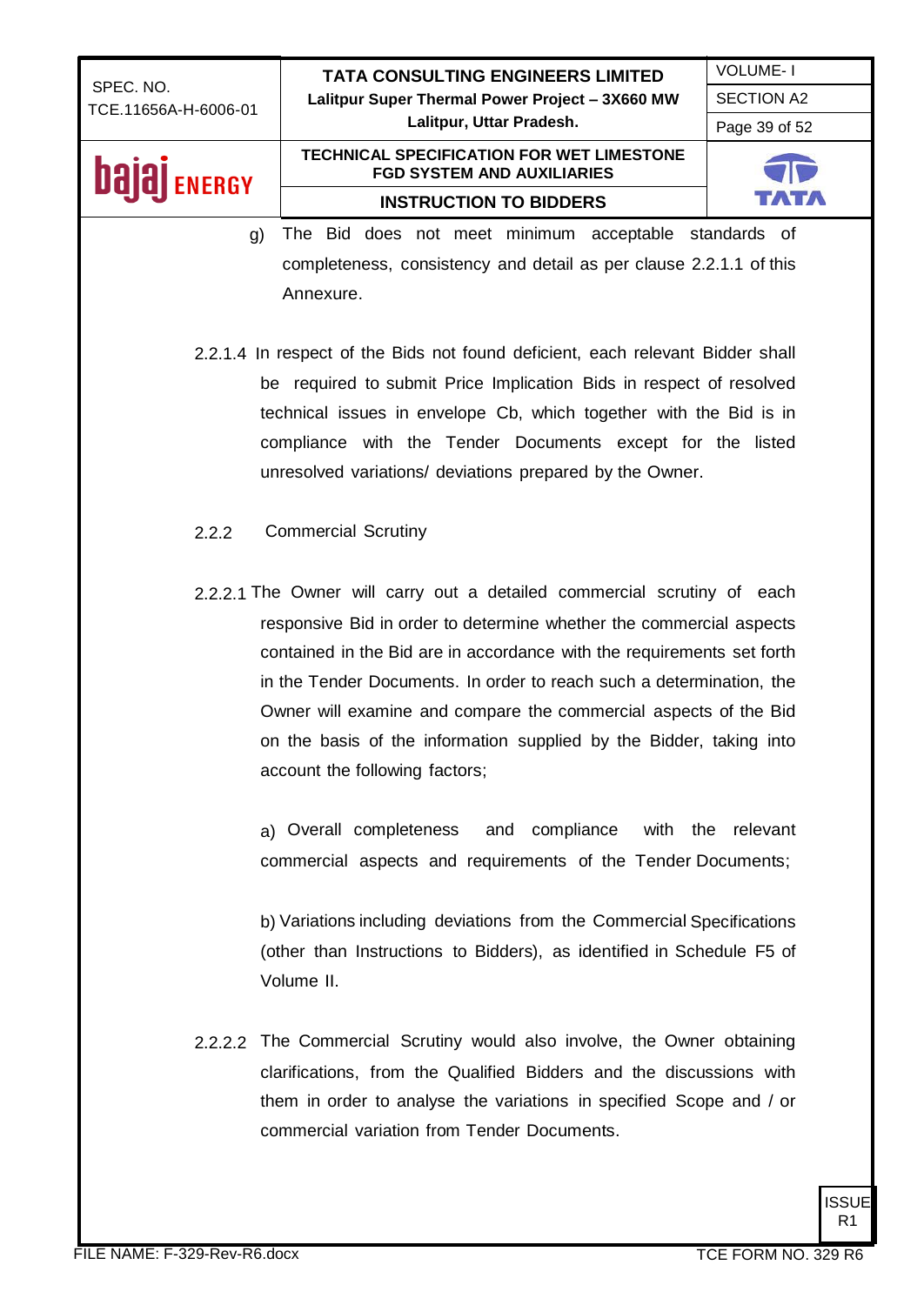

R1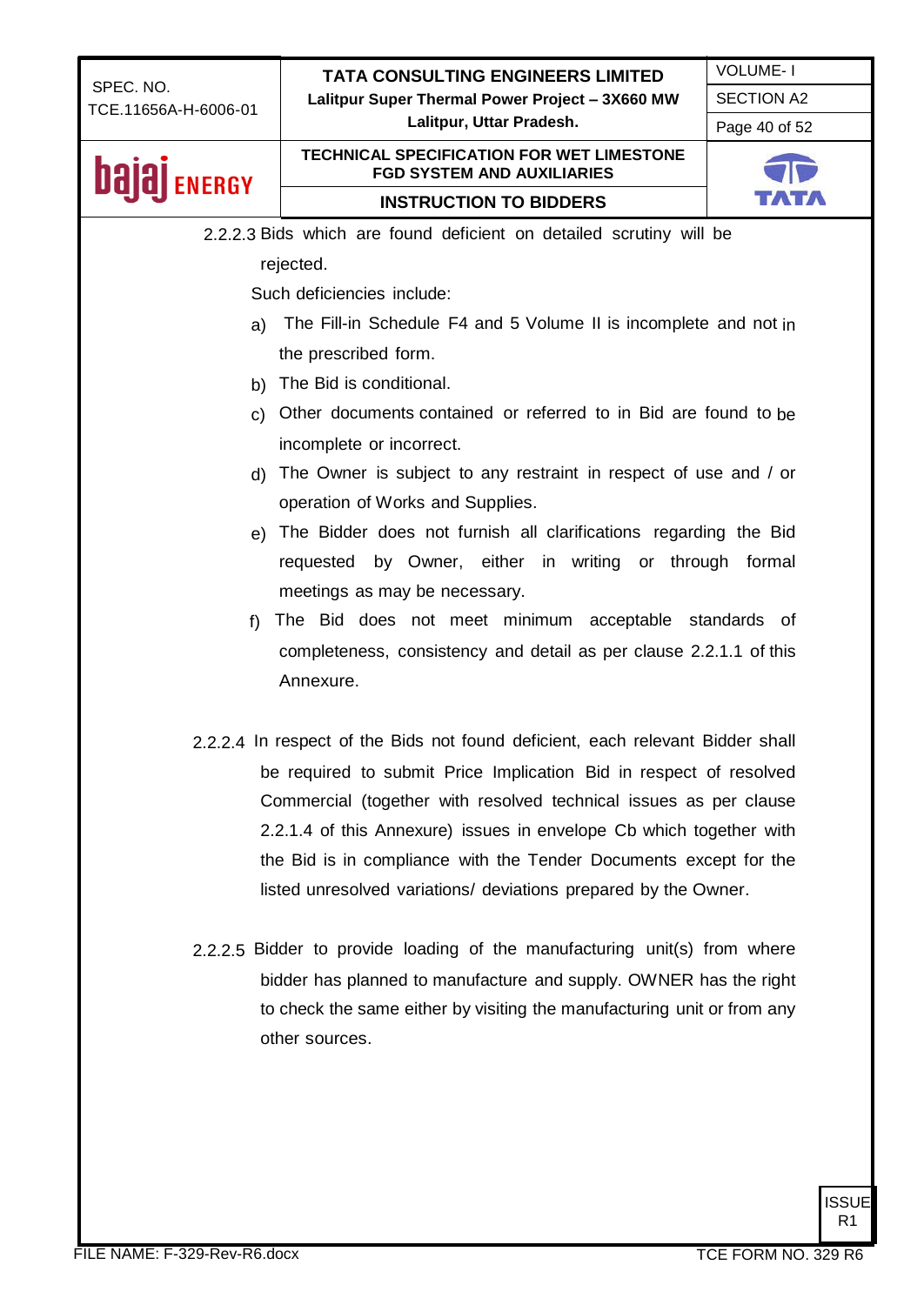|                                   | <b>TATA CONSULTING ENGINEERS LIMITED</b>                                              |                                  |              |  |
|-----------------------------------|---------------------------------------------------------------------------------------|----------------------------------|--------------|--|
| SPEC. NO.<br>TCE.11656A-H-6006-01 | Lalitpur Super Thermal Power Project - 3X660 MW                                       | <b>SECTION A2</b>                |              |  |
|                                   | Lalitpur, Uttar Pradesh.                                                              | <b>VOLUME-1</b><br>Page 41 of 52 |              |  |
| <b>ENERGY</b>                     | <b>TECHNICAL SPECIFICATION FOR WET LIMESTONE</b><br><b>FGD SYSTEM AND AUXILIARIES</b> |                                  |              |  |
|                                   | <b>INSTRUCTION TO BIDDERS</b>                                                         |                                  |              |  |
|                                   | Bidder to provide past performance of delivery clearly mentioning the                 |                                  |              |  |
|                                   | contractual date and actual date of completion. OWNER has the right                   |                                  |              |  |
|                                   | to ask for additional information.                                                    |                                  |              |  |
| 3.0                               | <b>Stage-III: Final Evaluation</b>                                                    |                                  |              |  |
| 3.1                               | On a date indicated by the Owner, envelopes Ca and Cb containing                      |                                  |              |  |
|                                   | the Price Bid and Price Implication Bid respectively of each Bid ("Price              |                                  |              |  |
|                                   | Bids") not found deficient based on technical and commercial scrutiny                 |                                  |              |  |
|                                   | shall be opened.                                                                      |                                  |              |  |
|                                   |                                                                                       |                                  |              |  |
| 3.2                               | Prior to the detailed evaluation, the Price Bids will be examined for                 |                                  |              |  |
|                                   | determination of responsiveness as per applicable conditions                          |                                  |              |  |
|                                   | stipulated in clause 28.1 of ITB.                                                     |                                  |              |  |
|                                   |                                                                                       |                                  |              |  |
| 3.3                               | Each responsive Price Bid will be scrutinized for compliance with                     |                                  |              |  |
|                                   | Tender Documents particularly clause 14.0 of ITB and with regard                      |                                  |              |  |
|                                   | to price break-up in terms of various supplies, services, tax along with              |                                  |              |  |
|                                   | detailed explanation on tax exemption. The Price Bids not found                       |                                  |              |  |
|                                   | compliant shall be rejected and shall not be considered.                              |                                  |              |  |
|                                   |                                                                                       |                                  |              |  |
| 3.4                               | The responsive and compliant Price Bids shall be evaluated for the                    |                                  |              |  |
|                                   | determination of the Evaluated Bid Price as detailed in clause 3.5                    |                                  |              |  |
|                                   | of this Annexure, considering the following:                                          |                                  |              |  |
|                                   |                                                                                       |                                  |              |  |
| a)                                | There shall be no Price adjustment on account of currency                             |                                  |              |  |
|                                   | exchange rate variation during the entire period of the Contract as                   |                                  |              |  |
|                                   | explained in clause 30.2 of ITB.                                                      |                                  |              |  |
|                                   | b) US Dollar component of the Quoted Prices shall be translated to                    |                                  |              |  |
|                                   | Indian Rupees in accordance with clause 30.0 of ITB.                                  |                                  |              |  |
|                                   |                                                                                       |                                  |              |  |
|                                   |                                                                                       |                                  |              |  |
|                                   |                                                                                       |                                  |              |  |
|                                   |                                                                                       |                                  | <b>ISSUE</b> |  |

R1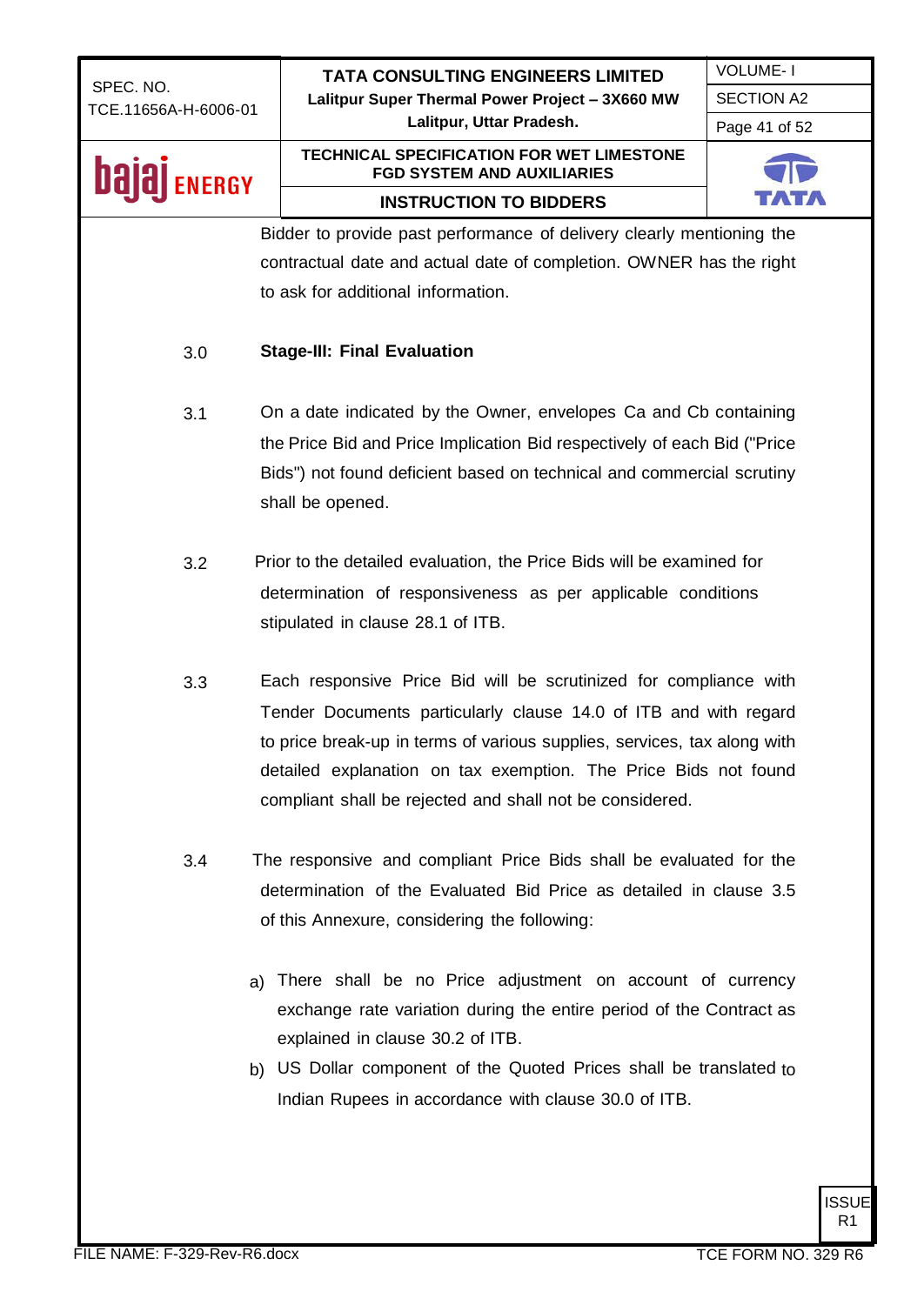|                                   | <b>TATA CONSULTING ENGINEERS LIMITED</b>                                              | <b>VOLUME-1</b>   |
|-----------------------------------|---------------------------------------------------------------------------------------|-------------------|
| SPEC. NO.<br>TCE.11656A-H-6006-01 | Lalitpur Super Thermal Power Project - 3X660 MW                                       | <b>SECTION A2</b> |
|                                   | Lalitpur, Uttar Pradesh.                                                              | Page 42 of 52     |
| <b>NERGY</b>                      | <b>TECHNICAL SPECIFICATION FOR WET LIMESTONE</b><br><b>FGD SYSTEM AND AUXILIARIES</b> |                   |
|                                   | <b>INSTRUCTION TO BIDDERS</b>                                                         |                   |
| 3.5                               | Evaluated Price in Indian Rupees shall be determined (i.e.                            |                   |
|                                   | Primary Evaluation) by summing up of the following:                                   |                   |
|                                   |                                                                                       |                   |
| a)                                | Total Lump sum Price as per Schedule F1 of Volume II.                                 |                   |
| b)                                | Total lump sum price quoted in Price Implication Bid.                                 |                   |
| C)                                | Adjustment for errors as defined in clause 29.0 of ITB.                               |                   |
| d)                                | variations/<br>loading<br>unresolved<br>deviations<br>Cost<br>for                     | both              |
|                                   | technical and commercial* as determined by Owner.                                     |                   |
|                                   |                                                                                       |                   |
|                                   | * Any deviation in payment terms would be considered in evaluation.                   |                   |
|                                   | Any deviation unfavorable to the Owner will attract ten percent (10%)                 |                   |
|                                   | penal interest in addition to any other extra cost to be borne by the                 |                   |
|                                   | Owner in this regard while any favorable deviation would be credited                  |                   |
|                                   | with eight per cent (8%) interest.                                                    |                   |
|                                   |                                                                                       |                   |
| e)                                | Performance Evaluation Loadings for guaranteed performance                            |                   |
|                                   | parameters etc and delay in delivery beyond the specified                             |                   |
|                                   | completion schedule as per Clause 3.6 of this Annexure.                               |                   |
|                                   |                                                                                       |                   |
| 3.6                               | Performance Evaluation Loading for Guaranteed Performance                             |                   |
|                                   | Parameters, and delay in delivery beyond the specified completion                     |                   |
|                                   | schedule.                                                                             |                   |
|                                   |                                                                                       |                   |
|                                   | Guaranteed Performance parameters in respect of Auxiliary power                       |                   |
|                                   | consumption, increase in limestone consumption, SO2 absorption                        |                   |
|                                   | efficiency and Mist eliminator water droplet carry over test furnished in             |                   |
|                                   | the Bid as per Section C4 of Volume II shall be evaluated and loaded as               |                   |
| under:                            |                                                                                       |                   |
|                                   |                                                                                       |                   |
|                                   |                                                                                       |                   |
|                                   |                                                                                       |                   |
|                                   |                                                                                       |                   |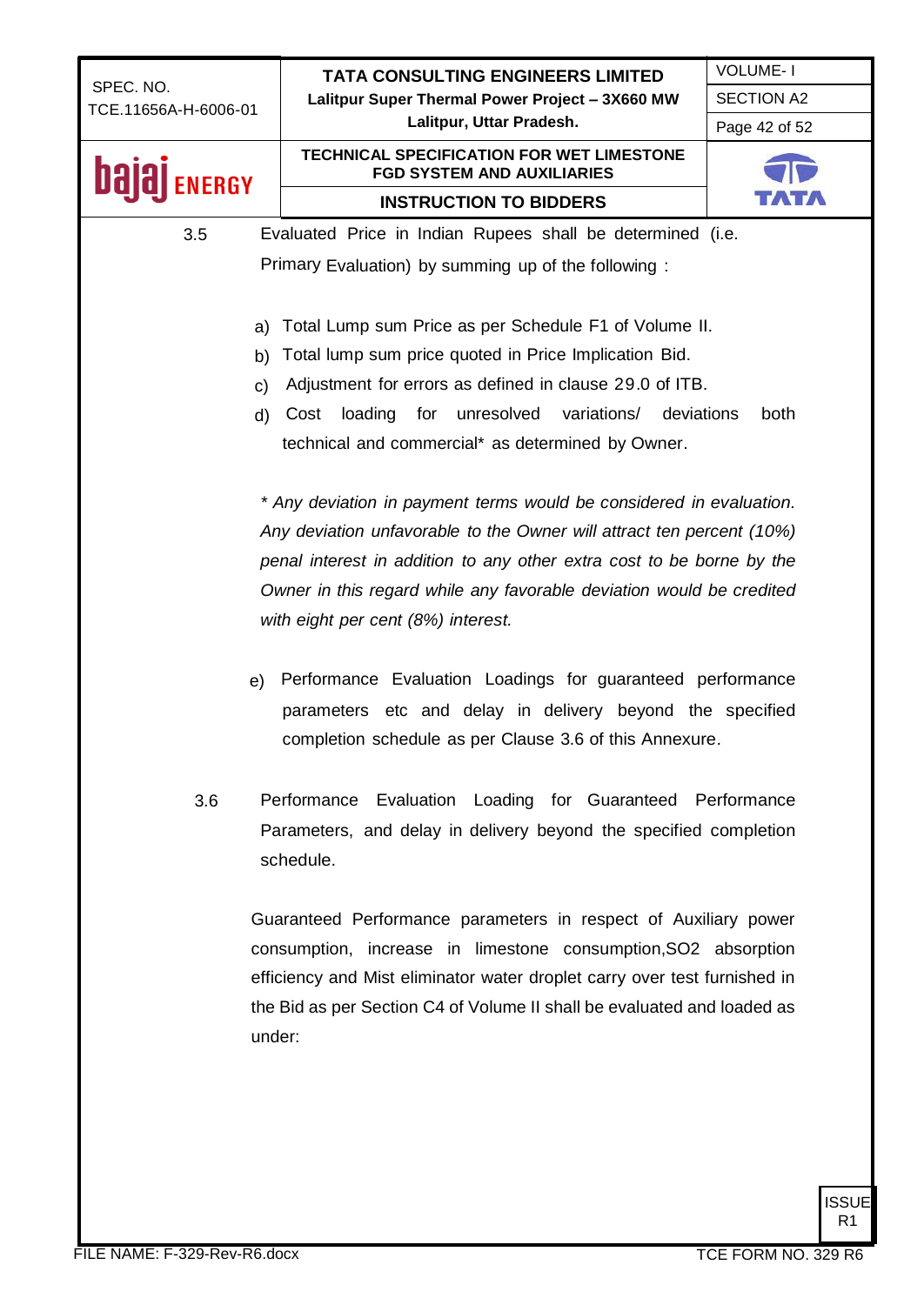#### **TATA CONSULTING ENGINEERS LIMITED**

**Lalitpur Super Thermal Power Project – 3X660 MW**

SECTION A2

#### **Lalitpur, Uttar Pradesh.**

Page 43 of 52

VOLUME- I

| <b>ENERGY</b> |                | <b>TECHNICAL SPECIFICATION FOR WET LIMESTONE</b><br><b>FGD SYSTEM AND AUXILIARIES</b> |  |                  |
|---------------|----------------|---------------------------------------------------------------------------------------|--|------------------|
|               |                | <b>INSTRUCTION TO BIDDERS</b>                                                         |  |                  |
|               |                | <b>Summary Evaluation Procedure</b>                                                   |  |                  |
|               |                |                                                                                       |  | Loading<br>value |
| <b>S. No.</b> |                | <b>Particulars</b>                                                                    |  | (Rs. In lakhs)   |
|               | $\mathbf{1}$   | For every 1 kWh increase in auxiliary power                                           |  | 5.3              |
|               |                | consumption above the minimum value quoted by                                         |  |                  |
|               |                | bidder                                                                                |  |                  |
|               | $\overline{2}$ | kg/hr.<br>For every 1<br>increase in<br>limestone                                     |  | 1.21             |
|               |                | consumption above the minimum value quoted by                                         |  |                  |
|               |                | bidder (Considering 80% purity)                                                       |  |                  |
|               | 3              | For every 0.1% decrease in guaranteed SO2                                             |  | 30.8             |
|               |                | removal efficiency below the highest efficiency                                       |  |                  |
|               |                | quoted by the bidder. However efficiency should                                       |  |                  |
|               |                | not be less than 97.1%                                                                |  |                  |
|               | $\overline{4}$ | For every 1mg/Nm3 increase in Mist eliminator                                         |  | 30               |
|               |                | water droplet from Mist Eliminator at absorber                                        |  |                  |
|               |                | outlet (Mist Eliminator outlet droplet content shall                                  |  |                  |
|               |                | be guaranteed to be <20 mg/Nm3 limited to                                             |  |                  |
|               |                | maximum 30 mg/Nm3)                                                                    |  |                  |
|               | 5              | For the delay beyond the specified completion                                         |  | $0.5%$ of the    |
|               |                | period indicated in the tender specification                                          |  | contract Price   |
|               |                |                                                                                       |  | per each week    |
|               |                |                                                                                       |  | of delay         |

**Note: The Evaluation / Loading shall be evaluated for each unit and multiplied by 3 (for 3 units) to arrive at the total evaluated price including for the delay in completion.**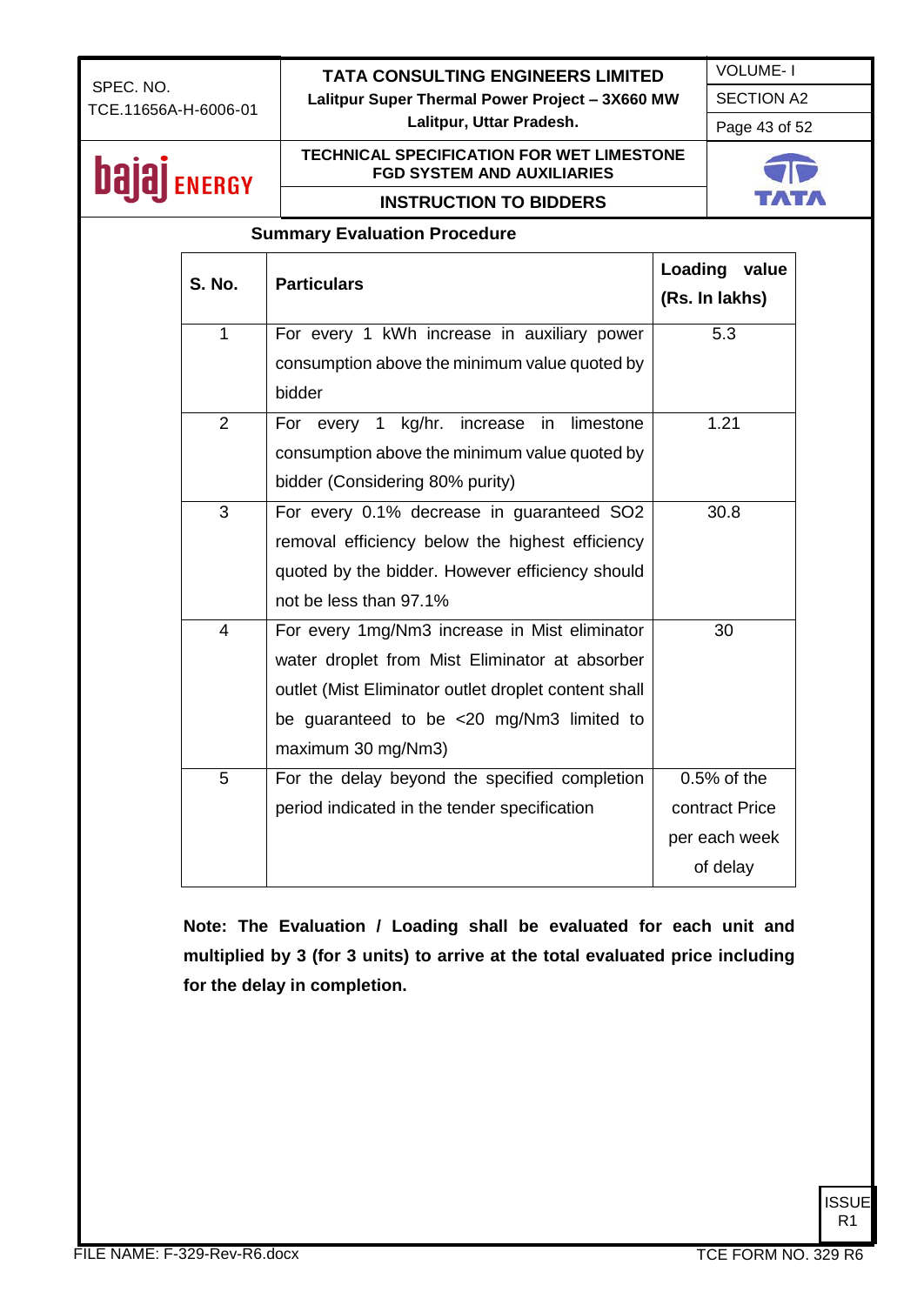SECTION A2

**Lalitpur, Uttar Pradesh.**

Page 44 of 52

VOLUME- I

### **bajaj** ENERGY

#### **TECHNICAL SPECIFICATION FOR WET LIMESTONE FGD SYSTEM AND AUXILIARIES INSTRUCTION TO BIDDERS**



**Annexure 3 of ITB : ICB process – Activity Time Line**

| SI. No.        | <b>Clause No.</b> | <b>Activity</b>             | Date and Time*                   |
|----------------|-------------------|-----------------------------|----------------------------------|
| 1              |                   | <b>Issue of Tender</b>      | From 01.12.2020 to 30.12.2020    |
|                |                   | <b>Documents</b>            | From 11:00 Hrs to 16:00 Hrs      |
|                |                   |                             | (IST)                            |
| $\overline{2}$ | 18                | Pre Bid Meeting             | 28.01.2021 at 11:00 Hrs (IST)    |
|                |                   |                             | venue will be intimated          |
|                |                   |                             | separately                       |
| 3              | 21                | Deadline for Submission     | Upto 15.03.2021 by 11:00 Hrs     |
|                |                   | of Bid                      | (IST)                            |
| 4              | 24                | <b>Opening of Envelopes</b> | On 15.03.2021 at 11:00 Hrs       |
|                |                   | Aa and Ab                   | (IST)                            |
| 5              | 24                | <b>Opening of Envelopes</b> | 18.03.2021                       |
|                |                   | Ba and Bb                   |                                  |
| 6              | 2.2.1.4 &         | Deadline of receipt of      | Date will be intimated by owner  |
|                | $2.2.2.4$ of      | Price Implication Bid in    | later                            |
|                | Annexure 2        | Envelope Cb                 |                                  |
| $\overline{7}$ | 24.1              | Opening of envelopes        | Date will be intimated by owner  |
|                |                   | Ca and Cb                   | later                            |
| 8              | 16                | Expiry of bid Validity      | 180 days from date of opening of |
|                |                   |                             | envelopes Aa and Ab              |
| 9              | 17                | Validity of Bid Security    | 90 days after the expiry of bid  |
|                |                   |                             | validity                         |

**\* The Owner reserves the right to modify any of the above mentioned time and date.**

\*\* **Envelopes Ba and Bb of only qualified bidders will be opened.**

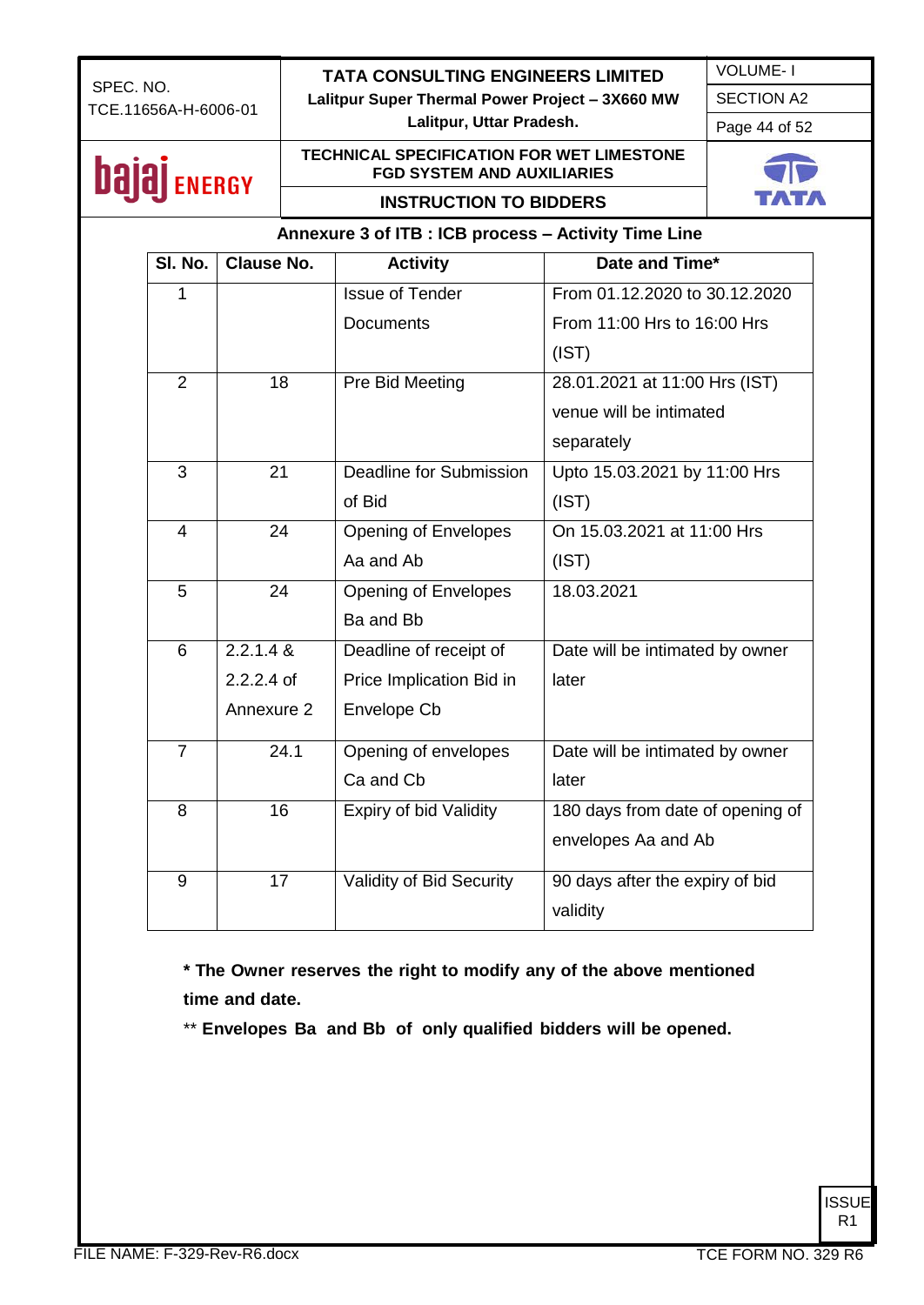VOLUME- I SECTION A2

**Lalitpur, Uttar Pradesh.**

Page 45 of 52

### **bajaj** ENERGY

#### **TECHNICAL SPECIFICATION FOR WET LIMESTONE FGD SYSTEM AND AUXILIARIES**



### **INSTRUCTION TO BIDDERS**

#### **SCHEDULE: 1**

#### **SUB-CONTRACTORS**

The Bidders shall submit the name, address of persons, firms or companies, proposed by him as sub-contractors for carrying out the work under the Contract together with particulars of work to be carried out by each party. Written confirmation from such contractors shall be submitted along with the bid.

| out                | Particulars of Work to be carried                                                                           | <b>Details</b><br>of<br><b>Earlier</b><br><b>Working</b> | Names and<br>addresses<br>of |
|--------------------|-------------------------------------------------------------------------------------------------------------|----------------------------------------------------------|------------------------------|
| <b>Description</b> | <b>Design</b><br><b>Fabrication</b><br>I<br><b>Construction /</b><br><b>Manufacturing</b><br>/ Installation | <b>Experience</b>                                        | proposed<br>parties          |
|                    |                                                                                                             |                                                          |                              |
|                    |                                                                                                             |                                                          |                              |
|                    |                                                                                                             |                                                          |                              |
|                    |                                                                                                             |                                                          |                              |
|                    |                                                                                                             |                                                          |                              |
|                    |                                                                                                             |                                                          |                              |
|                    |                                                                                                             |                                                          |                              |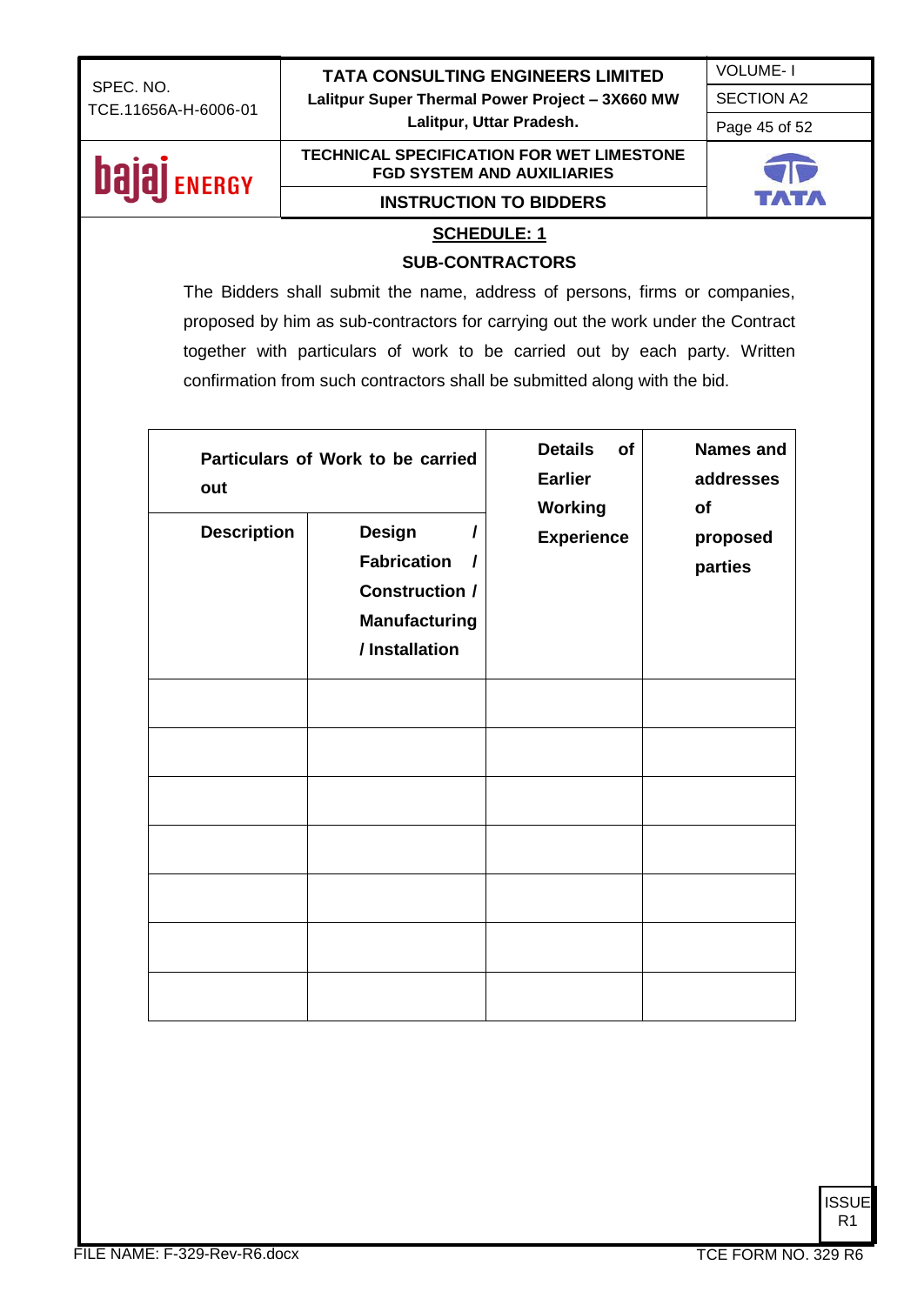VOLUME- I

SECTION A2

**Lalitpur, Uttar Pradesh.**

Page 46 of 52

# **bajaj** ENERGY

#### **FGD SYSTEM AND AUXILIARIES INSTRUCTION TO BIDDERS**

**TECHNICAL SPECIFICATION FOR WET LIMESTONE** 



#### **SCHEDULE: 2**

#### **QUALIFICATION AND EXPERIENCE OF KEY PERSONNEL**

The Bidder to indicate the following:-

1. The organisation he proposes to set up for execution of the work both at design/manufacturing stage as well as site execution stage. It is understood that this will be augmented from time to time depending on the requirements for timely completion of work, as directed by Engineer or Engineer's representative.

Bidders shall confirm that working area indicated in the enclosed drawing is adequate for contract execution and shall submit his plan for the utilisation of the area along with the bid.

| <b>Designation of</b> | Name and Short Resume of |
|-----------------------|--------------------------|
| <b>Key Personnel</b>  | <b>Experience</b>        |

a. Peak in the set of the set of the set of the set of the set of the set of the set of the set of the set of the set of the set of the set of the set of the set of the set of the set of the set of the set of the set of th

b. Average :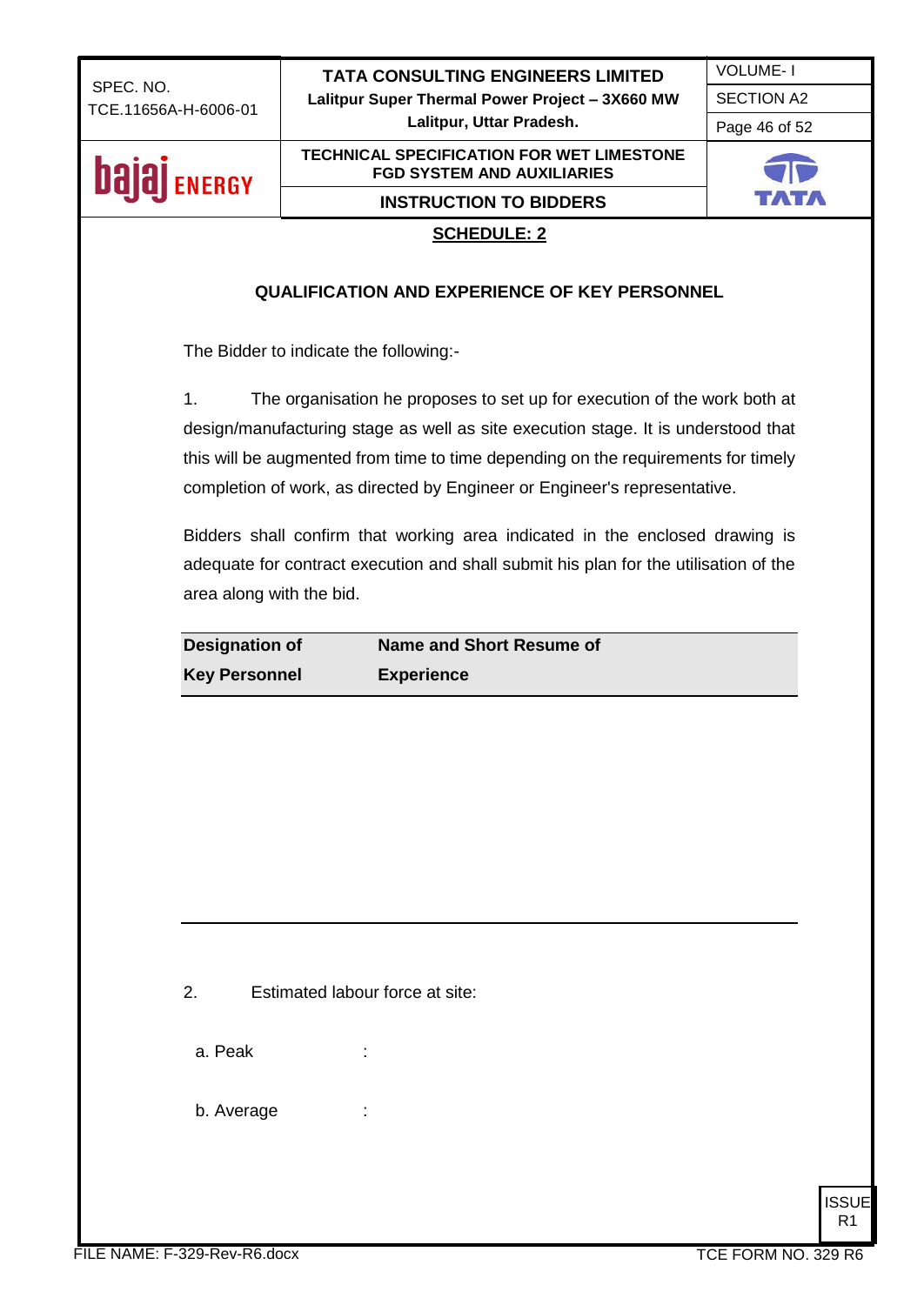| SPEC. NO. |                                                                                                              |                      |                          |                |                           | <b>TATA CONSULTING ENGINEERS LIMITED</b>        |                |               | <b>VOLUME-1</b>   |
|-----------|--------------------------------------------------------------------------------------------------------------|----------------------|--------------------------|----------------|---------------------------|-------------------------------------------------|----------------|---------------|-------------------|
|           |                                                                                                              | TCE.11656A-H-6006-01 |                          |                |                           | Lalitpur Super Thermal Power Project - 3X660 MW |                |               | <b>SECTION A2</b> |
|           |                                                                                                              |                      | Lalitpur, Uttar Pradesh. |                |                           |                                                 |                | Page 47 of 52 |                   |
|           | <b>TECHNICAL SPECIFICATION FOR WET LIMESTONE</b><br><b>bajaj</b> ENERGY<br><b>FGD SYSTEM AND AUXILIARIES</b> |                      |                          |                |                           |                                                 |                |               |                   |
|           |                                                                                                              |                      |                          |                |                           | <b>INSTRUCTION TO BIDDERS</b>                   |                |               |                   |
|           |                                                                                                              |                      |                          |                |                           |                                                 |                |               |                   |
|           |                                                                                                              |                      |                          |                | <b>SCHEDULE: 3</b>        |                                                 |                |               |                   |
|           |                                                                                                              |                      |                          |                | <b>BIDDERS EXPERIENCE</b> |                                                 |                |               |                   |
|           | SI.                                                                                                          | <b>Full</b>          | <b>Descri</b>            | Value          | Comple                    | <b>Date</b><br>of                               | <b>Actual</b>  | Year          | <b>Remarks</b>    |
|           | No.                                                                                                          | <b>Postal</b>        | ption                    | <b>of</b>      | tion                      | <b>Commen</b>                                   | <b>Comple</b>  | of            |                   |
|           |                                                                                                              | <b>Address</b>       | of the                   | Contra         | Time as                   | cement                                          | tion           | Comp          |                   |
|           |                                                                                                              | of Client            | <b>Work</b>              | ct             | stated                    | of Work                                         | <b>Time</b>    | letion        |                   |
|           |                                                                                                              |                      |                          |                | the<br>in                 |                                                 | (weeks)        |               |                   |
|           |                                                                                                              |                      |                          |                | <b>Bid</b>                |                                                 |                |               |                   |
|           |                                                                                                              |                      |                          |                | (weeks)                   |                                                 |                |               |                   |
|           |                                                                                                              | $\overline{2}$       | 3                        | $\overline{4}$ | 5                         | 6                                               | $\overline{7}$ | 8             | 9                 |
|           |                                                                                                              |                      |                          |                |                           |                                                 |                |               |                   |
|           |                                                                                                              |                      |                          |                |                           |                                                 |                |               |                   |
|           |                                                                                                              |                      |                          |                |                           |                                                 |                |               |                   |
|           |                                                                                                              |                      |                          |                |                           |                                                 |                |               |                   |
|           |                                                                                                              |                      |                          |                |                           |                                                 |                |               |                   |
|           |                                                                                                              |                      |                          |                |                           |                                                 |                |               |                   |
|           |                                                                                                              |                      |                          |                |                           |                                                 |                |               |                   |
|           |                                                                                                              |                      |                          |                |                           |                                                 |                |               |                   |
|           |                                                                                                              |                      |                          |                |                           |                                                 |                |               |                   |
|           |                                                                                                              |                      |                          |                |                           |                                                 |                |               |                   |
|           |                                                                                                              |                      |                          |                |                           |                                                 |                |               |                   |
|           |                                                                                                              |                      |                          |                |                           |                                                 |                |               |                   |
|           |                                                                                                              | Note -               |                          |                |                           |                                                 |                |               |                   |

**Note:-**

1. Bidders are specifically requested to furnish all the details about the last assignment done for the Client.

2. Completion date should be that mentioned in the Completion Certificate given by the Client.

3. Only a format in which the information is to be given is indicated above. The Contractor shall attach additional sheets of bigger sizes to accommodate the necessary information, if required.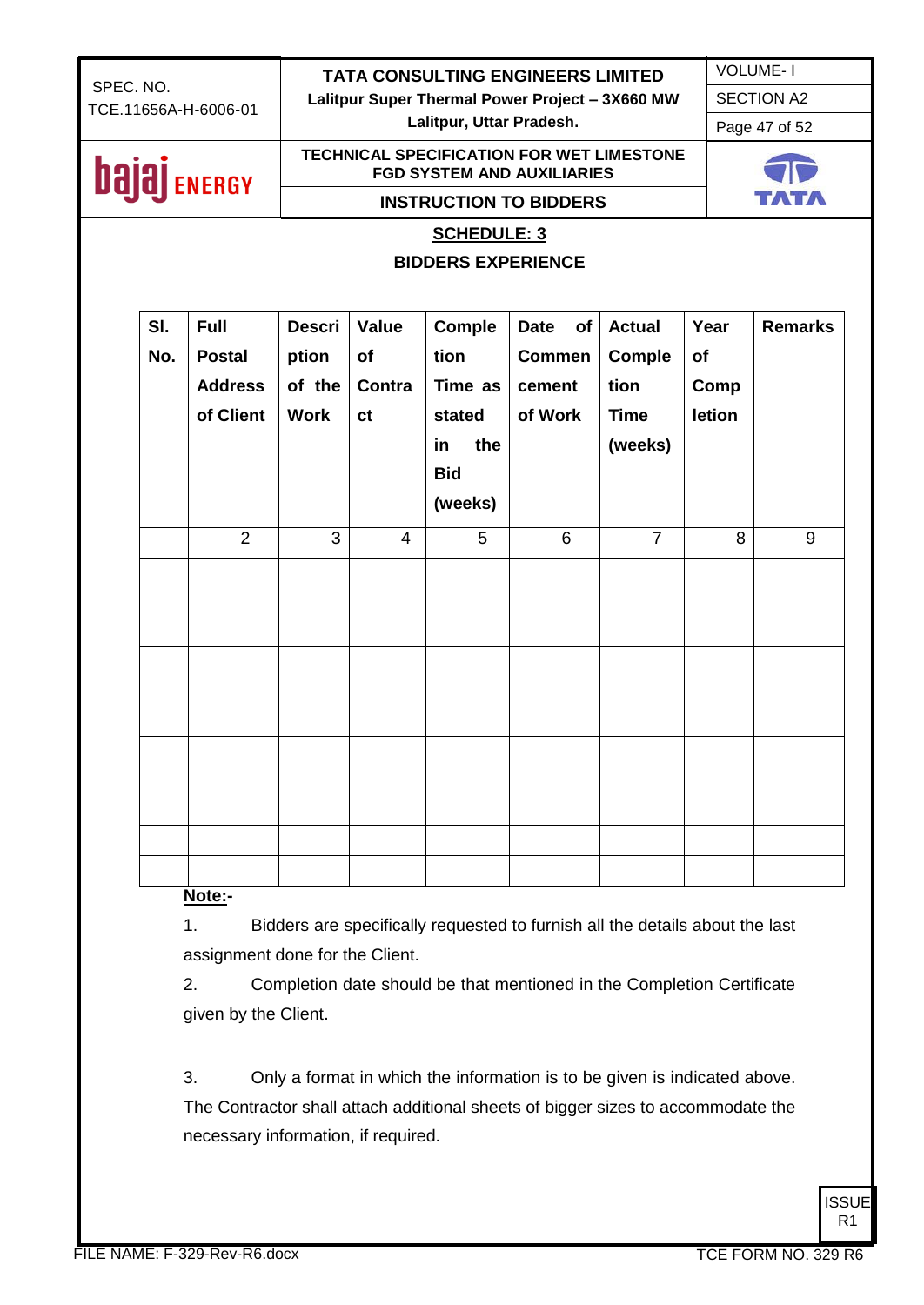VOLUME- I SECTION A2

**Lalitpur, Uttar Pradesh.**

Page 48 of 52

### **bajaj** ENERGY

#### **TECHNICAL SPECIFICATION FOR WET LIMESTONE FGD SYSTEM AND AUXILIARIES INSTRUCTION TO BIDDERS**



#### **SCHEDULE: 4**

#### **CONCURRENT WORKS AND COMMITMENTS**

The Bidder(s) shall furnish in the format given below, details of the current works in hand and other contractual commitments:

| SI. No.      | <b>Client</b><br>with<br><b>Address</b> | <b>Description</b><br>of the Work | Value of<br><b>Contract</b> | Completi<br>on Time<br>as stated<br>the<br>in<br><b>Contract</b> | Percentage<br><b>Completion</b> | <b>Remarks</b> |
|--------------|-----------------------------------------|-----------------------------------|-----------------------------|------------------------------------------------------------------|---------------------------------|----------------|
| $\mathbf{1}$ | $\overline{\mathbf{2}}$                 | $\overline{3}$                    | $\overline{\mathbf{4}}$     | $\overline{5}$                                                   | 6                               | $\overline{7}$ |
|              |                                         | I. Current Works in Hand          |                             |                                                                  |                                 |                |
|              |                                         |                                   |                             |                                                                  |                                 |                |
|              |                                         |                                   |                             |                                                                  |                                 |                |
|              |                                         | <b>II. Immediate Commitments</b>  |                             |                                                                  |                                 |                |
|              |                                         |                                   |                             |                                                                  |                                 |                |
|              |                                         |                                   |                             |                                                                  |                                 |                |

Only a format in which the information is to be given is indicated above. The Bidder shall attach additional sheets of bigger sizes to accommodate the necessary information, if required.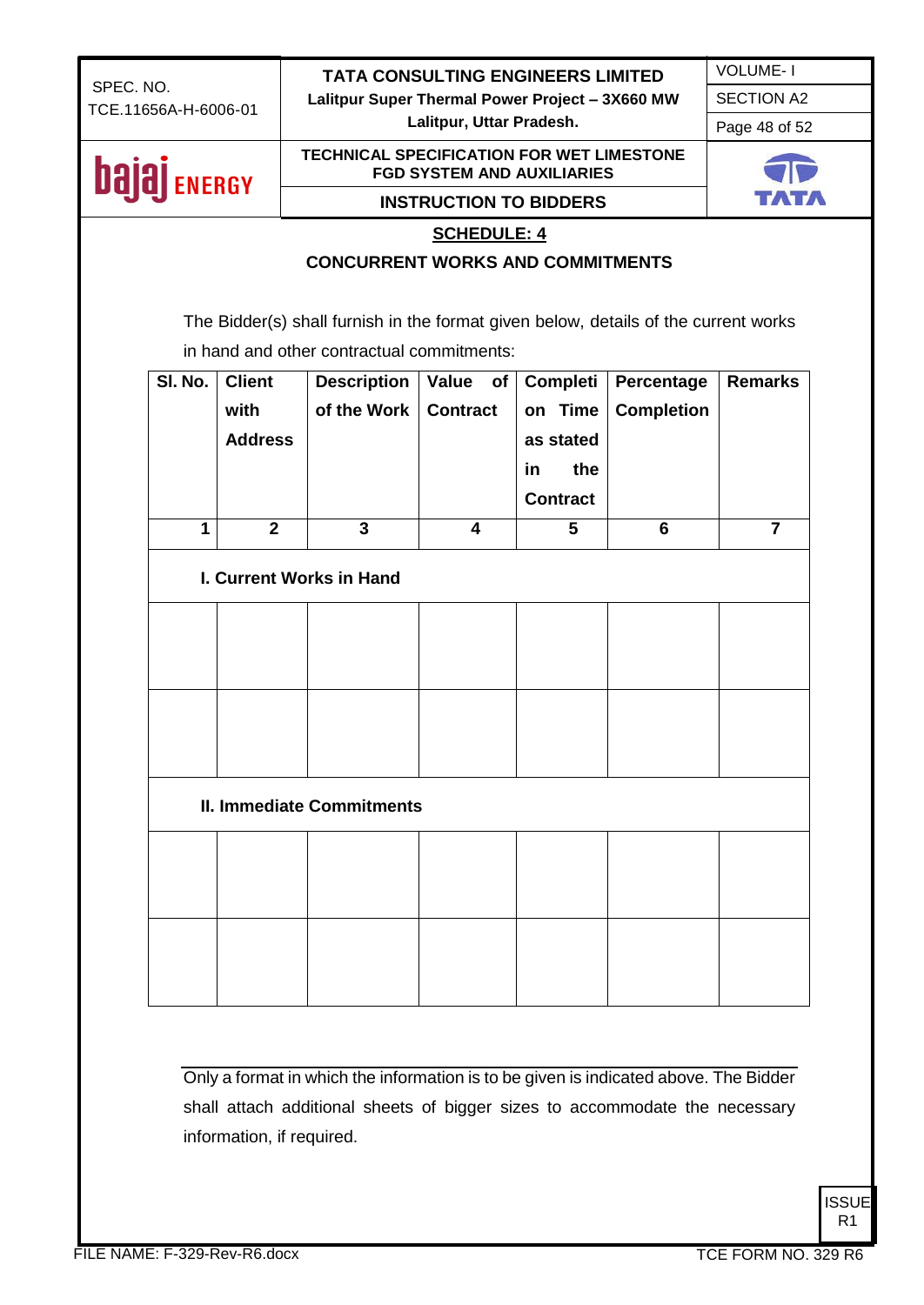VOLUME- I SECTION A2

**Lalitpur, Uttar Pradesh.**

Page 49 of 52

### **bajaj** ENERGY

#### **TECHNICAL SPECIFICATION FOR WET LIMESTONE FGD SYSTEM AND AUXILIARIES INSTRUCTION TO BIDDERS**



#### **SCHEDULE: 5**

#### **FINANCIAL DETAILS**

The Bidder shall furnish in the format given below details of its financial turnover during the last five years.

| Year:         | 2014- | 2015- | 2016- | 2017- | 2018- |  |  |  |
|---------------|-------|-------|-------|-------|-------|--|--|--|
|               | 15    | 16    | 17    | 18    | 19    |  |  |  |
| Home          |       |       |       |       |       |  |  |  |
|               |       |       |       |       |       |  |  |  |
|               |       |       |       |       |       |  |  |  |
|               |       |       |       |       |       |  |  |  |
|               |       |       |       |       |       |  |  |  |
|               |       |       |       |       |       |  |  |  |
|               |       |       |       |       |       |  |  |  |
| <b>Abroad</b> |       |       |       |       |       |  |  |  |
|               |       |       |       |       |       |  |  |  |
|               |       |       |       |       |       |  |  |  |
|               |       |       |       |       |       |  |  |  |
|               |       |       |       |       |       |  |  |  |
| <b>Total</b>  |       |       |       |       |       |  |  |  |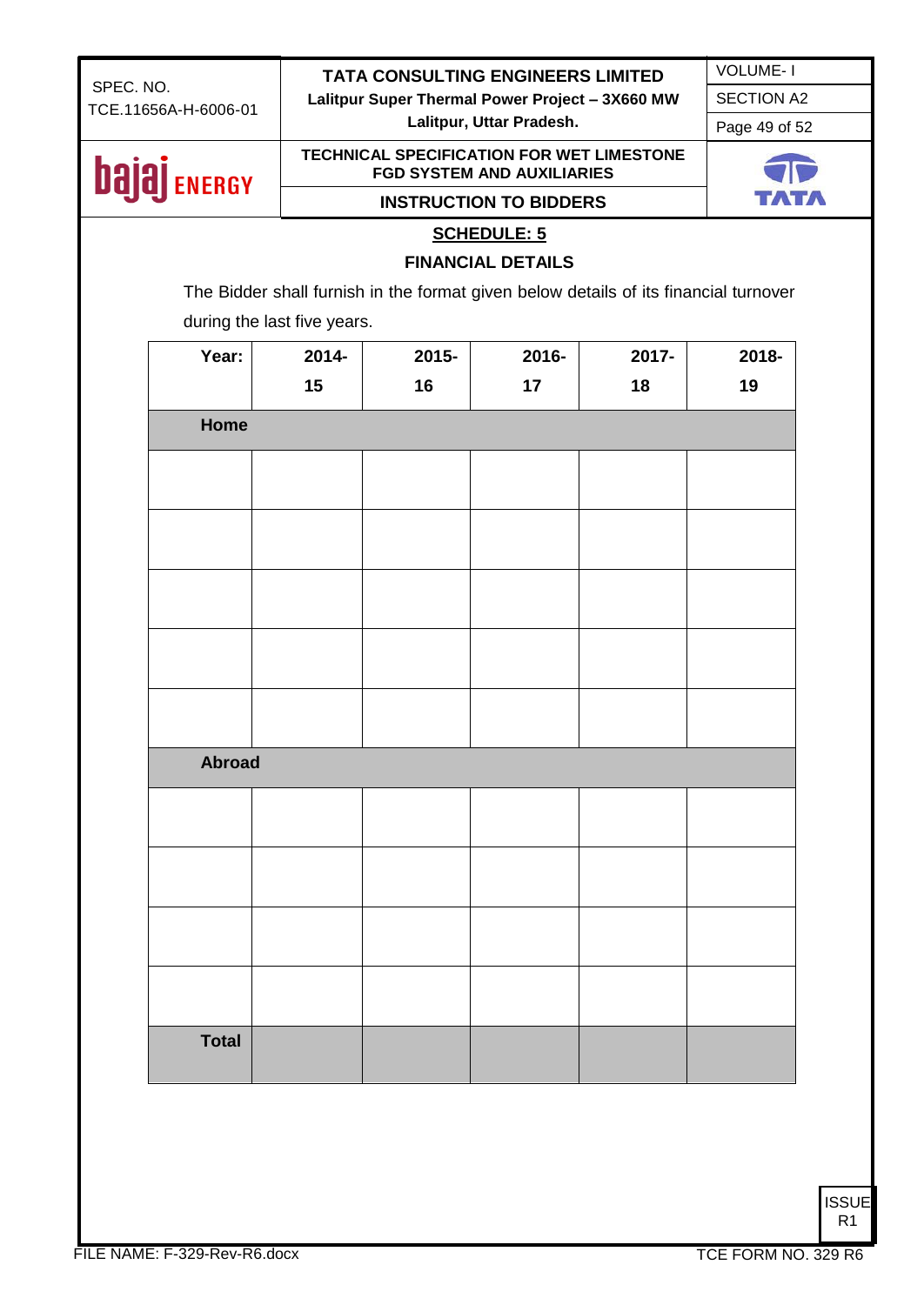**Lalitpur, Uttar Pradesh.**

VOLUME- I SECTION A2

Page 50 of 52

### **bajaj** ENERGY

#### **TECHNICAL SPECIFICATION FOR WET LIMESTONE FGD SYSTEM AND AUXILIARIES**

**INSTRUCTION TO BIDDERS**



#### **SCHEDULE: 6**

#### **DECLARATION OF SITE VISIT BY THE BIDDERS**

We hereby declare that we have visited the said Site of Work and have acquainted and satisfied thoroughly with the existing Site Condition. Including need for control blasting (If any). We also confirm to have fully ascertained all issues related to layout, constructability etc. and that such issues can not be an excuse during execution of the contract.(In case of award)

Designation..............................................................

(COMPANY SEAL)

Company..................................................................

...................................................................................

Date..........................................................................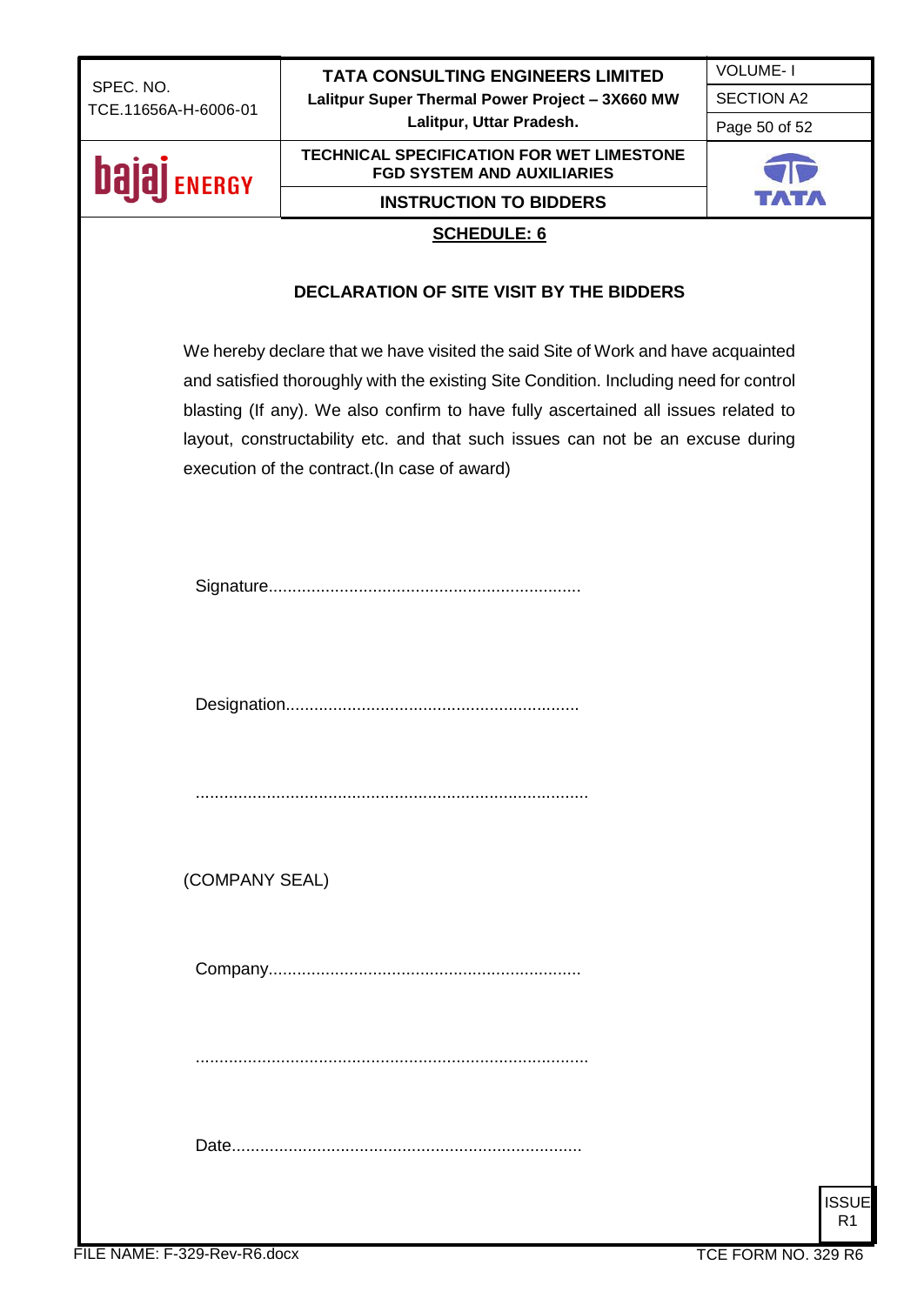| SPEC. NO.<br>TCE.11656A-H-6006-01 |                                             | <b>TATA CONSULTING ENGINEERS LIMITED</b>                                                                                                                                                                                                | <b>VOLUME-1</b>   |  |  |  |
|-----------------------------------|---------------------------------------------|-----------------------------------------------------------------------------------------------------------------------------------------------------------------------------------------------------------------------------------------|-------------------|--|--|--|
|                                   |                                             | Lalitpur Super Thermal Power Project - 3X660 MW                                                                                                                                                                                         | <b>SECTION A2</b> |  |  |  |
|                                   |                                             | Lalitpur, Uttar Pradesh.                                                                                                                                                                                                                | Page 51 of 52     |  |  |  |
| <b>bala</b><br><b>ENERGY</b>      |                                             | <b>TECHNICAL SPECIFICATION FOR WET LIMESTONE</b><br><b>FGD SYSTEM AND AUXILIARIES</b>                                                                                                                                                   |                   |  |  |  |
|                                   |                                             | <b>INSTRUCTION TO BIDDERS</b>                                                                                                                                                                                                           |                   |  |  |  |
|                                   |                                             | <b>SCHEDULE: 7</b>                                                                                                                                                                                                                      |                   |  |  |  |
|                                   |                                             |                                                                                                                                                                                                                                         |                   |  |  |  |
|                                   |                                             |                                                                                                                                                                                                                                         |                   |  |  |  |
|                                   |                                             | Covering Letter (For Submission of Bid)                                                                                                                                                                                                 |                   |  |  |  |
|                                   | Letter Ref No.                              | Dated                                                                                                                                                                                                                                   |                   |  |  |  |
| To,                               |                                             |                                                                                                                                                                                                                                         |                   |  |  |  |
|                                   |                                             |                                                                                                                                                                                                                                         |                   |  |  |  |
| .                                 |                                             |                                                                                                                                                                                                                                         |                   |  |  |  |
|                                   |                                             |                                                                                                                                                                                                                                         |                   |  |  |  |
|                                   | Kind Attn.                                  | Mr.                                                                                                                                                                                                                                     |                   |  |  |  |
|                                   | Subject:                                    |                                                                                                                                                                                                                                         |                   |  |  |  |
| Ref:                              |                                             | Tender Specification No.                                                                                                                                                                                                                |                   |  |  |  |
|                                   | Dear Sir,                                   |                                                                                                                                                                                                                                         |                   |  |  |  |
|                                   | enclosing<br>the<br>perusal.                | In response to your bid (separately) w.r.t. the above Tender Specification, we are<br>all<br>required documents/ forms/Deed<br>and<br>clarifications/M.O.M/correspondence till date, Please find attached our Bid for your              | subsequent        |  |  |  |
|                                   |                                             | We are interested in the WLFGD project and we have understood terms and<br>conditions of the bid and the Bid submitted is in strict conformity of the Tender<br>Specification without indulging into any corrupt practice or otherwise. |                   |  |  |  |
|                                   | validity as specified.<br>Yours faithfully, | We also confirm our Bid to be "firm & Irrevocable", valid and open unit the date of<br>Hope you find the same in order.<br>Thanking you and looking forward for your co-operation, we remain<br>For (Bidder's Company Name)             |                   |  |  |  |
|                                   | (Authorized Signatory)                      |                                                                                                                                                                                                                                         |                   |  |  |  |
|                                   | Encl: As per list of Enclosures             |                                                                                                                                                                                                                                         |                   |  |  |  |
|                                   |                                             |                                                                                                                                                                                                                                         |                   |  |  |  |
|                                   |                                             |                                                                                                                                                                                                                                         |                   |  |  |  |
|                                   |                                             |                                                                                                                                                                                                                                         |                   |  |  |  |